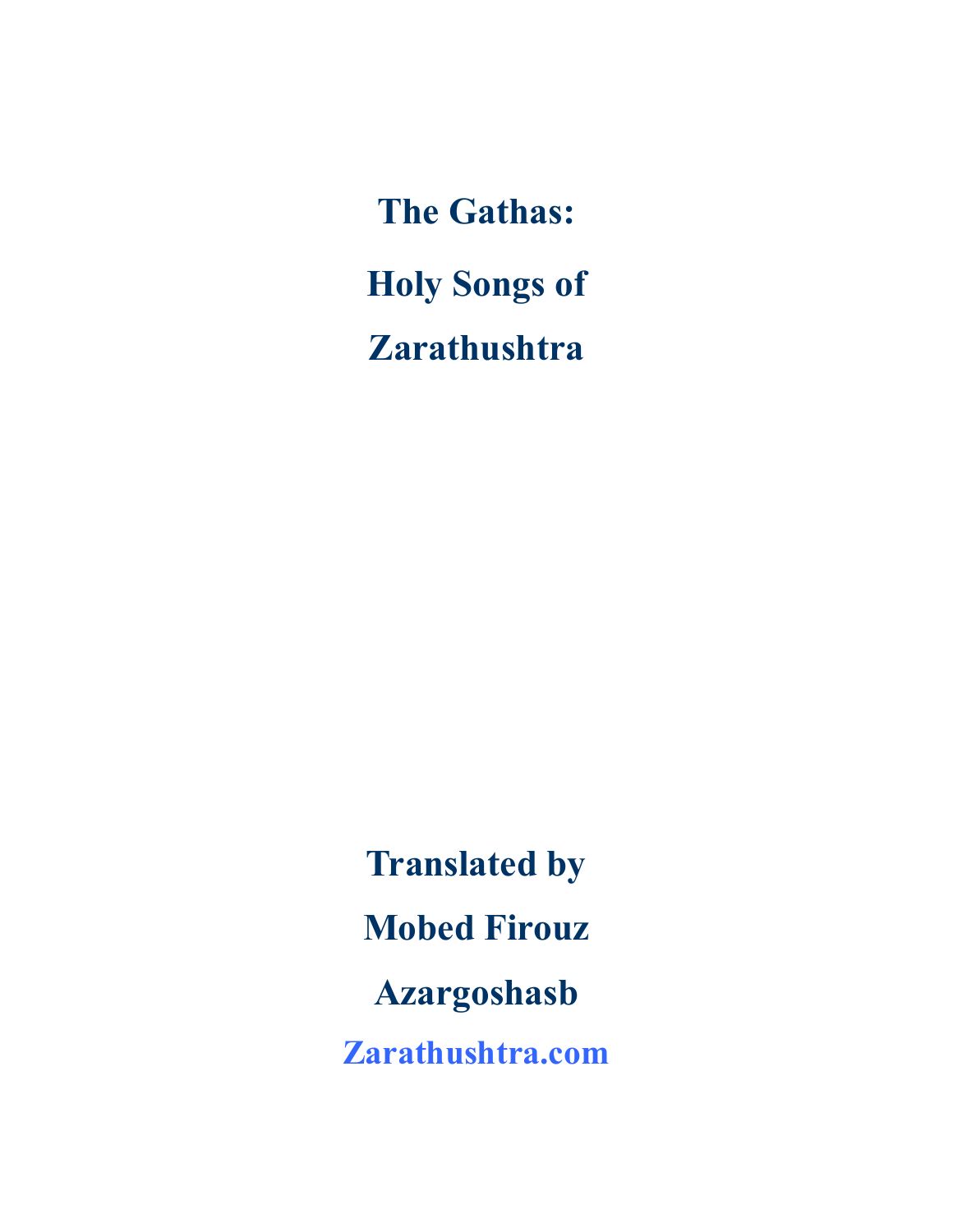# Yasna 28

# 1:

I pray to Thee, O Mazda, with uplifted hands, and to thy Holy Spirit, first of all and hope that through truths and righteousness I would enjoy the light of wisdom and a clean conscience, thus bringing solace to the Soul of Creation.

# 2:

I shall, verily, approach and succeed in seeing Thee, O Mazda Ahura through pure mind and enlightened heart. O, Creator, do grant me in both worlds, corporeal as well as spiritual, the recompense which can be achieved only through truthfulness and would make happy the faithful ones.

## 3:

O, Mazda, O, Asha and Vohuman, I shall now sing songs which have not so far been heard by anyone.

I hope that through Asha, Vohuman and ever-lasting Khashathra, the faith and self-sacrifice would increase in our hearts.

O, Almighty God, please accept our wishes, come at our call and grant us bliss.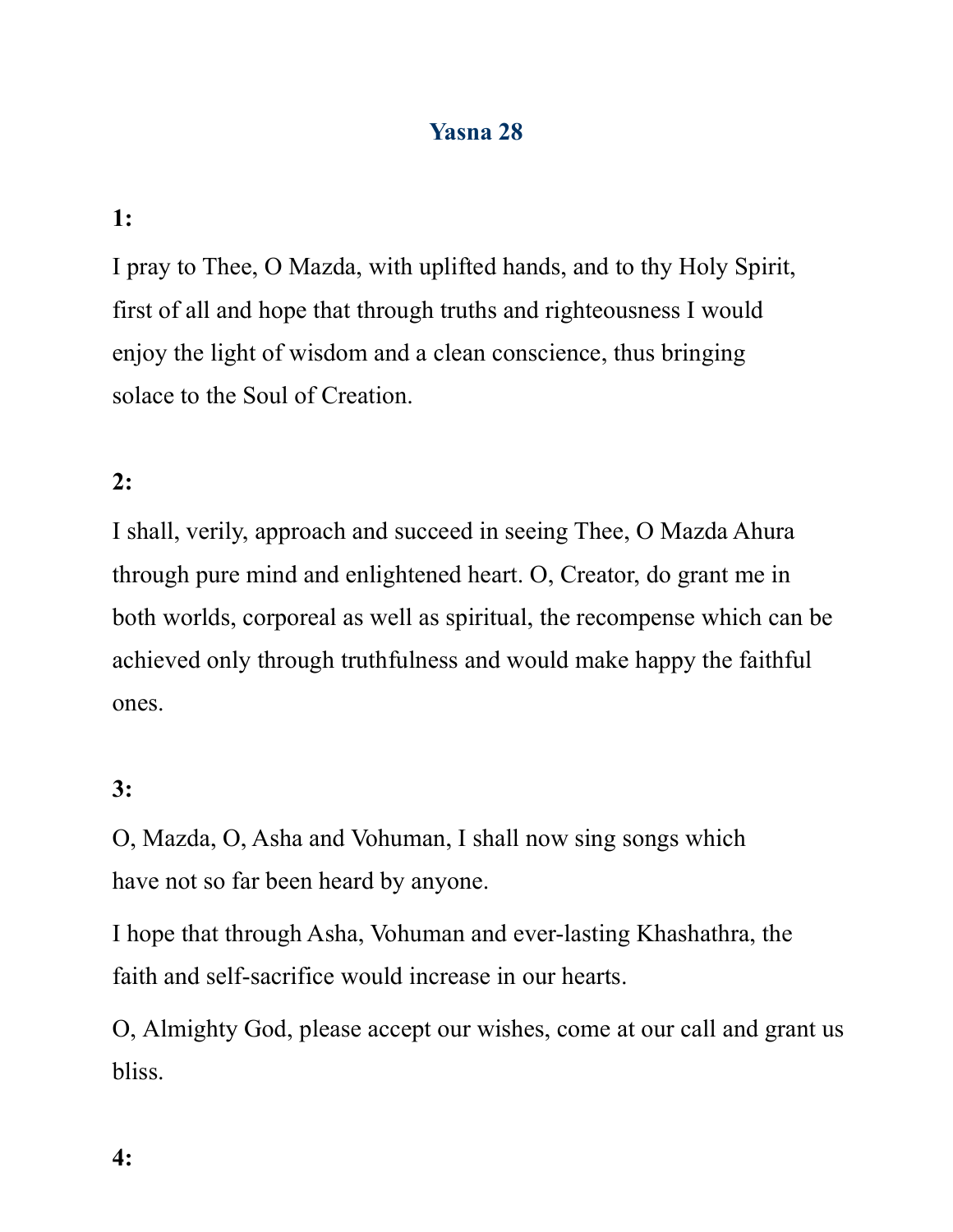I shall lead my soul towards heaven by pure thought, and being well aware of the blessings which the Almighty, Ahura, shall pour down upon good deeds, I shall teach the people to strive for truth and follow righteousness.

# 5:

O, Asha, the symbol of truthfulness and purity, when shall I see thee? O, Vohuman, the symbol of good thought, shall I be able to recognize Thee through heavenly knowledge and true wisdom? Would I be able to approach the Wise and Mighty Lord of Life by obeying Sraosha, the voice of Conscience. May I be able to guide those who have gone astray towards the highest path.

### 6:

O, Lord, come towards us through Vohuman and Asha according to Thy sacred words and grant us long enduring life. O, wise Ahura, grant Zarathushtra and his friends the spiritual strength and joy, so that they may overcome the hatred of their enemies.

#### 7:

Grant us, O Asha, the blessings which flow from pure thought. Grant, O, Armaiti, Vistaspa's every wish and my followers as well O Mazda, Lord of Wisdom, grant your devoted adherents strength, so that your holy teachings may be taught to the world at large.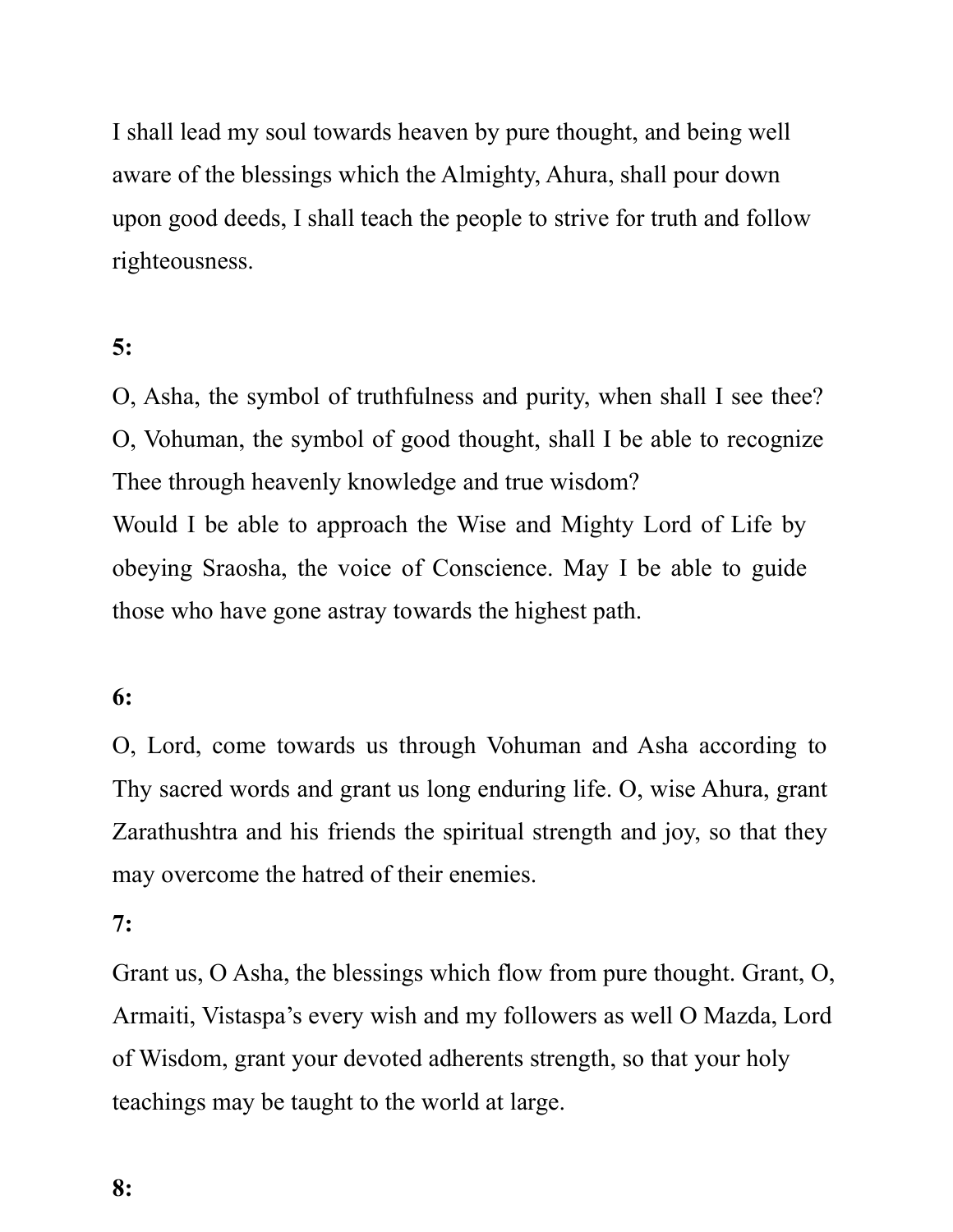O, Lord of Life, of one-accord with Asha and Highest of All, I pray to Thee yearningly to bestow paradise upon Frashaoshtra and my friends and those endowed with pure mind as well, through all eternity.

## 9:

O, Ahura Mazda, I constantly strive to offer you my sincere songs of praise and shall never provoke Asha and Vohuman, symbols of righteousness and purity of mind, since I know that Asha, Vohuman and mighty Khashathra are worthy of praise.

## 10:

O, Mazda Ahura fulfill the desires of those whom you know to be upright and enlightened, because of their purity of mind and truthfulness. I believe that no prayers offered devotedly to Thee by sincere persons with high and noble objectives shall remain unanswered on your part.

### 11:

Through those prayers may I enjoy their gifts of Asha and Vohuman. Do Thou, O Mazda, Ahura, instruct me Thyself through Thy spirit and knowledge whence did the creation came into being first, so that I may proclaim it to the world.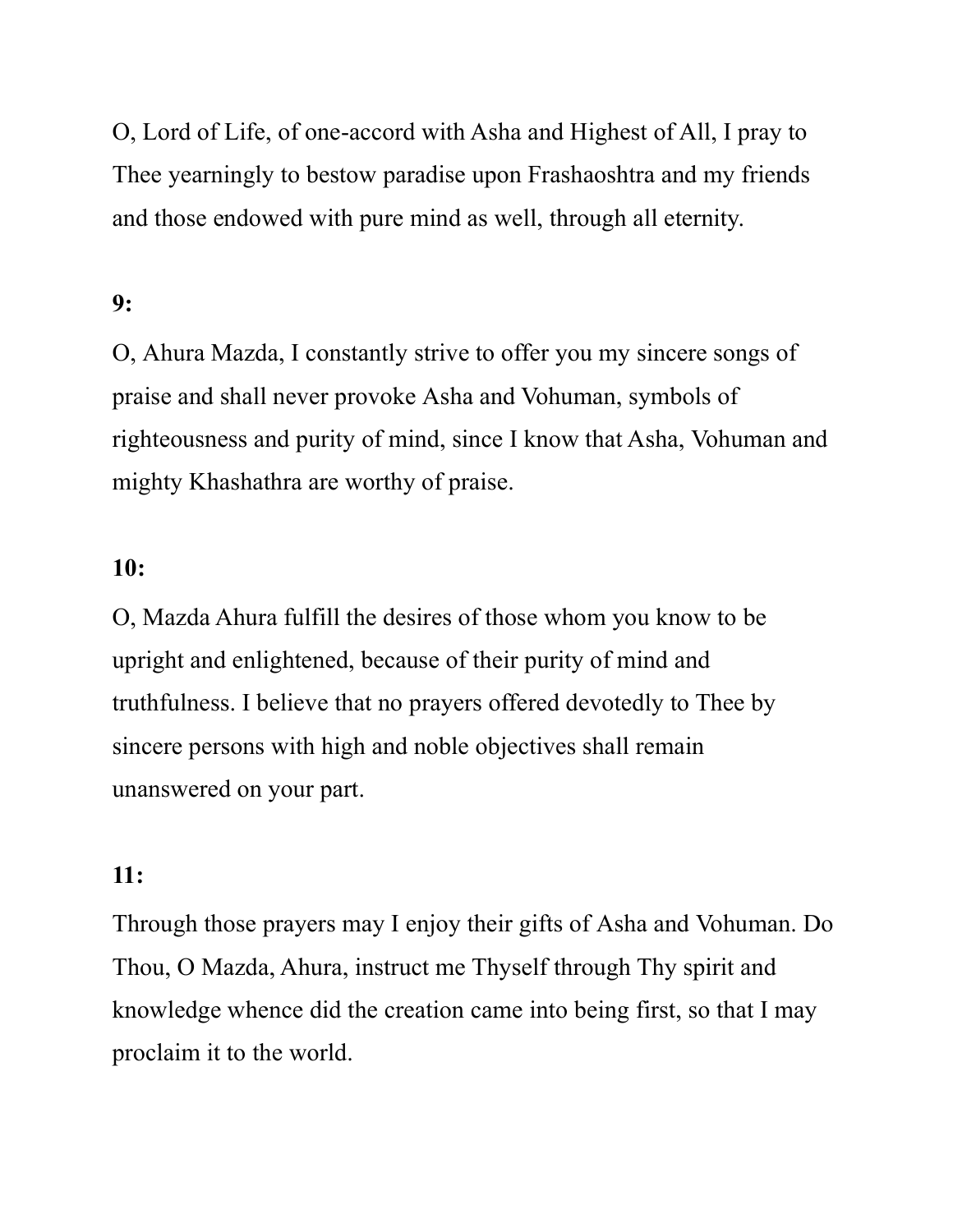## Yasna 29

### 1:

Unto you, O Creator, the Soul of Mother Earth complained thus: Wherefore did you create me? Who gave life to me? Anger, rapine, outrage, blunder, aggression and violence are everywhere. There is no protector for me, except Thee. Therefore, reveal to me a savior who could show me a way out of this difficulty.

### 2:

Thereupon, the Creator of Mother Earth, asked Asha, who shall be Thy savior for the people of the world, so that we may be able to offer her, besides protection, fostering zeal as well.

Whom do you desire O Asha to appoint as their Lord and Guide, so as to repel the army of evil and misguided persons and keep at abeyance the wrath and annoyance.

### 3:

Thus made Asha reply to Ahura Mazda! The leader to be selected for people of the world should be neither unjust nor cruel, but a very kind non-inimical person. It is true that I do not recognize such a person amongst people of the world who could protect the righteous against this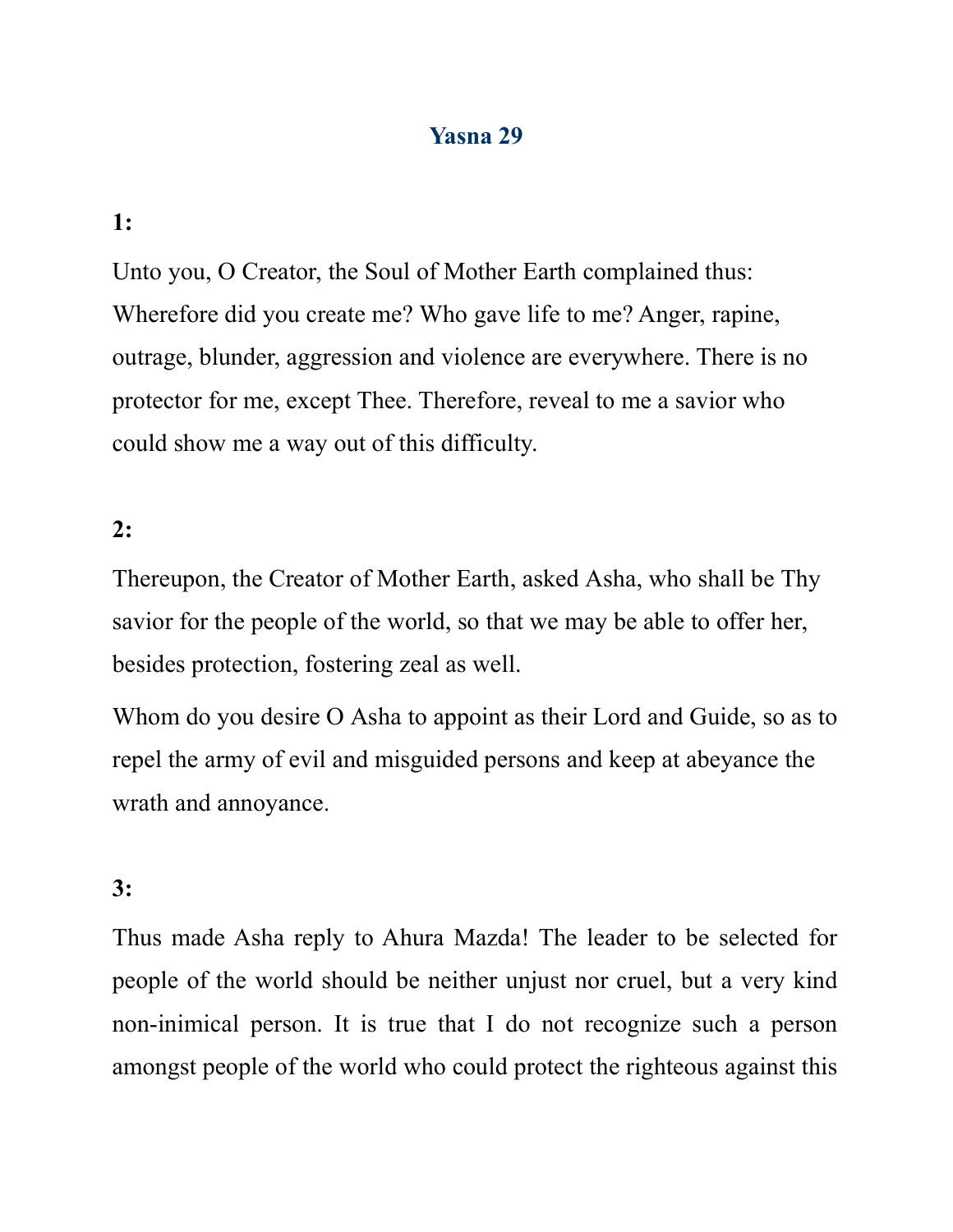wicked ones.

Nevertheless, I am certain that he should be the strongest of mortals unto whose call we may respond with haste.

# 4:

Undoubtedly, Ahura Mazda is best aware of the actions performed by the daeva worshippers and their hosts in the past and of the functions which shall be performed by them in future. Since the judgment of such actions shall be made by Ahura Mazda alone, we are, therefore, satisfied with His Wishes whatever they may be.

# 5:

The soul of creation and I, both with uplifted hands and full respect praise Ahura Mazda and appeal to Him to prevent harm from righteous and good people and their leader and to safeguard them from the attack of wicked persons and enemies.

### 6:

Thereupon Ahura Mazda, enlivening life's wed with His Wisdom, spoke thus: Is not even one capable Master nor even a single spiritual leader and Savior known by Thee who may surpass others in purity and righteousness? Was it not for this that Thou wast put in charge as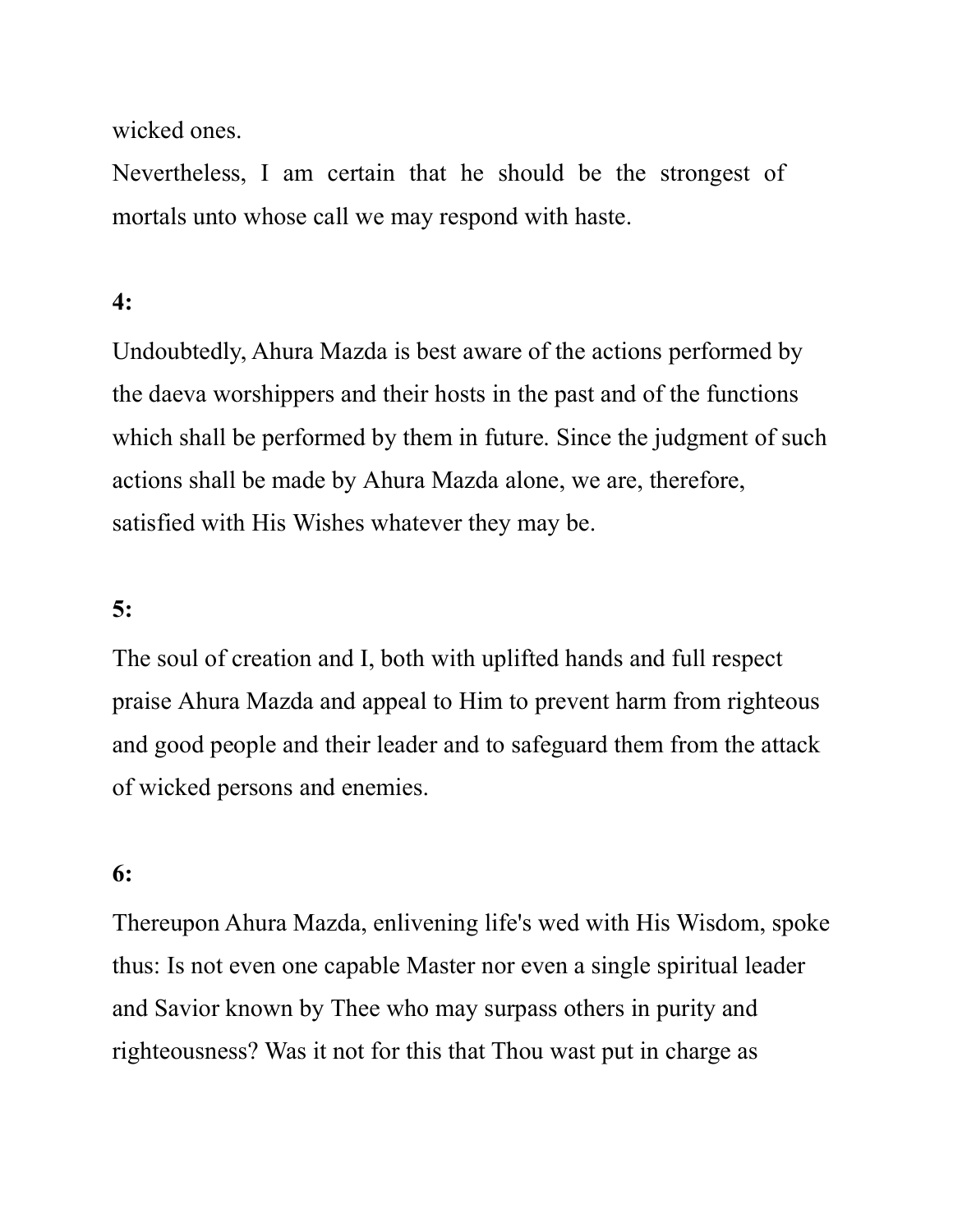Shepherd and preserve of the Creation of this World?

# 7:

Ahura Mazda continued thus: The holy songs increasing good fortune is from Ahura of-one-will with Asha. It is song for the progress of the world and prosperity of the people inspired by Mazda. After a moment's silence, Ahura Mazda continued again: O, Vohuman, whom do you think to be the Savior who can help people and save them from going astray.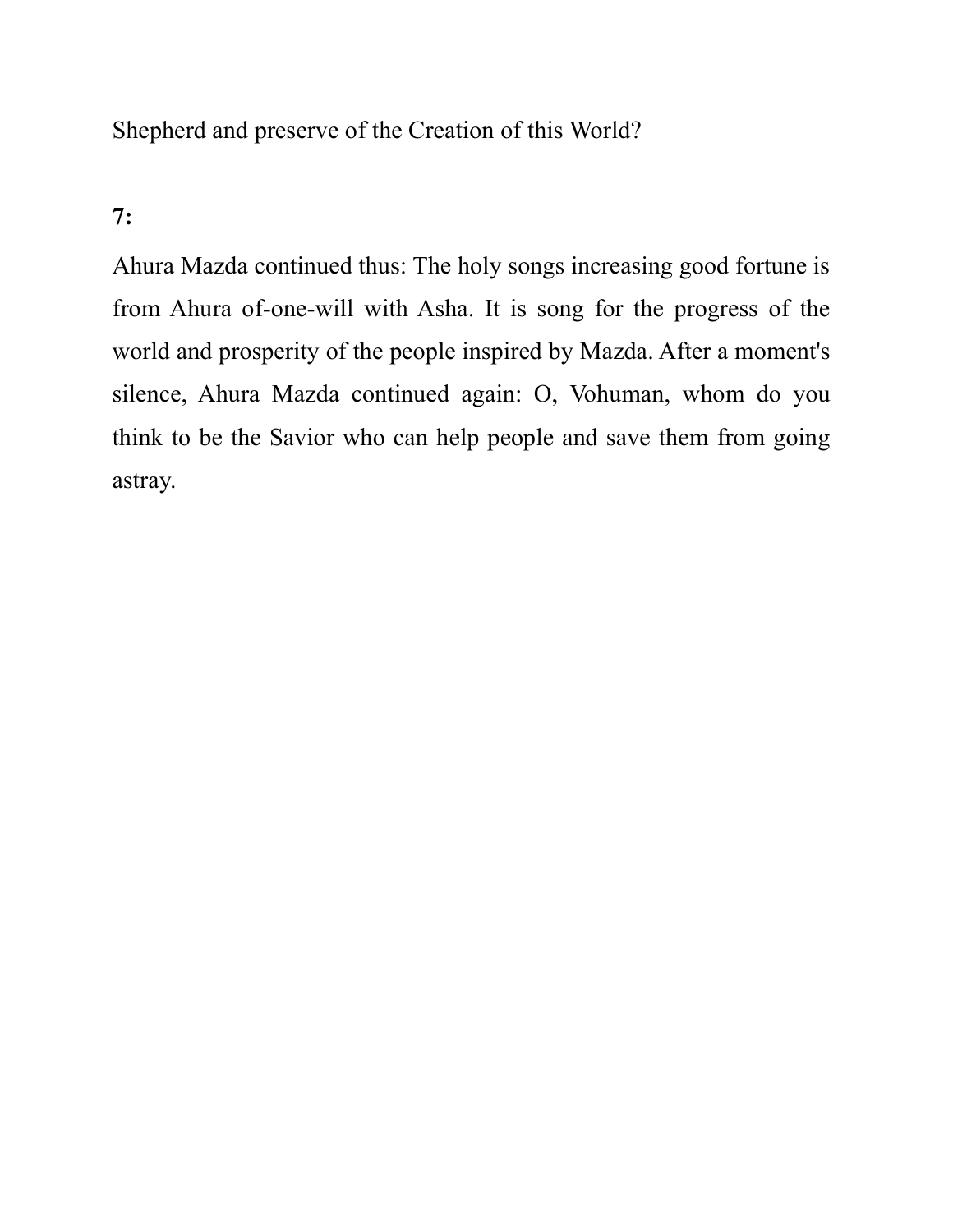Ahura Mazda continued: The only one who hath listened to our commands is well known to me.

He is the holy the Zarathushtra Spitama. He is the only person who is eager to proclaim through his songs of praise the path of truthfulness. Therefore, sweetness of speech shall be granted to him.

# 9:

Thereupon, the Soul of Mother Earth bewailed. Should I accept the support of a feeble man and listen to his words. In fact, I desired the aids of a strong and mighty king. When shall such a person arise and bring strong-handed succor to me?

## 10:

O, Ahura Mazda and Asha, bestow upon them spiritual strength and power. O, Vohuman, grant mental power, cleverness and full wisdom to Zarathushtra, so that they may lead the world to peace and rest. O, Mazda, we all recognize him as Thy noblest son and best of creation, and accept him as our best leader.

#### 11:

The Soul of Mother Earth continues: when shall ye all, Asha, Vohuman

#### 8: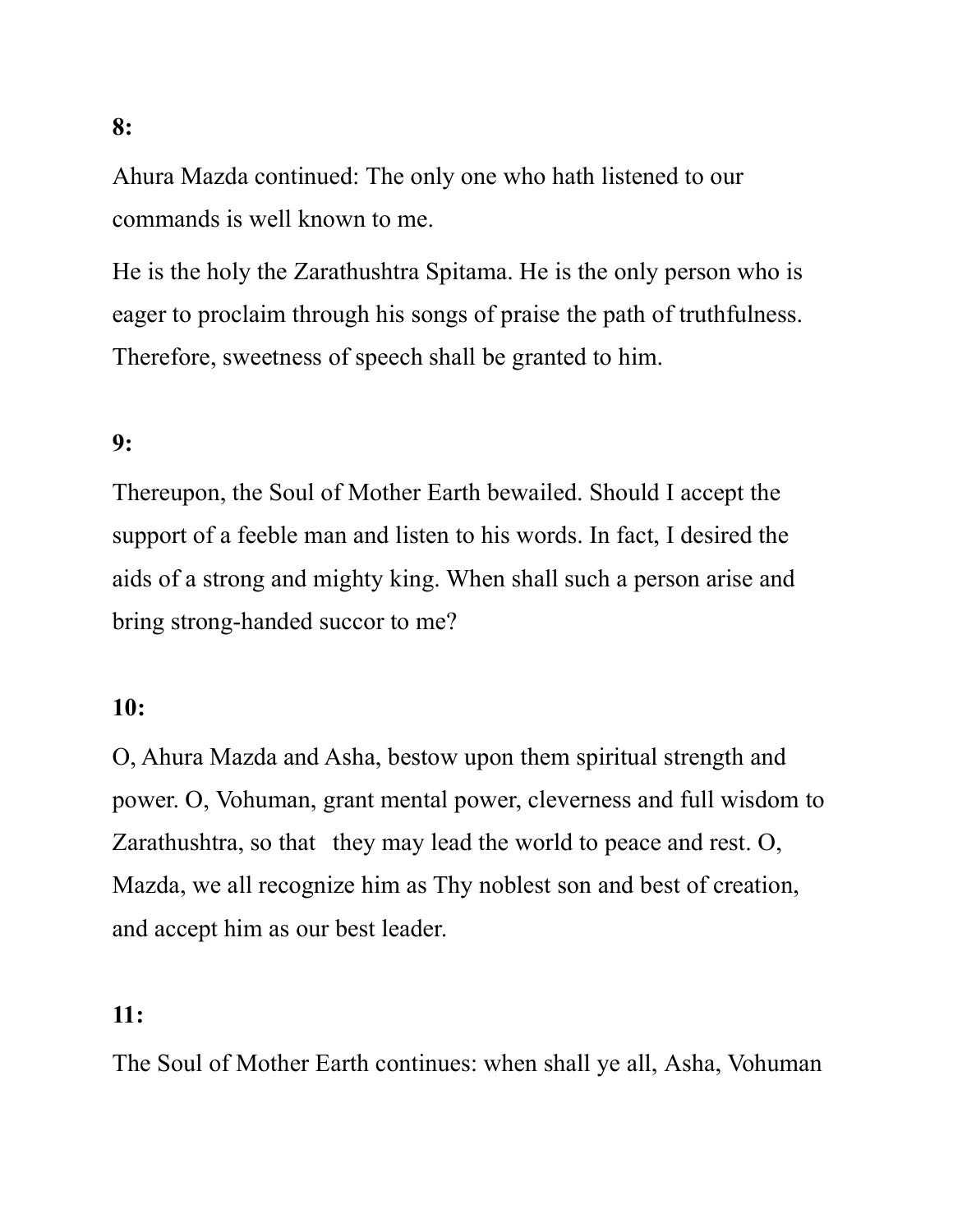and Khashathra bring your welcome steps to us? When shall, O Mazda, the Society of Magas, accept your teachings? O, Lord of Life, now that a helper has come to aid us we are also ready to serve both Thee and Thine.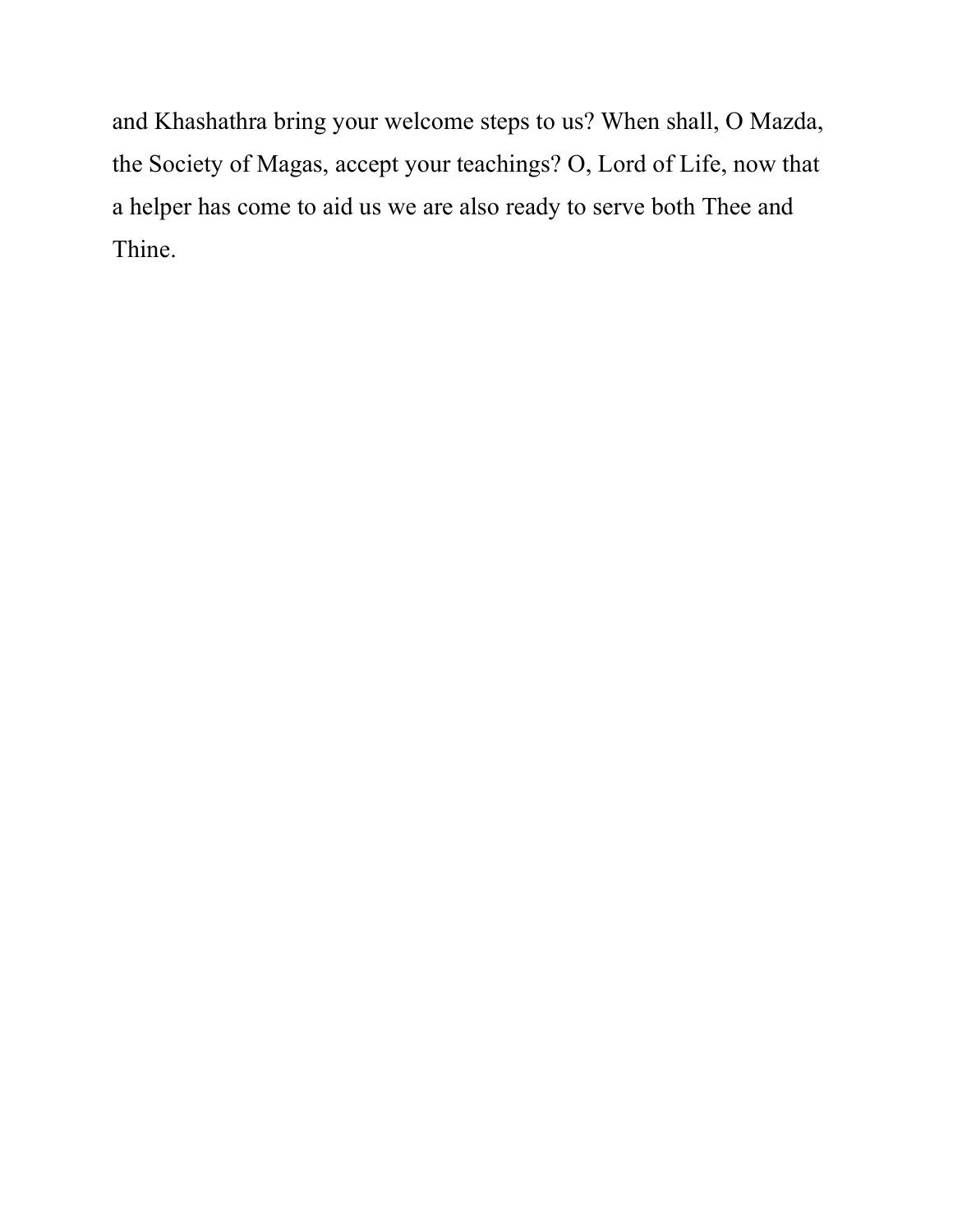# Yasna 30

#### 1:

Now, to those eager for truth and wise persons I shall speak about the two phenomenon and shall explain the way of praying Mazda Ahura and praising Vohuman, the good thoughts. I shall explain the sacred lore of Asha, the truth, as well, so that ye may attain perfection and thereby realize the light of truth and enjoy the blessing of paradise.

### 2:

Listen with your ears the highest truth, consider them with illumined minds carefully and decide each man and woman personality between the two paths, good and evil. Before ushering in of the great day, or the day of judgment, arise all of you and try to spread Ahuras words.

### 3:

The twain spirits which appeared in the world of thought in the beginning were good and evil in thoughts, words and deeds. The wise will choose rightly, but the unwise shall not do so and shall go astray.

### 4:

When these two spirits reached together life and not life were created.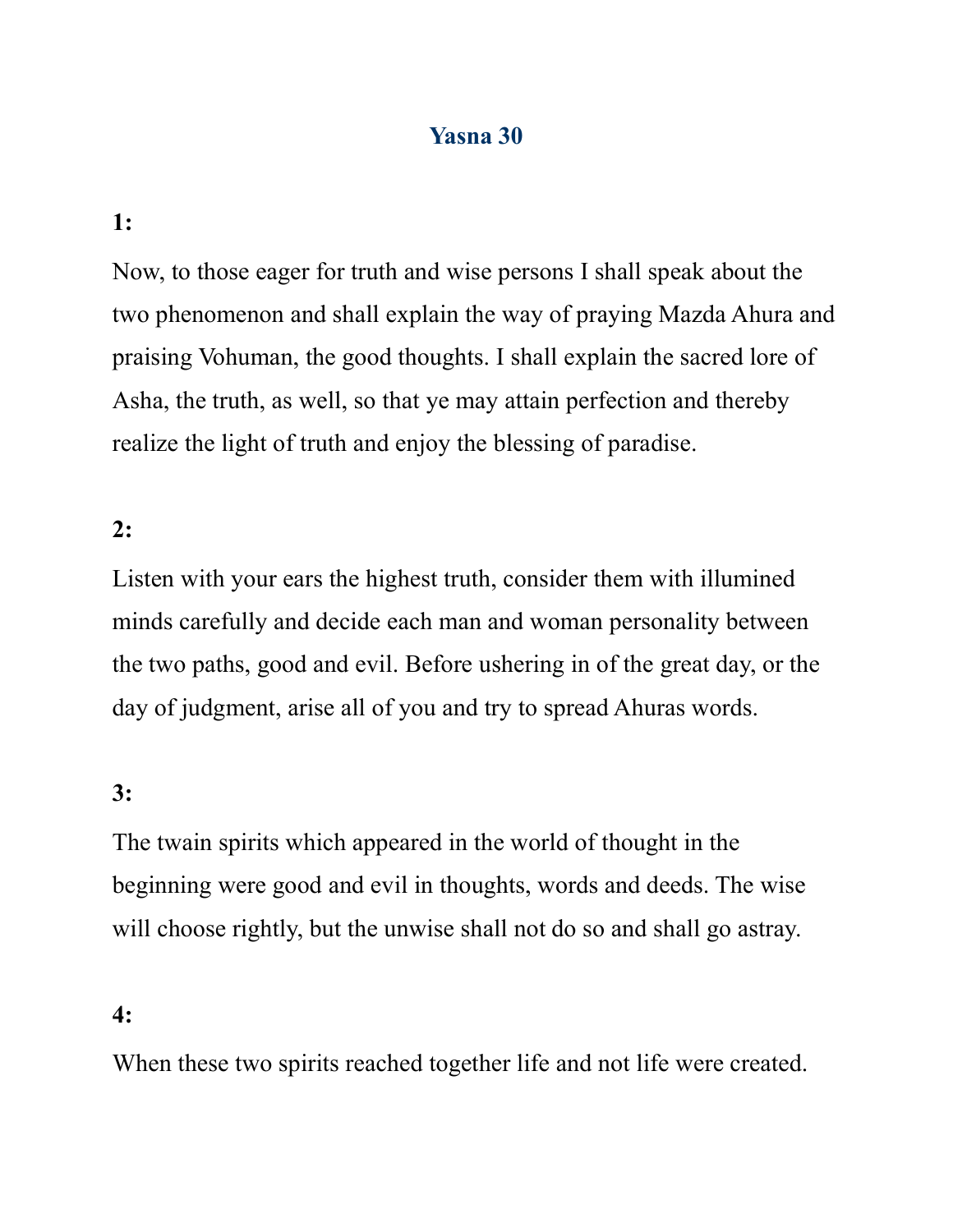The followers of untruth and wicked persons shall face the worst mental situation but the followers of truth and righteous persons shall enjoy the best mental state or mental comfort. This situation shall continue for eternity.

# 5:

Of these twin spirits, the false ones did choose the worst deeds but the holiest spirit, the one having pure mind and being clothed with the imperishable light of knowledge chose the truth. The person who performs meritorious deeds with full faith for pleasing Mazda Ahura shall choose the truth was well.

## 6:

The followers of Daeva did not choose the right path, because they were in doubt and were deceived. Hence, they did not choose the right path but followed the worst thought, the devil or anger, which is the cause of all evil deeds, so as to destroy the mental life of the people.

### 7:

One who is gifted with spiritual strength, good thought, truthfulness and purity, the Armaiti or love and faith shall grant him firmness and stability of body. Such a person shall, no doubt, be successful in the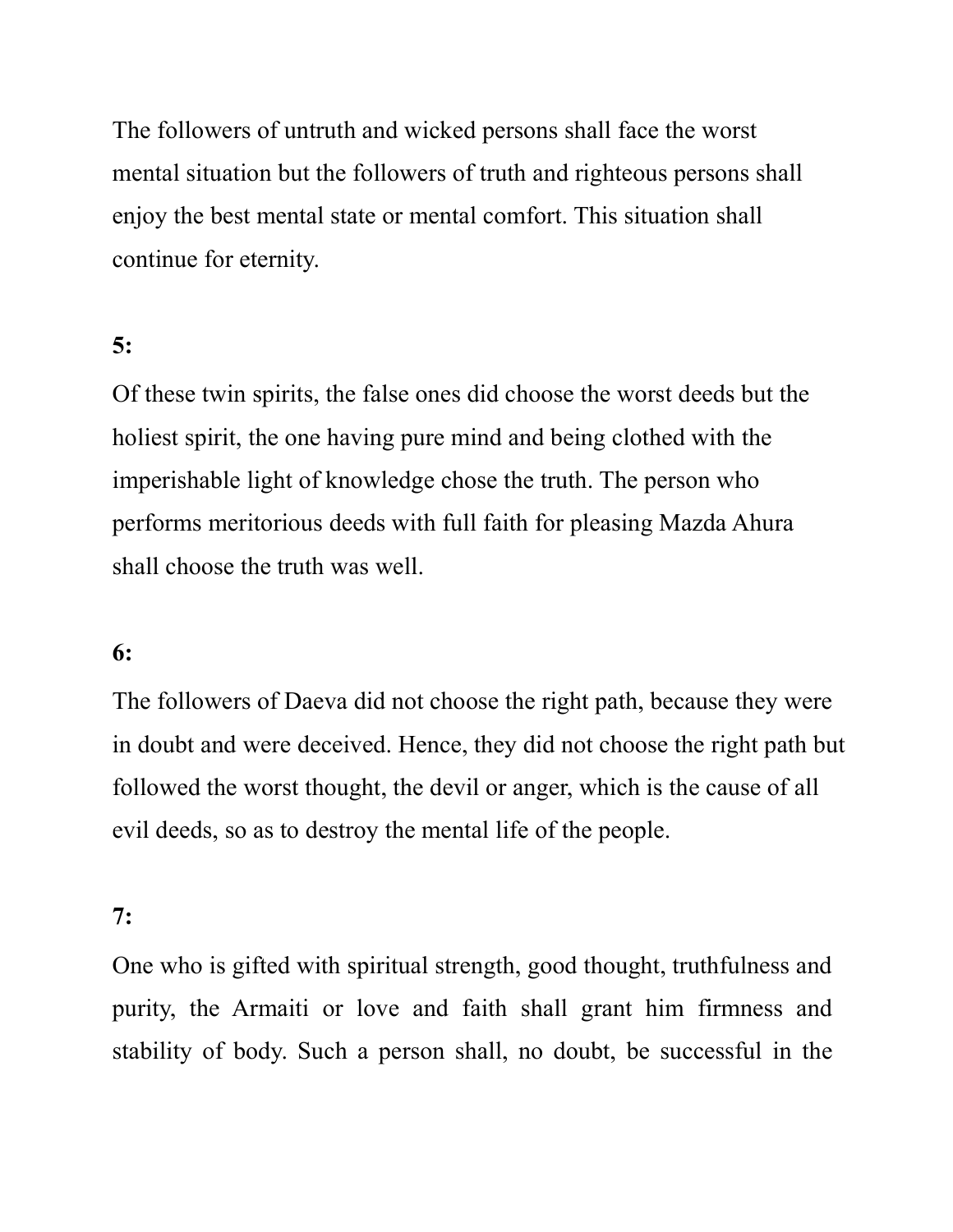life's ordeal and shall be regarded, O my Lord, as Thy good servant.

## 8:

When sinners receive punishments of their sins, O Mazda Ahura, they will then realize Thy power through Vohuman, good thought. They will learn this truth as to how they should strive for casting away falsehood and untruth, and aiding the victory of truth and purity.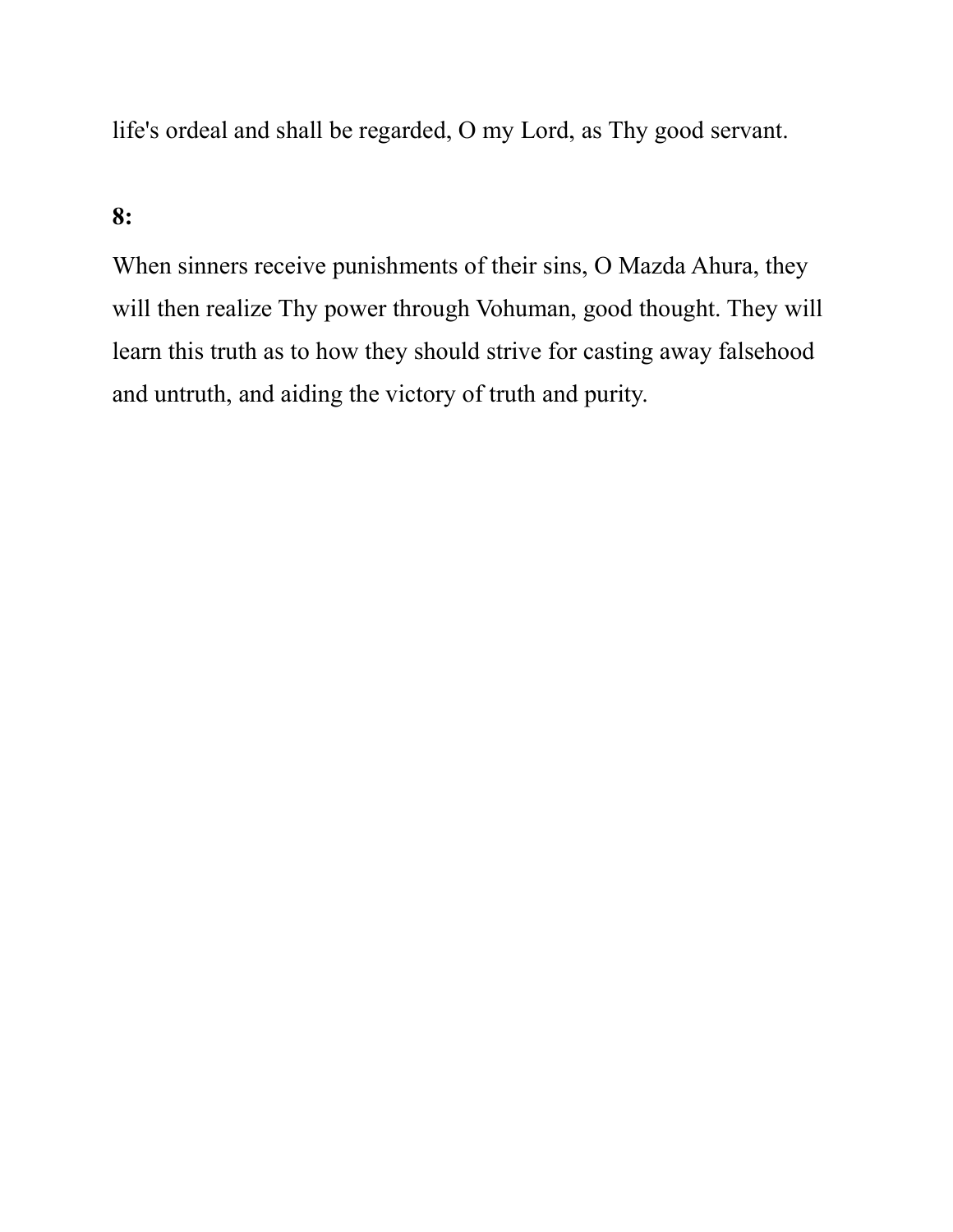May we be sincere servants of Thee like those who make the world renewed O, Lord of Life and Creation. May we enjoy Thy help through Asha, so that whenever our minds waiver in doubt, our hearts and thoughts may turn one pointed to Thee.

# 10:

When false ones face failure and destruction then the inmost desires of those famed for their good names shall be fulfilled, and they shall enjoy the blessings of Vohuman and Asha and Mazda's shining abode or paradise shall be their lot.

### 11:

If ye, O Mortals, realize and understand the laws of happiness and pain ordained by Mazda; and if you learn that liars and wicked persons shall face age long punishment but pious and righteous ones shall enjoy everlasting prosperity, then you shall reach real contentment and salvation, by learning this principle.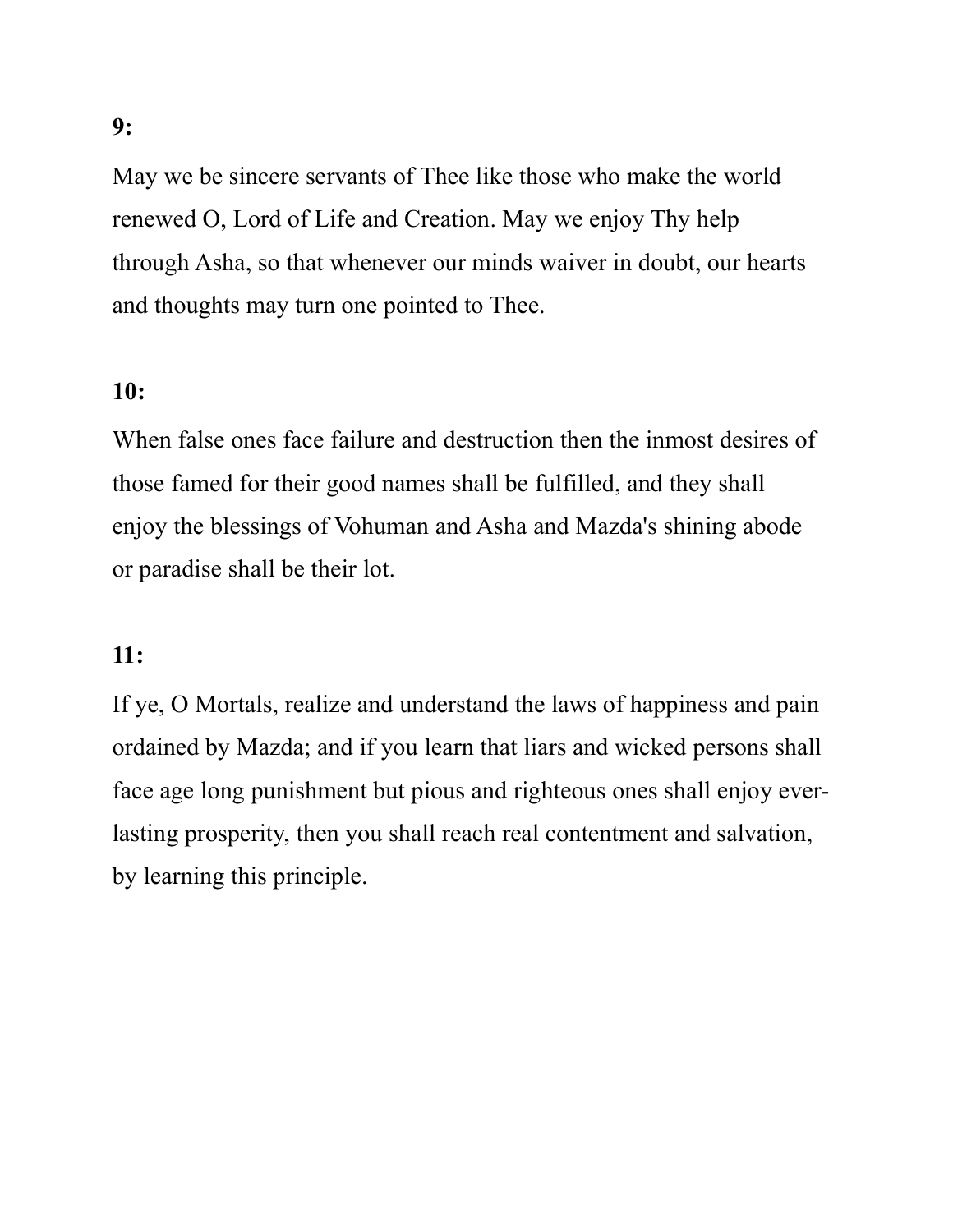# Yasna 31

1:

O, Ye who art in search of knowledge, I shall now proclaim the teachings and the message which of not so far been heard by anyone. This message is not pleasing to those who destroy the world of truth through their lures of devils and incorrect teachings, but it creates joy for those who have dedicated their hearts to Mazda.

2:

Since deluded by these lures, you are unable to realize the right path clearly and choose the same, therefore, Mazda Ahura appointed me as your teacher, so that both parties of good and evil may live in accord with Asha.

### 3:

What shall Thou, O God, bestow upon us through Thy spiritual lights? What is the bliss attainable through truth and purity which has been promised to all? What order has been issued in respect of the learned ones? Explain to me, O Mazda, whole of the said facts and enlightened me with Thy inspiring words, so that I may convert all the people into the right path.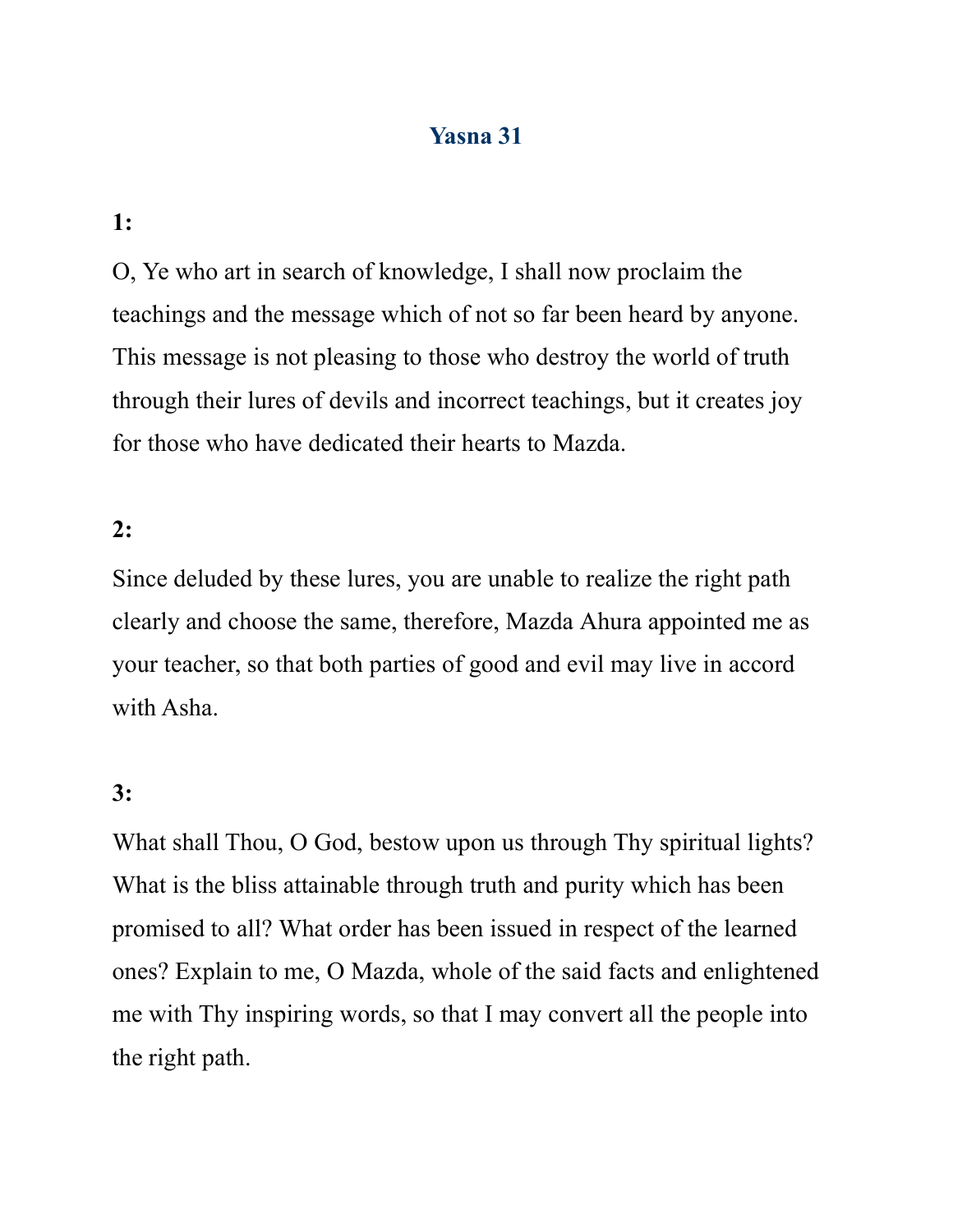Do not, refuse us Thy gracious aids, O Mazda and Amesha Spentas, so that we may attain pure mind and spiritual strength through purity and truth; sincere love and humility as well and by developing the said attributes we may overcome the followers of falsehood.

# 5:

Show me O, Almighty, the best path, so that I may decide which path is in accord with Asha. Reveal to me through good mind the recompense which befalls me, so that I may feel exalted with joy. Make me aware of everything, O Mazda Ahura, which has happened in the past or may happen in future.

### 6:

The wise man who propagates the true religion and makes the people aware of my holy message, which leads them to perfection and immortality, shall enjoy the highest bliss. He shall, no doubt, enjoy Ahuras power too, which increases through pure mind.

### 7:

He is the first, who through his thoughtful mind streamed forth the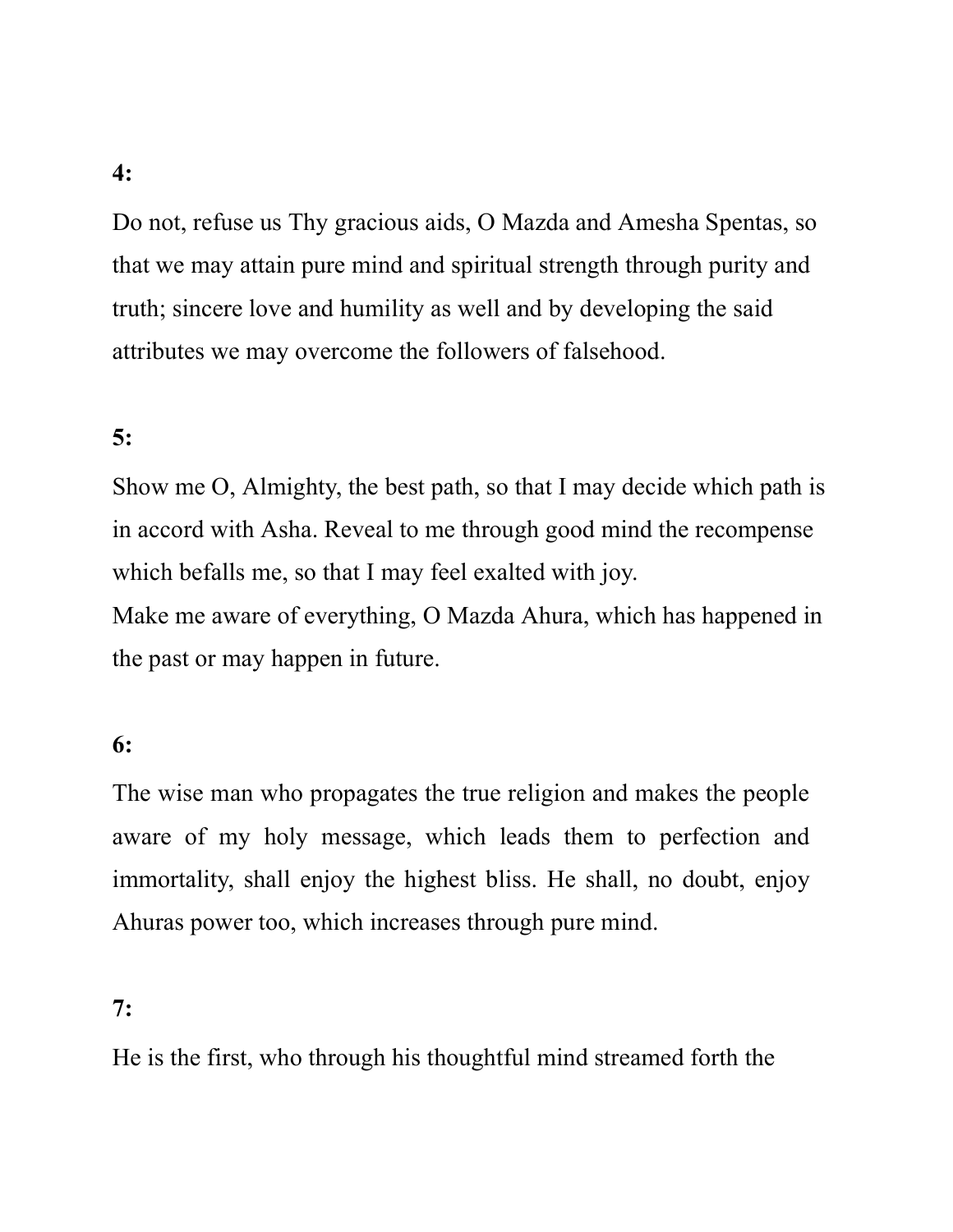lights on high and with his wisdom declared the law of truth, through which He upholds the pure-minded. That light which is the light of faith do Thou, O Mazda Ahura, who art always the same, brighten in our hearts.

# 8:

O, Lord of Life and Wisdom, when I realized Thee in my mind as the First and the Last of Creation, then I found with my inner sight that Thou art the Father of Vohuman, the Creator of Truth and the Supreme Judge who justifies the actions of all the living beings.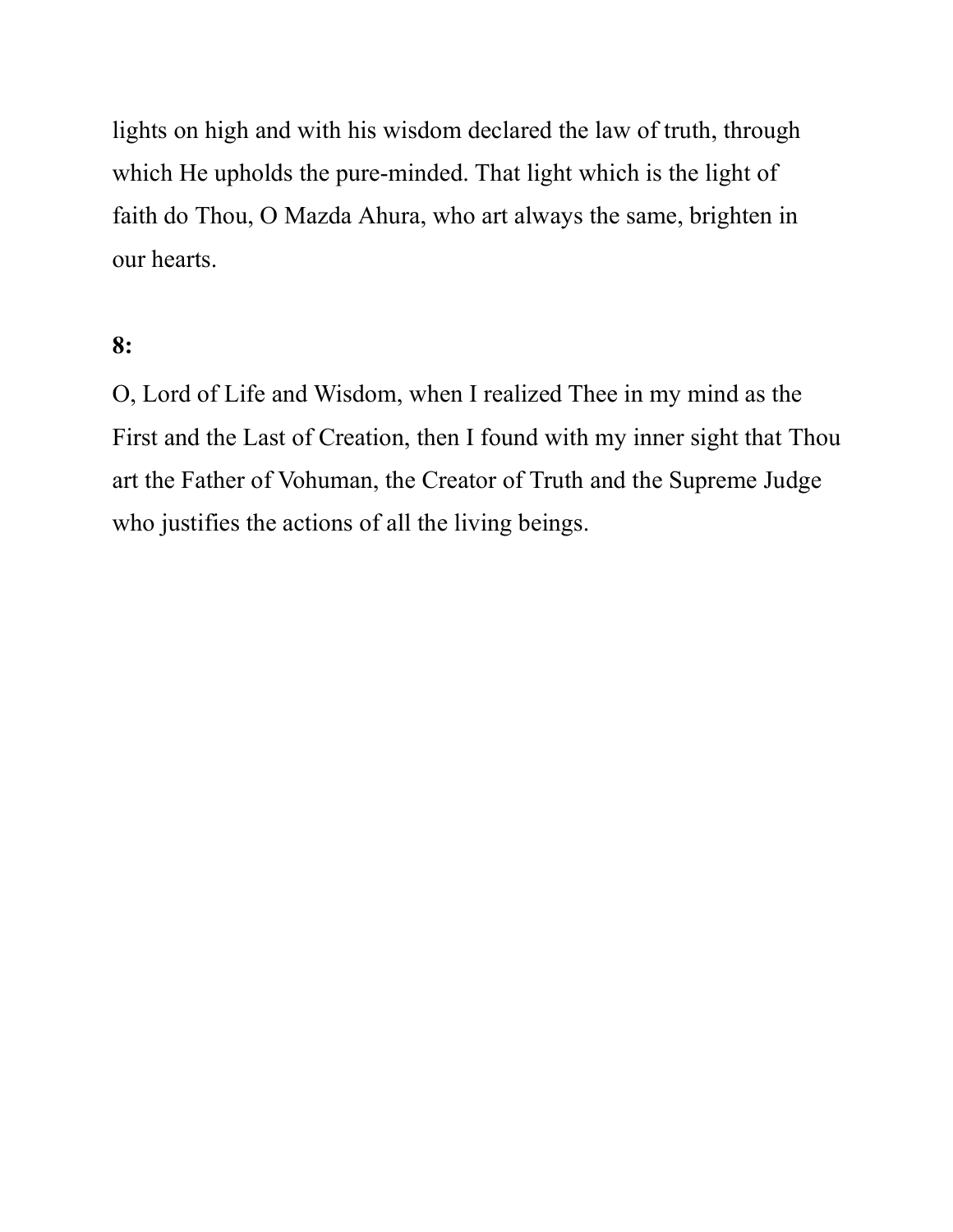Thine is Armaiti; Thine is the Wisdom of Creating the world. Thou, O Mazda Ahura, hast granted to living beings the power to choose the path of good or evil, the path followed by the true leader or the one led by the person who was never a true leader.

## 10:

Between the above to paths mankind should select as supporter and true leader a righteous Master promoting good thought. Never may the false leader, O Mazda, share a powerful memory, even though showing to be pious outworldly.

### 11:

Since, O Mazda, from the beginning, Thou didst create soul and body; mental power and knowledge and since Thou didst place life within the corporeal body and didst bestow to mankind the power to act, speak and guide, you wished that everyone should choose his or her own faith and path freely.

### 12:

Therefore, every one announces his or her belief, whether false speaker or true speaker, whether lightened or unenlightened, and wherever doubt

### 9: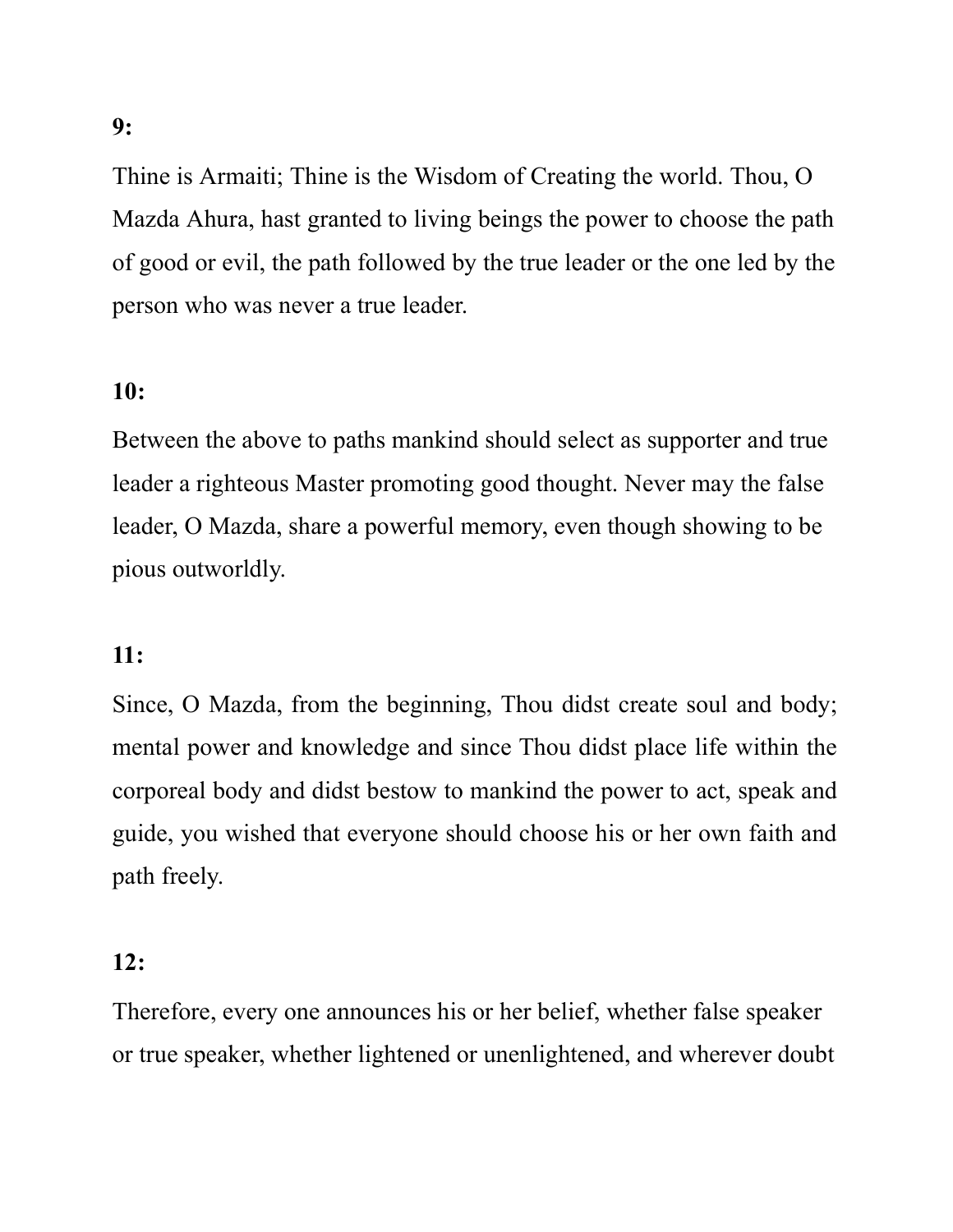exists Armaiti shall appeal to the soul for guidance.

## 13:

O, Lord, Thou art well aware of the thoughts and deeds of all in open and secret. Thou art also aware of the one who undergoes the highest penance for a small sin. Thou, O Lord, watchest everything with radiant eyes and observe them in accord with Asha.

### 14:

I ask of the, O Lord of Life, how indeed has all happened in the past and how shall it be in the future? What recompense and punishment shall be registered in the booklet of the lives of good and evil ones, and how would be their situation and the day of resurrection.

I would us the, O Ahura, who art aware of the past and future events, what has been ordained for the righteous ones and how the false ones would be treated on the doomsday?

### 15:

I ask the, O Lord of Life, what is the penalty of those who increase the power of the false one and the wicked person? Also, what is the penalty of those who have no other fulfillment in life, except separating the faithful people from their true shepherd.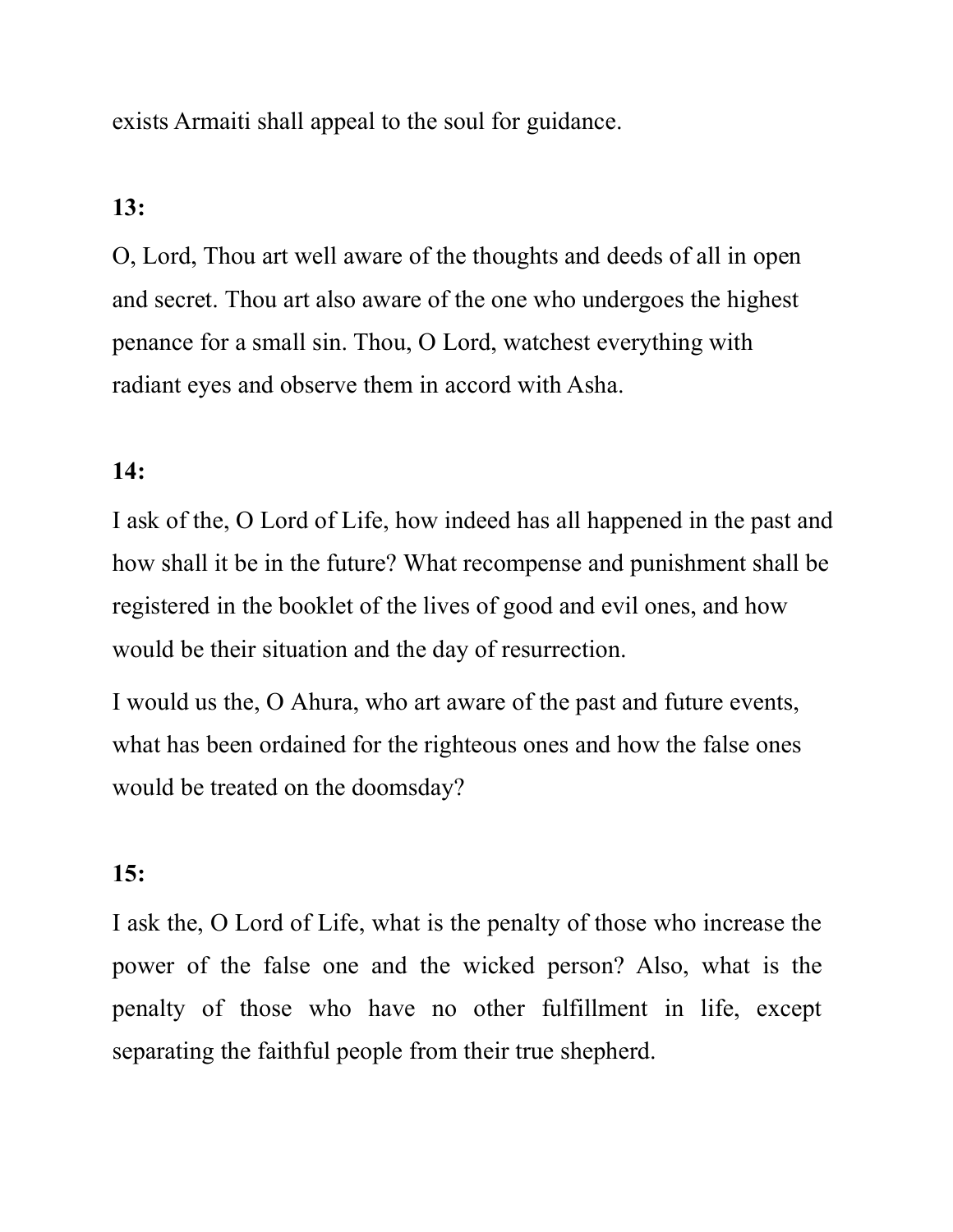### 16:

I ask the, O Lord, if a man of good insight with strength of body strives earnestly for the progress of the house, city and country and for the increase of truth and righteousness, does he merge in Truth? When and how such a wish is fulfilled O, Mazda Ahura?

### 17:

Which of the two persons; the righteous and pious or the wicked and impure ones, shall choose the best path? The wise man should explain with his knowledge the secrets to the ignorance ones. Let not the ignorant go astray. O Mazda Ahura, let Vohuman's secret be revealed to all.

### 18:

Let no one give ears to the words of false and the wicked ones, because such persons shall lead the home, the village, the town and the country to ruin and destruction. It is, therefore, our duty to resist such persons and repel them with spiritual weapons of purity and righteousness.

### 19:

May the people, O Lord of Life, give ear to a wise man whose teachings are soul heating and beneficial and act according to them in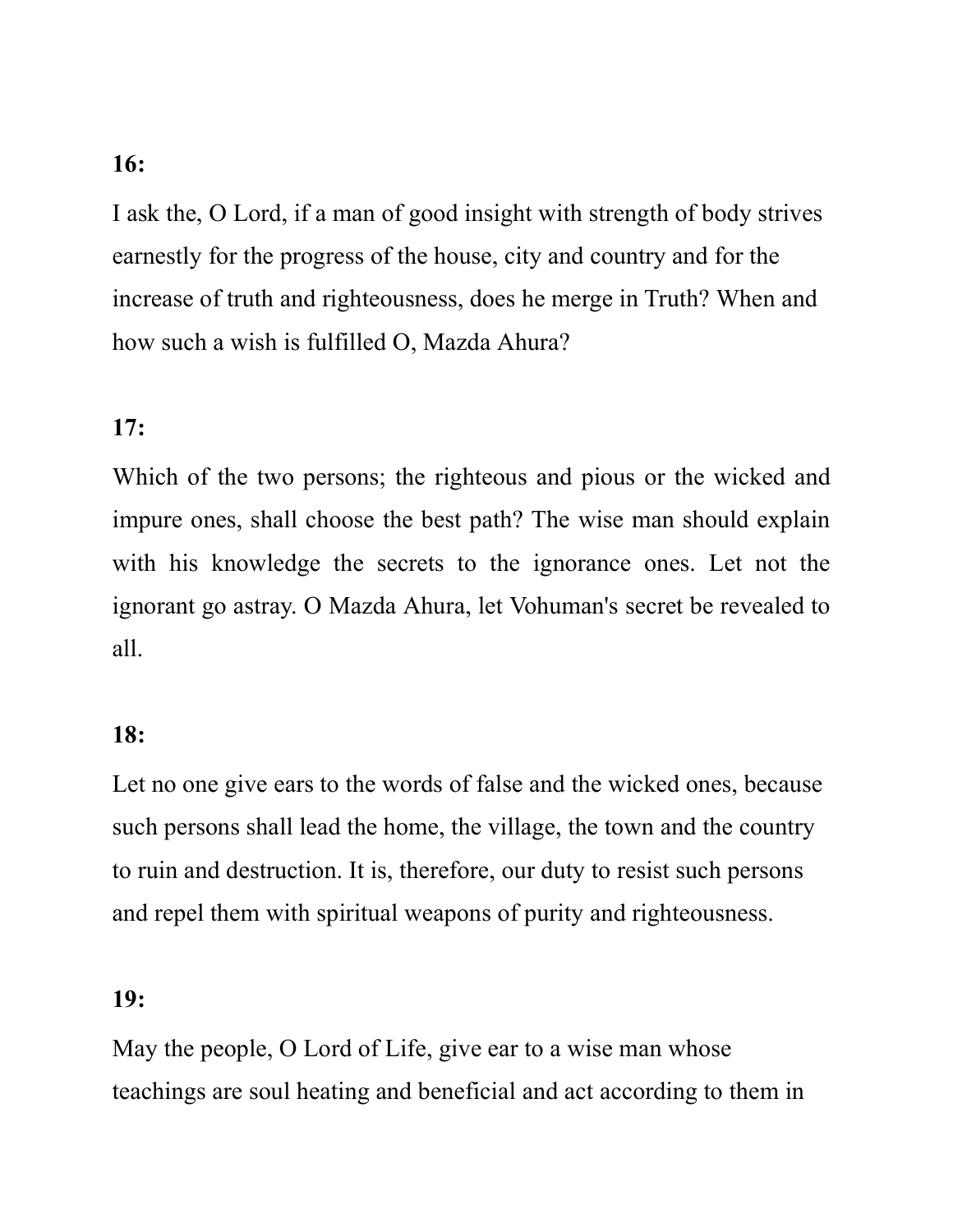their lives. May they listen to the person who is capable of spreading the religion of truth and has eloquence of speech. Through Thy radiant fire, O Lord of Wisdom, do assign the densities of both parties.

# 20:

One who follows righteousness and purity shall enjoy the light of paradise as his or her eternal abode. However, the liars and evil persons shall have to stay a very long time in darkness with woe and uneasiness. The evil thought and unworthy character of the sinful person are in truth the factors which bring about a sorrowful life and an uneasy conscience for the owner.

## 21:

The Lord of Wisdom and Life shall, through His wisdom, perfection and inspiring power, bestow upon persons who are faithful to him in thought and deed, perfection, eternity, purity, spiritual power and strength of serving mankind.

## 22:

O, Mazda Ahura, the wise and clever man is the person who realizes the truth and is aware of the Lord's Law by His thought. He protects the truth and purity through His spiritual power, and will neither speak nor act except in truth. He shall try his best for the spread of truth.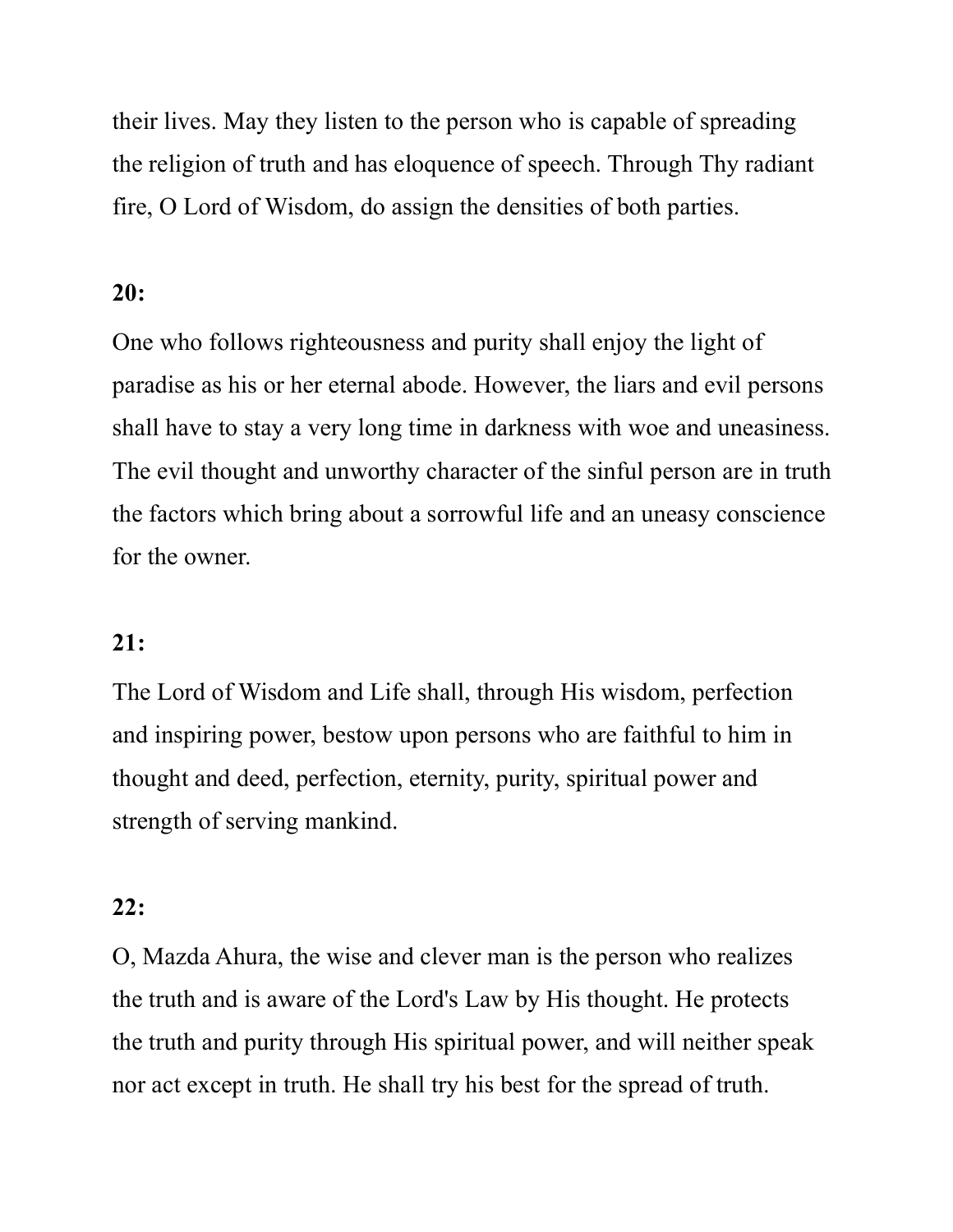Such a man, O Mazda, shall be faithful to Thee and shall be regarded as worthiest man for helping the people.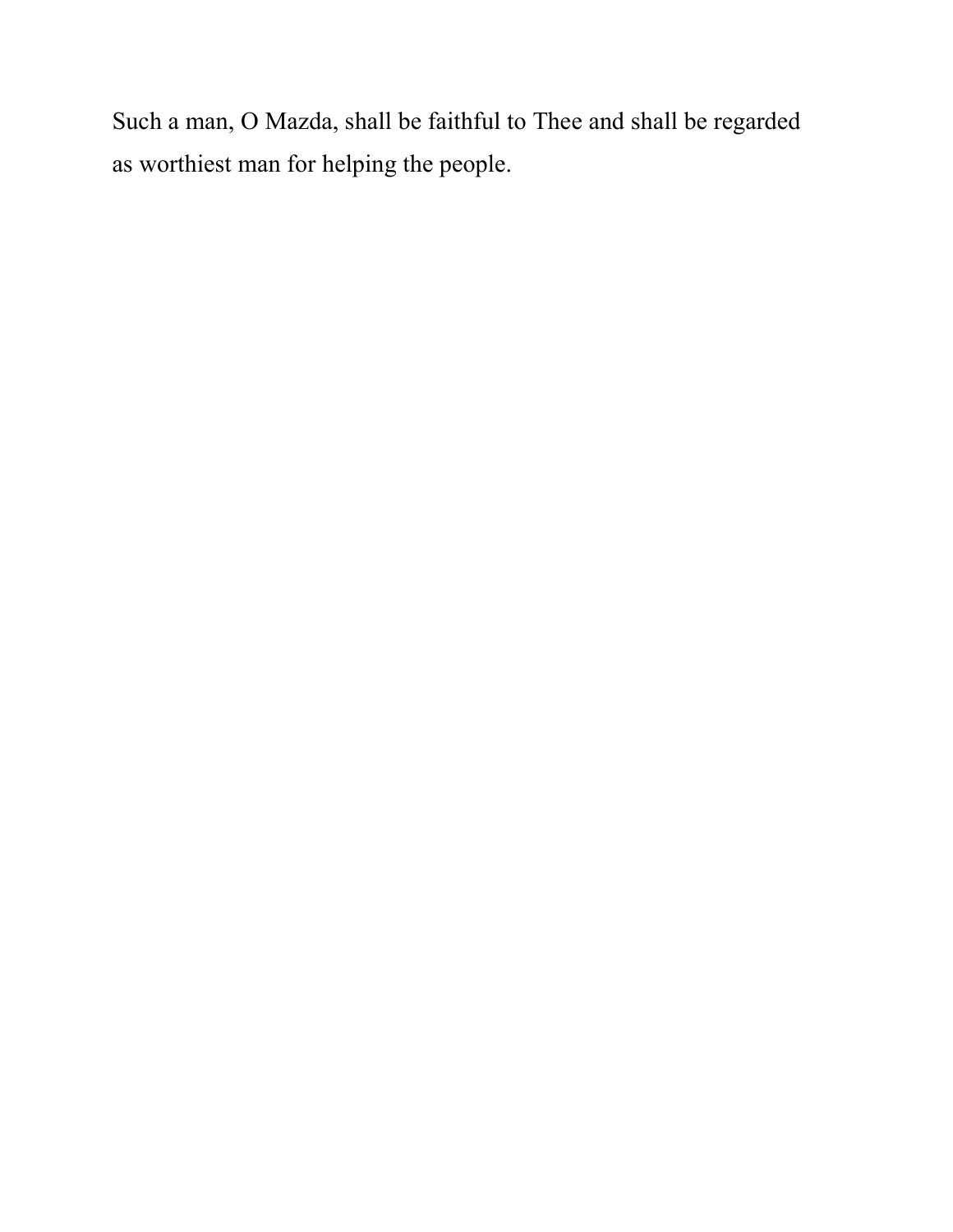# Yasna 32

# 1:

Relatives, comrades, and friends are worshipping Thee for the sake of enjoying the best luck. The devil worshippers are also praising Ahura Mazda, the Lord of Life and Wisdom. It is the desire of all people to be the messenger of Thy message O my Lord, and to keep away those who hate calling Thy name.

### 2:

Ahura Mazda, the Lord of Life and Wisdom, ruling over the world, through His Wisdom and Knowledge, answered to them as follows: We have chosen for Thee the holy Armaiti which is a good friend to illuminous Asha. Therefore, try to make him your own forever.

### 3:

O, Ye devils who go astray, ye are all broods of untruth and evil-minded persons. Those who follow Ye and honor ye much are also wicked ones. Out of your self-centered minds, your double dealing and fraudulent deeds have sprung. Therefore, you are hated and have become notorious throughout the world.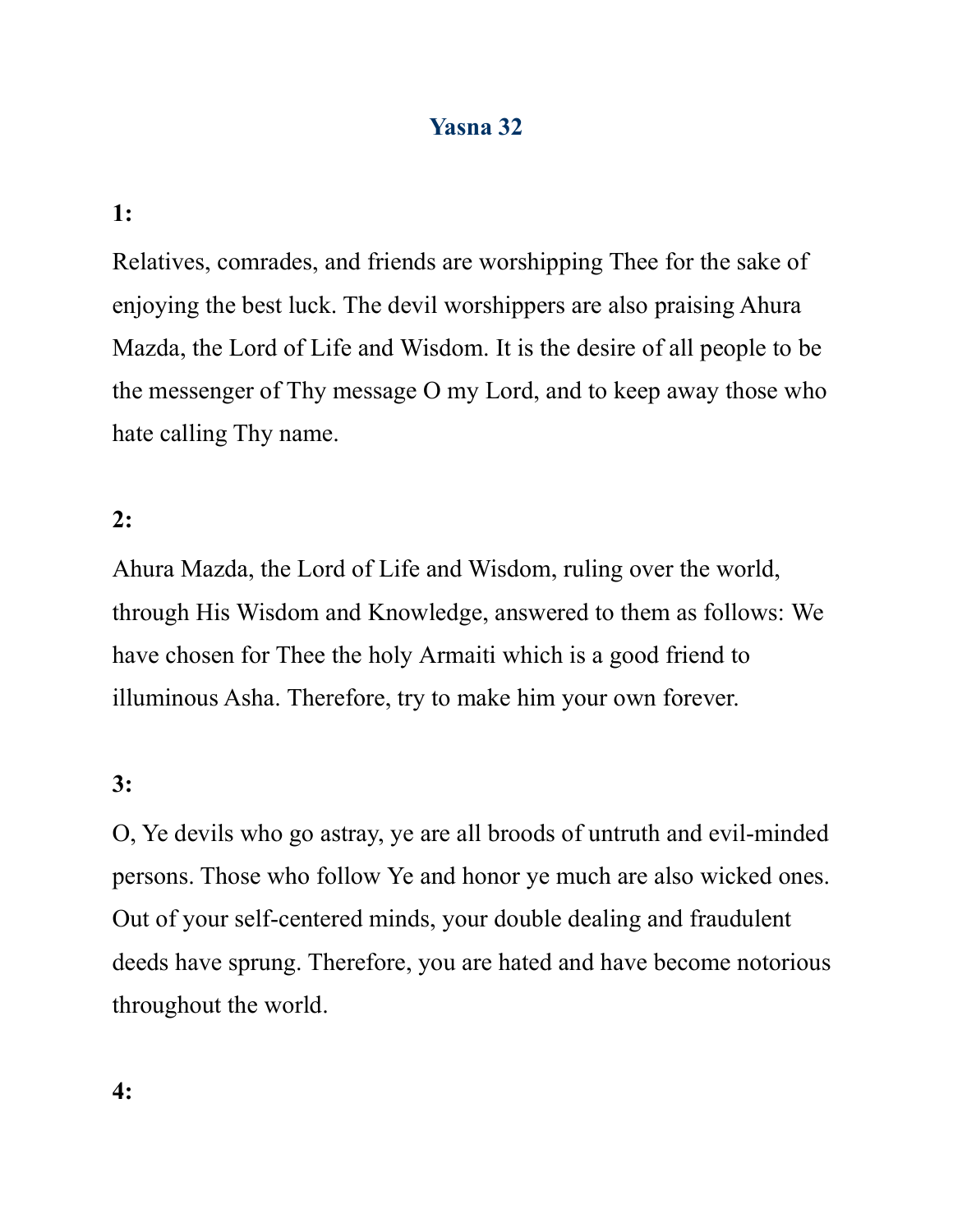O, Ye devil worshippers, ye have perverted the minds of the people, so that they commit the worst actions, separate themselves from Vohuman and Will of Mazda Ahura. They escape from the path of Asha and are finally regarded as friends and favorites of devils.

# 5:

O, Ye, devils, just as the False Spirit defrauded thee with his evil thoughts and induced followers of the Untruth to commit evil deeds through his wrong teachings, and false promises of greatness, so also did ye lead astray the people and deprived them of a perfect life and eternal prosperity.

## 6:

The sinner and deluded man may succeed at first and even attain high renown for his evil deeds, but Ye, O Lord of Life, are well aware of everything and shall judge the deeds of everyone from his or her motives through Thy Wisdom. O Mazda at last wherever Thy Rule extends, the Eternal Law of Truth or Asha shall prevail.

#### 7:

Among these sinners, none doth understand anything about the purport of real progress attain through activity and efforts taught by life, and are unaware of the fiery test. Thou, O Ahura Mazda, Lord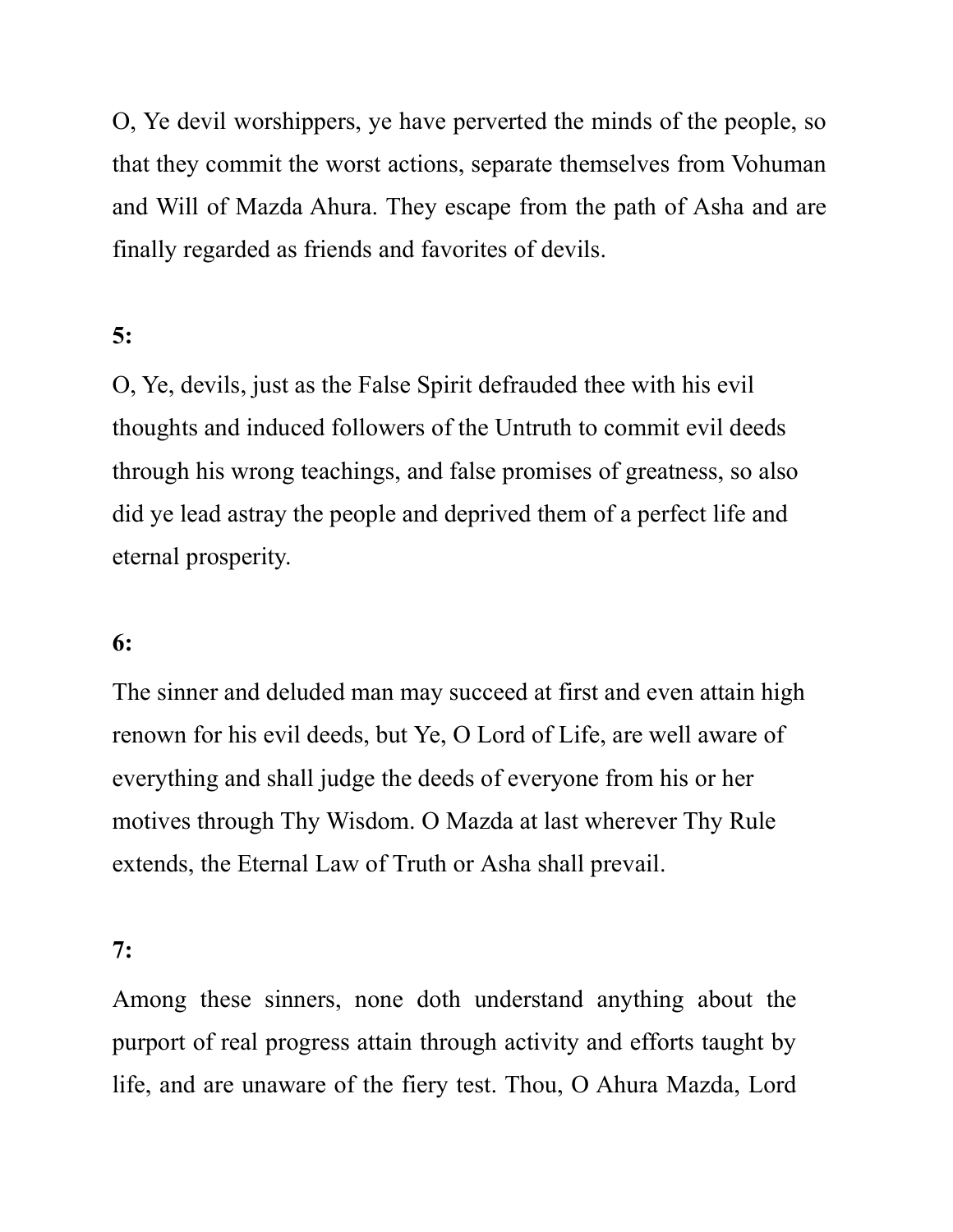of Wisdom and Life, art alone well aware of the destiny of sinners and shall judge about them.

# 8:

Among those sinners, Yima, the Son of Vivanghan is known to fame. Desiring to make happy the mortals and convince his own self, he contempted the Almighty. I shall have full satisfaction with Thy judgement, O Lord of Wisdom, in respect of the sinners on the final day of Judgement.

#### 9:

The evil thinking teacher distorts the religious scripture and leads astray the mankind from his actual goal in life through his wrong teachings. He removes us from our valuable heritage of truth, righteousness and purity of mind. With such an expression of my inner spirit, I appeal to Thee, O Lord of Wisdom and O, Asha, for protection.

#### 10:

The above-mentioned persons denounce as most sinful gazing at the sun and the earth with respect, since they distort the religious teachings. They convert the pure minded into the followers of untruth, destroy vegetation and use arms against the righteous people.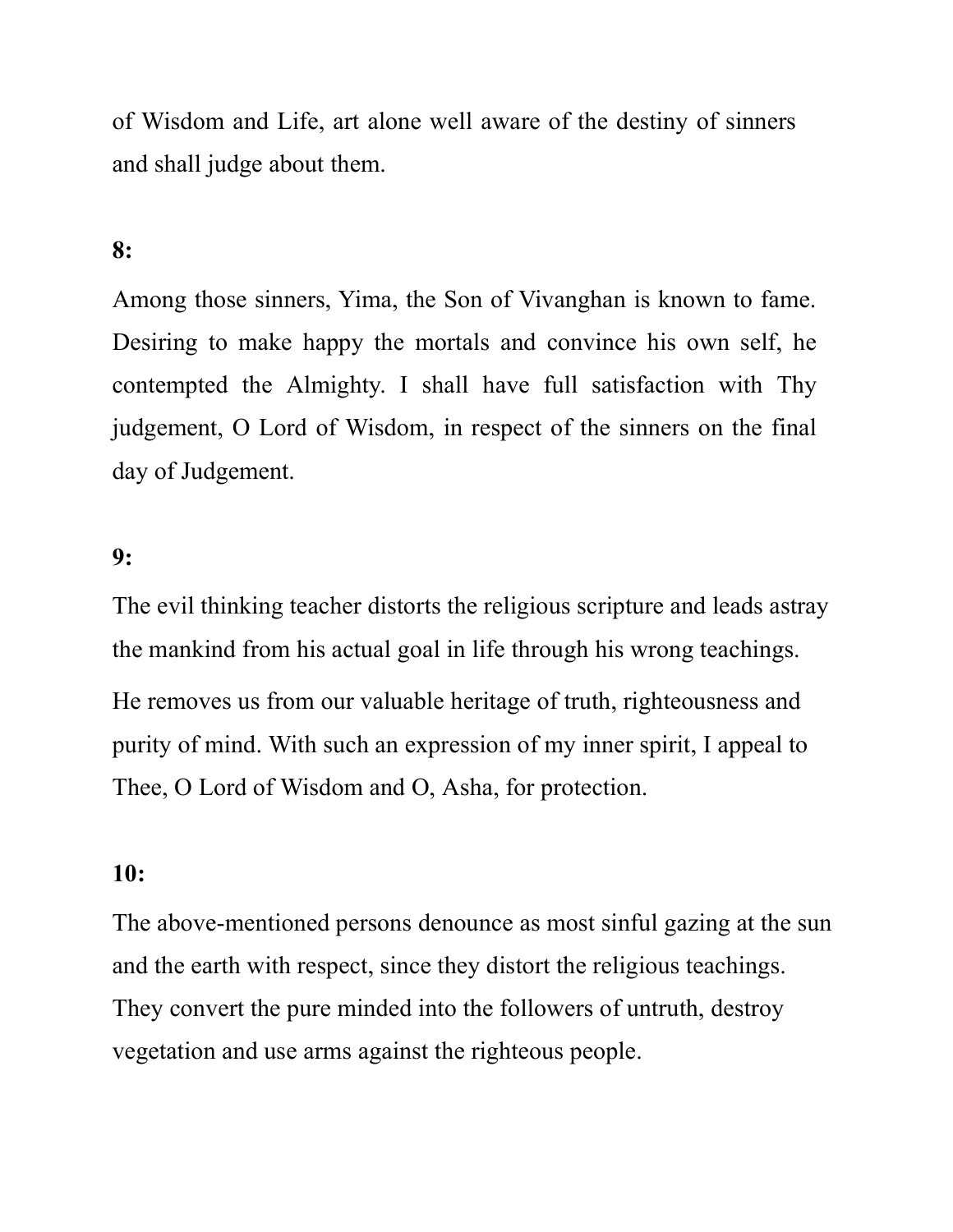## 11:

They regard the false ones as great persons, because of their dignity and worldly grandeur, O Lord of Wisdom. They hold back the respectable men and women from attaining their wishes and enjoying God's gifts. They distract the minds of righteous and truthful people and destroy their lives.

### 12:

They, through their wrong teachings, try to stop mortals from performing good and proper deeds and lead them astray with alluring words, destroying their lives.

Owing to their evil thoughts, they prefer ferocious wolves, like Grehma and Karpans to righteous and pure persons and wish lordship for the followers of false. However, Mazda has specified severe punishment for them.

## 13:

The powers won by these voracious wolves through wickedness and evil thoughts shall ultimately cause misfortune and destruction of their own lives. These greedy wolves, then, shall ask yearningly the holy message of Thy Chanters of hymns, the messenger who shall protect the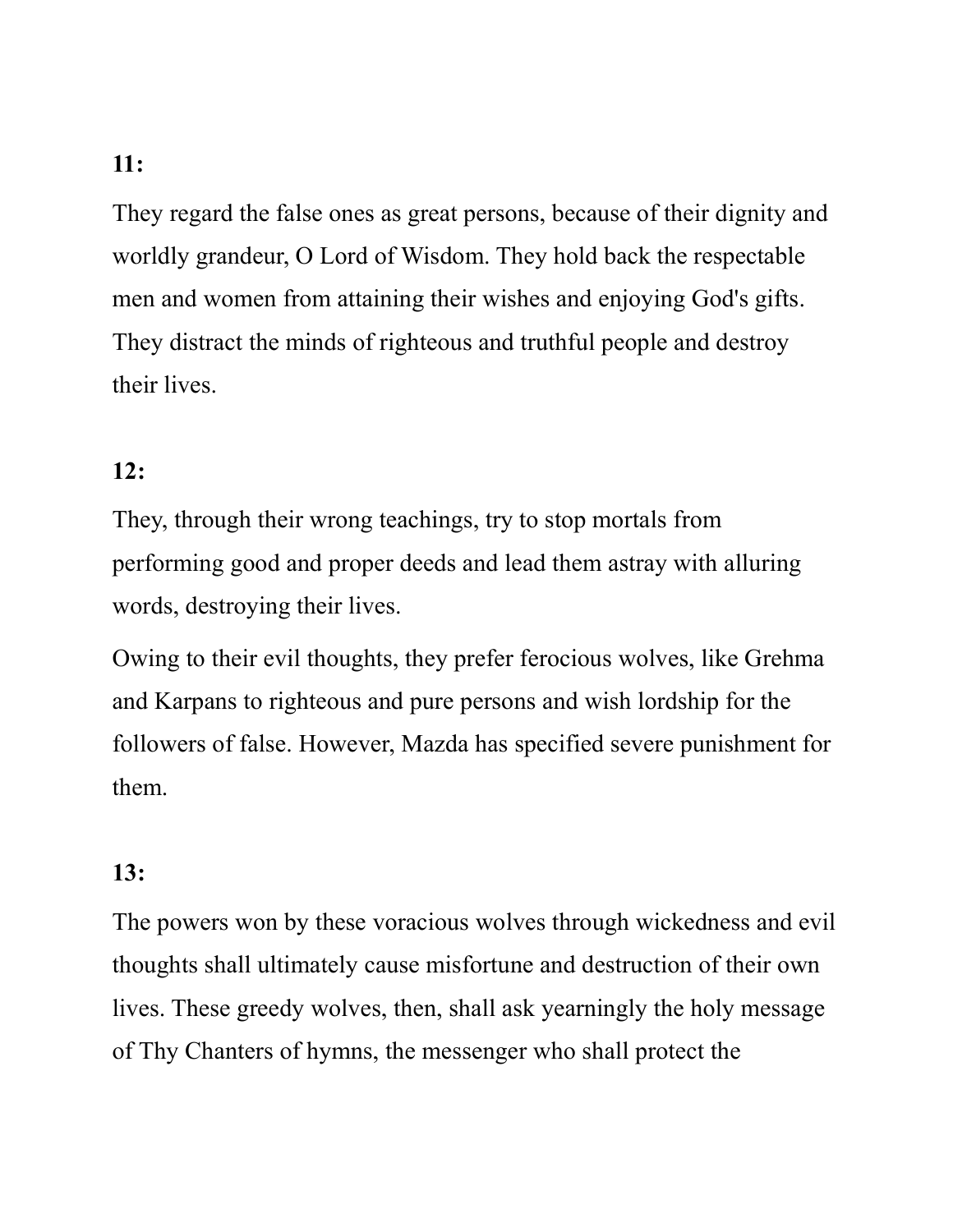righteous and virtues people against the threatening of enemies.

## 14:

It is a very long time that the greedy Grehma with the help of Kavis have directed their minds and power to ensnare Thy Messenger. They have approached the followers of untruth and their blinded dupes for help. They wish death and destruction for the world of creation in the hope that the invincible shall help them.

## 15:

The Kavis and Karpans shall ultimately be defeated and destroyed by those who have lost their freedom and those who are devoid of freedom shall enjoy the abode of good thought or paradise, through Lord's two gifts of perfection and eternity.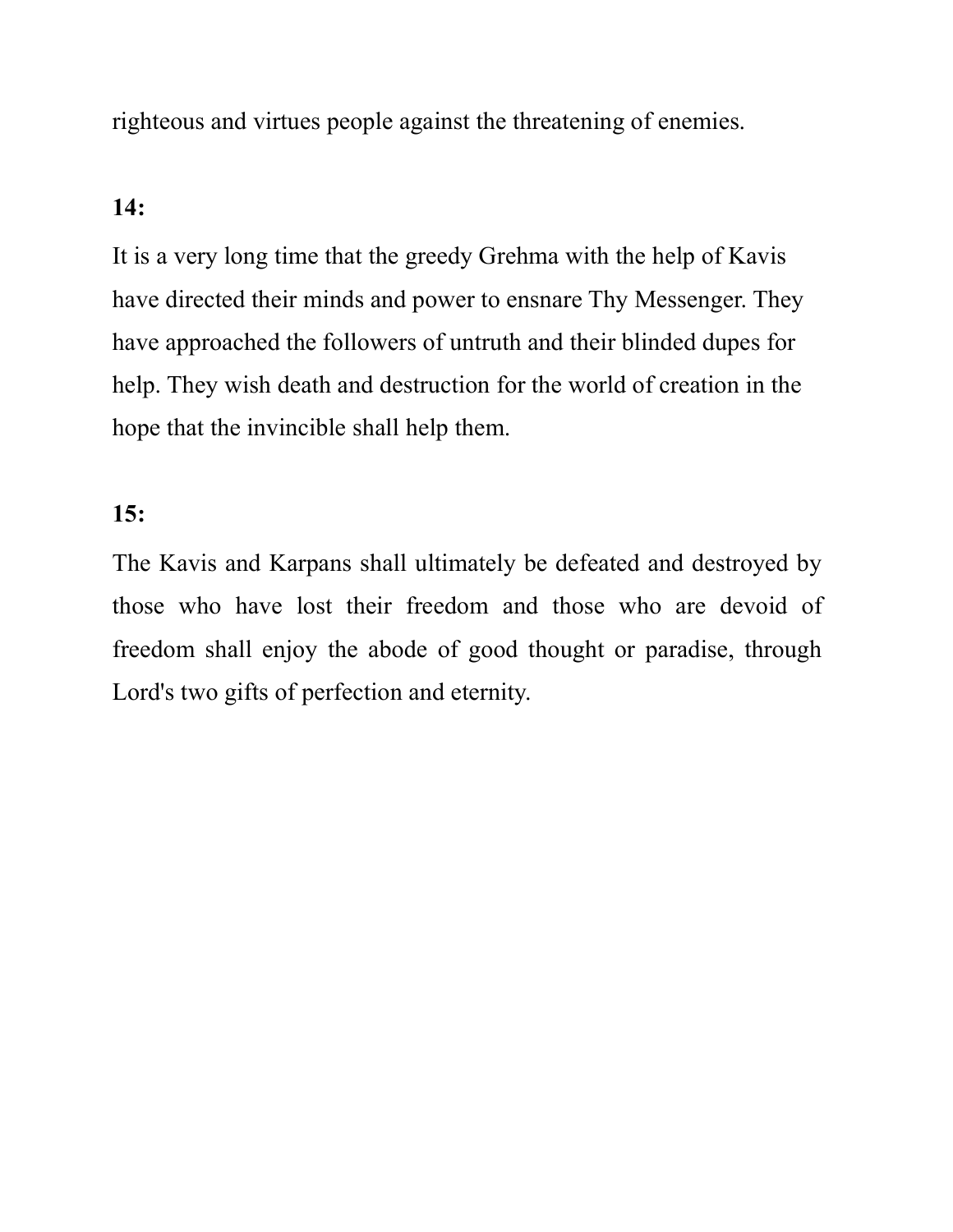# 16:

The true and wise teachings of the righteous is, indeed, better than anything else, O, Lord of Wisdom and Life, Thou art able to stop the manifold plans of those who threaten me. I shall try to restrain the hate and enmity of the followers of untruth towards Thy devotees.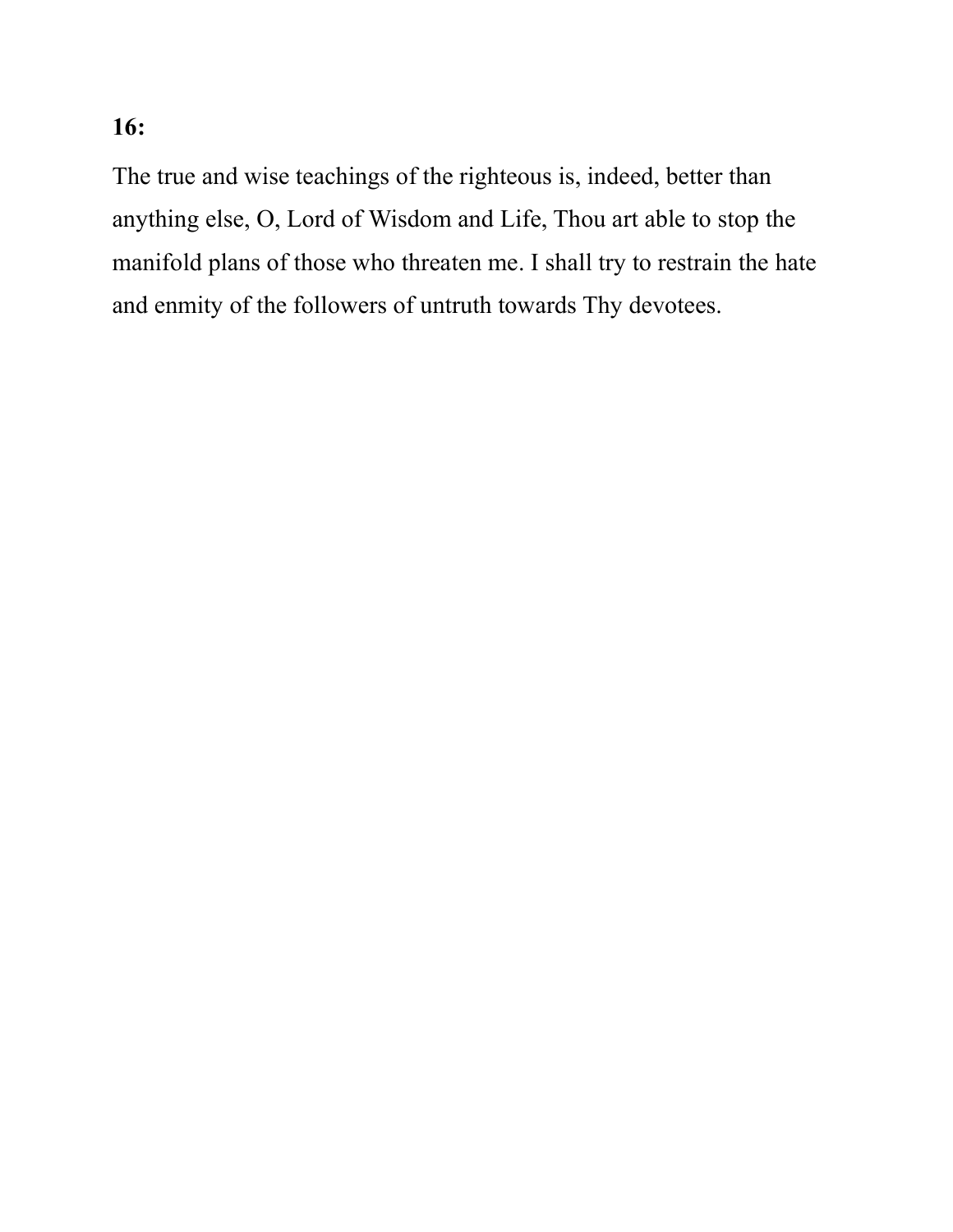# Yasna 33

## 1:

In accord with the everlasting Law of Asha or Truth, which forms fundamentals of life, everyone should act, because Ratu or Spiritual Leader shall judge over the followers of truth and untruth with strictest justice conscientiously and shall weigh carefully their board and evil actions.

### 2:

One who fights wicked man by thought, word, deeds and his arms to frustrate their evil plan and/or guide them towards the path of truth, he surely fulfills the Lord's own Will out of his love for Mazda Ahura.

### 3:

One who acts with love and justice, O Ahura, with righteous people whether self-reliant, co-worker or friend, and one who fosters zealously the good creation of God, he shall truly enjoy the realm of Asha and Vohuman.

## 4:

I pray to Thee, O Lord of Wisdom, and wish that want of faith and evil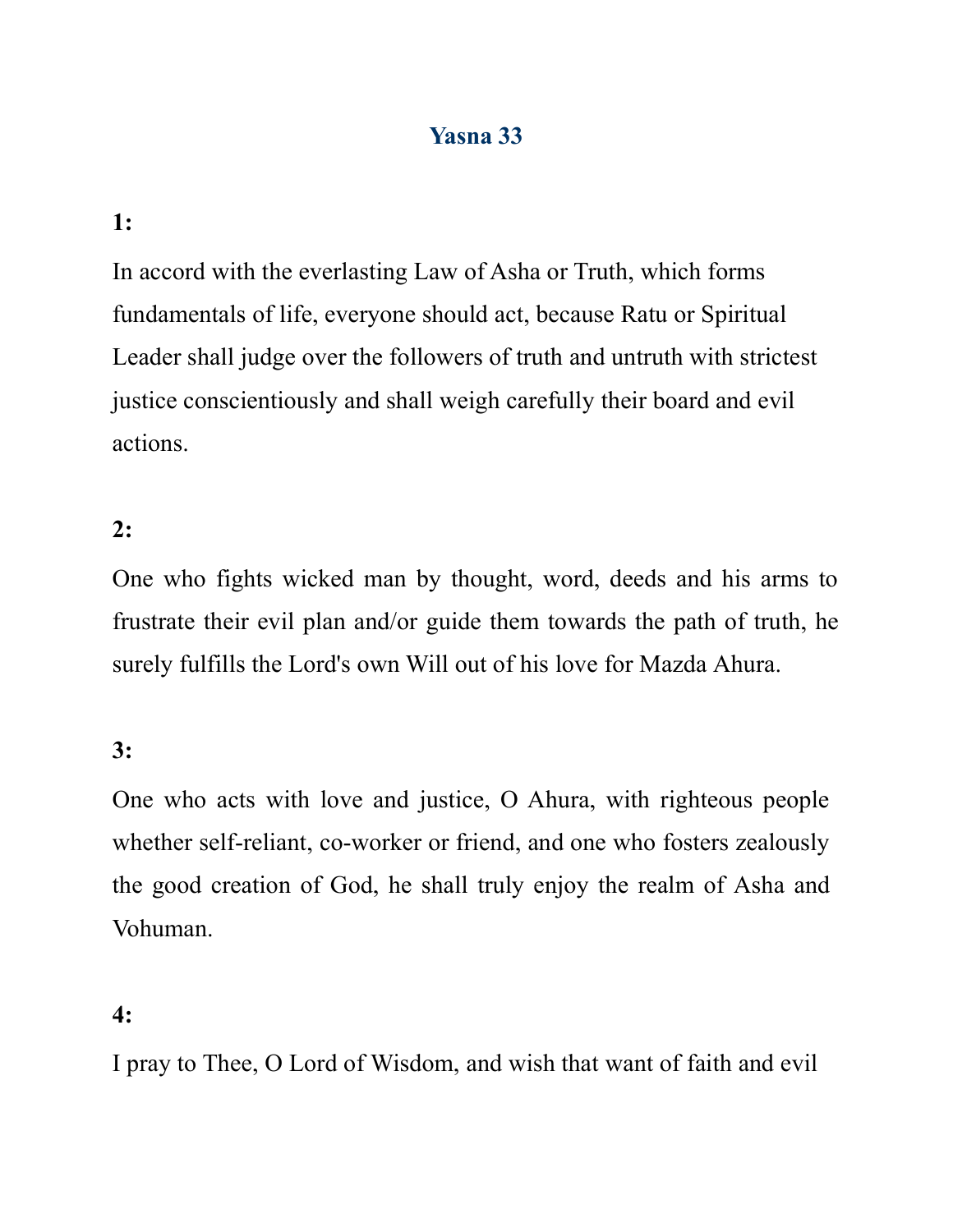intention may remain away from Thy flock. Also, I wish that perverse thought and obstinacy may be kept away from the self- reliant; deceit and enmity from the near relatives; slanderers and blamers from friends; and the wicked and deceitful leaders from the world.

## 5:

Therefore to reach my final goal, I shall invoke Sraosha, the greatest of the helpers and hope to enjoy the long continued existence and reach the Domain of Vohuman. Through the help of truth and purity, and passing the path of Asha, I hope to reach the heavenly domain where Mazda Ahura ruleth supreme.

## 6:

As a true worshippers with a firm faith in Asha I shall praise Thy Holy Spirit, and shall ask Thy loving grace to grant me the power of guidance, enabling me to fulfill Thy wish O, Lord of Life and Wisdom, I desire a vision of Thee and communion with Thee as a friend.

#### 7:

Come unto me, O Ye, the best, and Lord of Wisdom, and reveal Thyself to me, so that my words may be heard not only by the Society of Magians, but by others as well. O, my Lord reveal to us and make us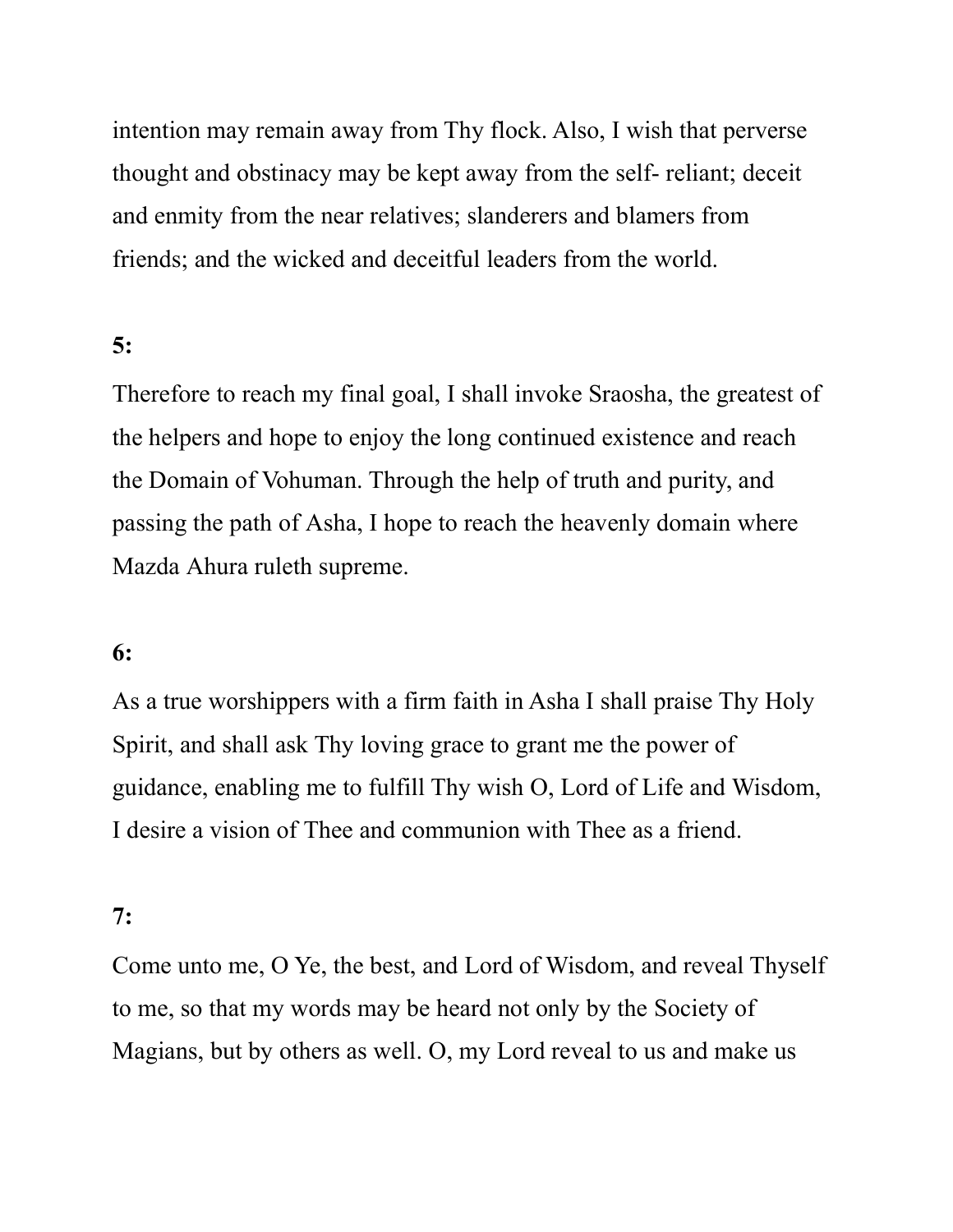aware of our clear duties and the reverence due to Thee.

# 8:

Show me clearly, O Lord, my final goal and whole purpose, so that I may fulfill through Vohuman and pursue my devotion to Mazda. Please accept my words of praise, inspired by truth and a pure heart and grant me perfection and immortality.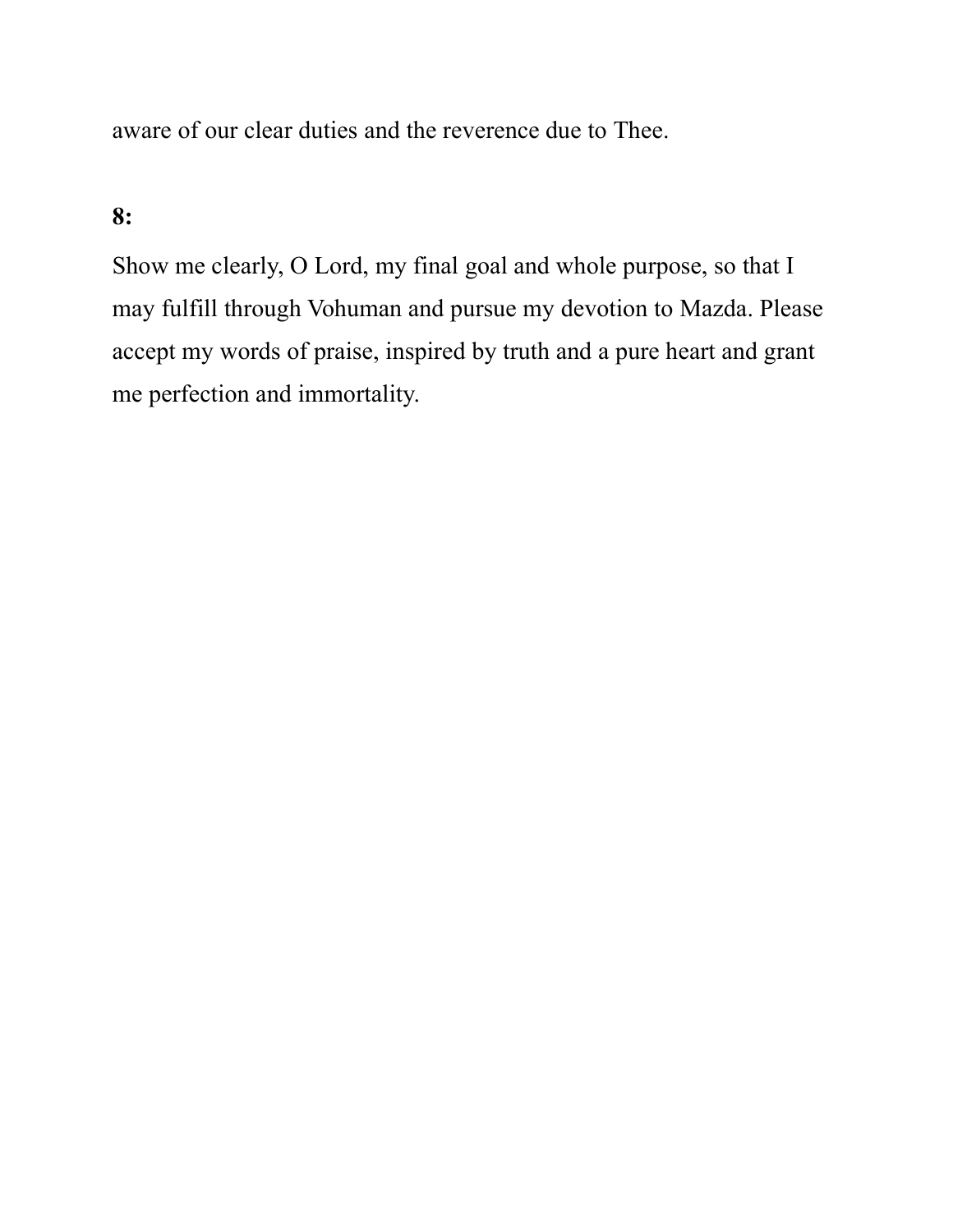These two great powers, O Mazda, which are promoters of righteousness are Thine and can be achieved only through wisdom and divine lights. May we attain the blessings of these two mighty and equal powers through Vohuman.

## 10:

All the comforts and enjoyments of life which have been in the past and which may come in future, O Mazda are Thine. Please grant them to us out of Thy Grace and Kindness. O, my Lord, through Vohuman and righteousness raise our souls unto Thy Realm of Light and Eternal Joy.

## 11:

O, Ahura Mazda, The Almighty, listen unto me along with Thy Armaiti, the symbol of faith and self- sacrificing, Asha or truth which blesseth life and Vohuman, the symbol of spiritual power. Hearken unto me, have pity on me on the day when each one is apportioned the reward which is due to each, and do not deny your compassion on me.

### 12:

Unfold Thyself to me, O Ahura, the Lord of Life, and grant me strength of soul and self-sacrifice. Through Thy best Spirit, O, Mazda, grant me

### 9: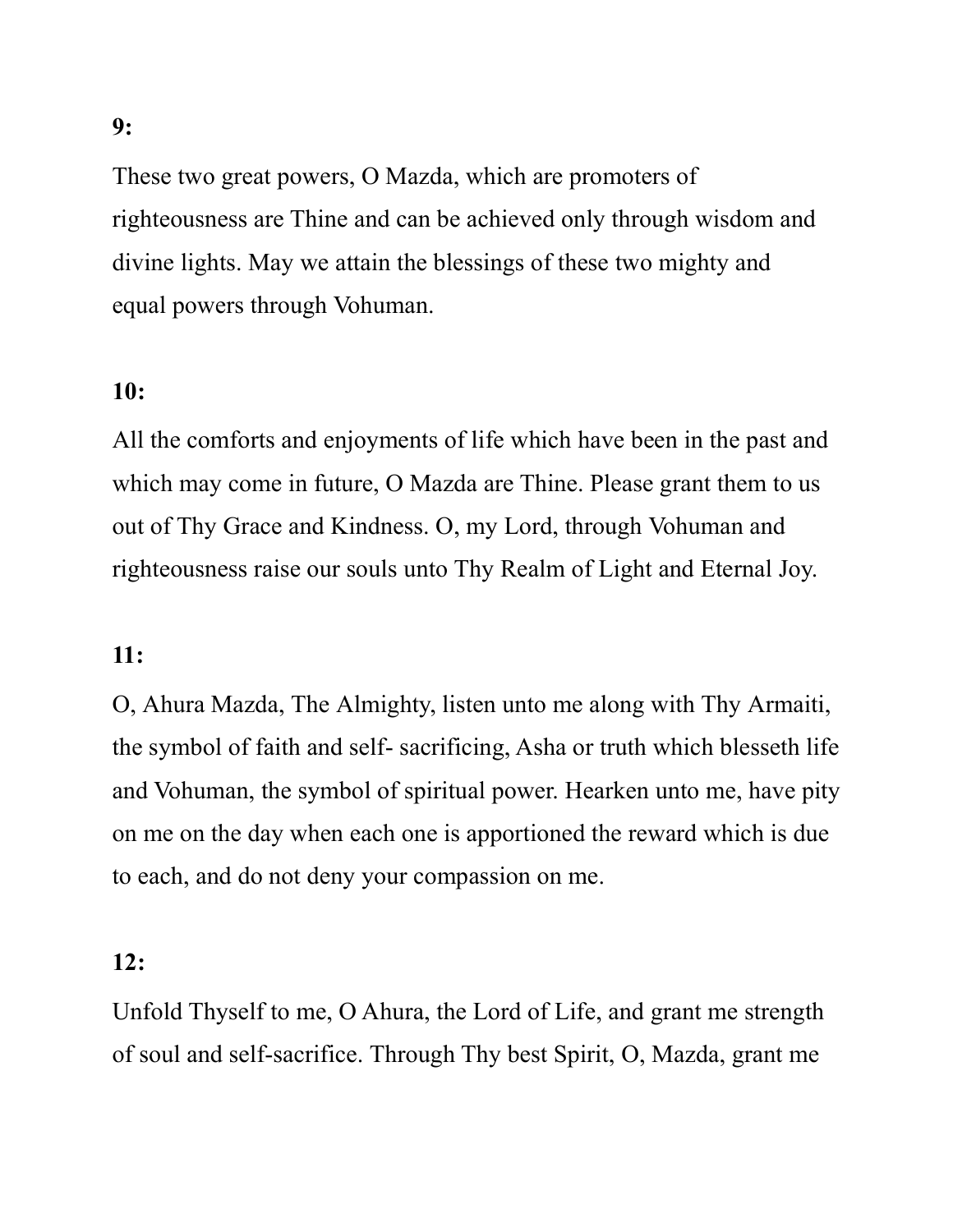Thy reward of goodness for my prayer. Through truth and purity let me enjoy the great inner strength, and through Vohuman or pure thought grant me the power to lead mankind.

# 13:

To enjoy happiness and joy, O, far-seeing Lord, reveal unto me Thy priceless gifts. O, Ahura, grant me those blessings which flow through Khashathra, Thy heavenly and spiritual power, and through Vohuman, Thy Pure Mind and Love to humanity.

O, holy Armaiti, the symbol of love, patience and faith towards God, make us realize our inner selves through truth.

# 14:

.

To Thee, O Mazda, doth Zarathushtra dedicate his own self together with his loving thought as a worthless gifts. He offers to Asha his whole strength, his best words and deeds as will by obeying the Lord's commands.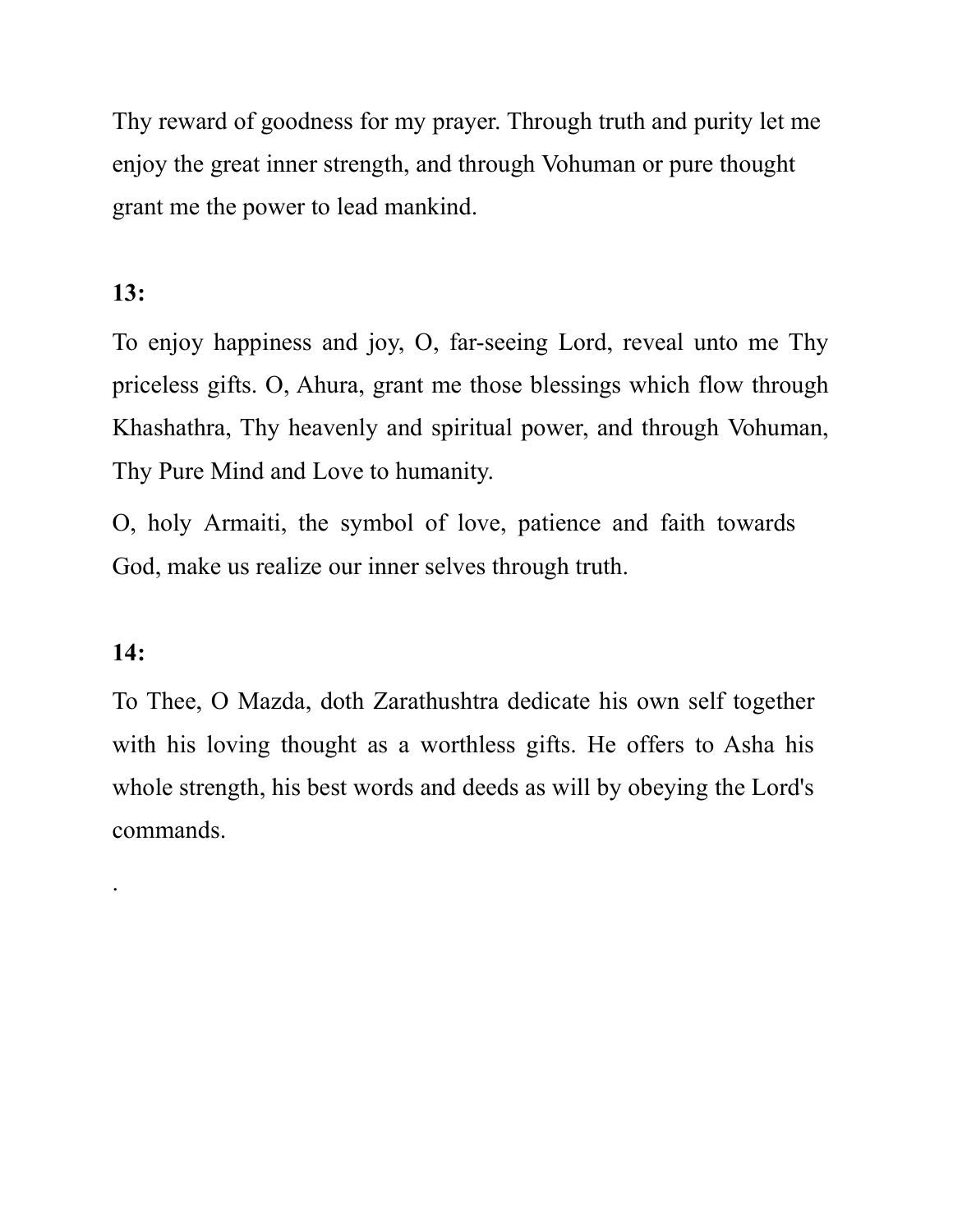# Yasna 34

# 1:

Through good deeds and words and deep meditation O, Mazda, whereby the people will attain eternal life, righteousness, spiritual strength and perfection, I will dedicate them all to Thee, O Ahura, as a gift.

# 2:

The pure-minded and righteous man, O Lord, whose soul is in accord with truth, thinks of Thee alone and dedicates his good actions to Thee. May we approach Thee, O Ahura Mazda, praising Thee and singing Thy songs.

### 3:

Whatever is due, O Lord of Life, to Thee and to Asha, the symbol of truth and righteousness, we will pay with humble adoration. May all that live in Thy serene domain enjoy perfection through pure mind. The wise and clear-minded man, O Mazda, enjoys always the spiritual strength and bliss complete.

4: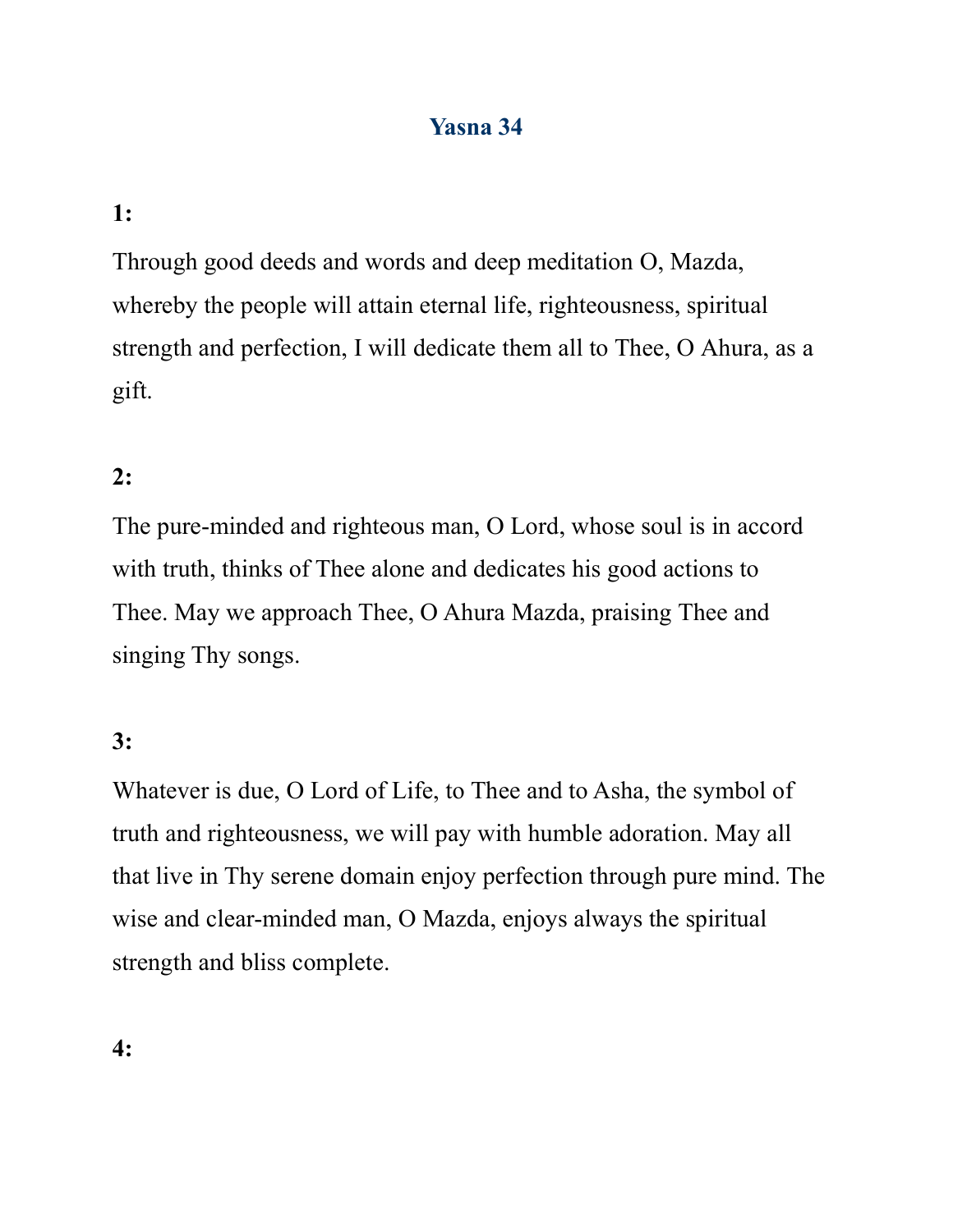We yearn for Thy mighty light which is shining through truth, O Lord of Life. The shining blaze which is eternal and powerful. The light which guides the followers of truth clearly and helps them. It is the same shining flame, O Lord of Wisdom, which reveals the hidden evil in the hearts of infidels at a glance.

## 5:

How great is Thy power O Lord, deeply do I yearn to serve the humanity, O Mazda, with good deeds. I wish to be one with Thee through truth, pure mind, helping the poor and needy and protecting Thy meek devotees. We regard Thee, O Lord, far above all, apart from Daevas and wicked persons.

### 6:

Since in truth Thou art above all, O Mazda and Asha, I hope you would give me your helping hands through all changes of my earthly life, so that I may pray to Thee with sincere heart and return to Thee ultimately.

#### 7:

Where are Thy faithful devotees, O Mazda, who being aware of Thy worthy teachings, through Vohuman, will not leave Thee when faced with trouble and distress, but will use those teachings with intellect and will try to spread Thy message. No other individual, except Thee, do I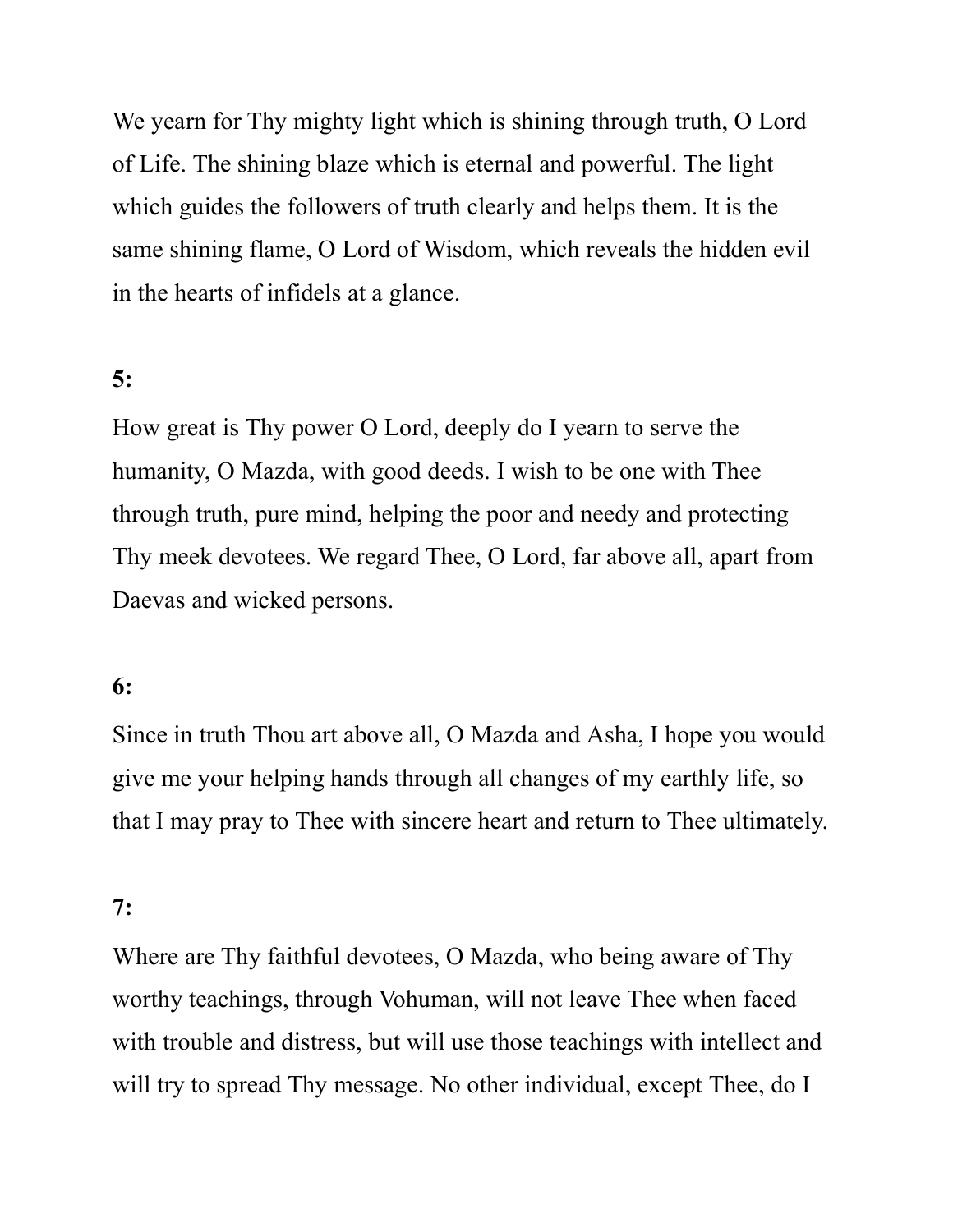recognize, O my Lord. Therefore, I wish Thee alone to be my shelter and helper through Asha.

# 8:

In truth, the liars would threaten us with their evil actions, since they would bring with themselves death and destruction upon people. The strong ones will always bring oppression upon the meeker ones. They do not care for Thy Sacred Law, O Mazda, because they always remain at a distance with truth, and Vohuman remains far from them.

#### 9:

Those who through doing evil and being unaware of Vohuman scorn Spenta Armaiti, O Mazda, which is highly esteemed by the sages and wise men; the truth shall obviously remain far from them just as the evil ones with satanic cravings will remain far from us.

### 10:

The sages, being aware that love and faith towards God are actual sources of truth, shall teach those who have gone astray and evil persons the way to train their minds with good thoughts, perform good actions and love others. Ultimately, all wicked persons, by learning the truth, shall come towards Thee, O Mazda Ahura.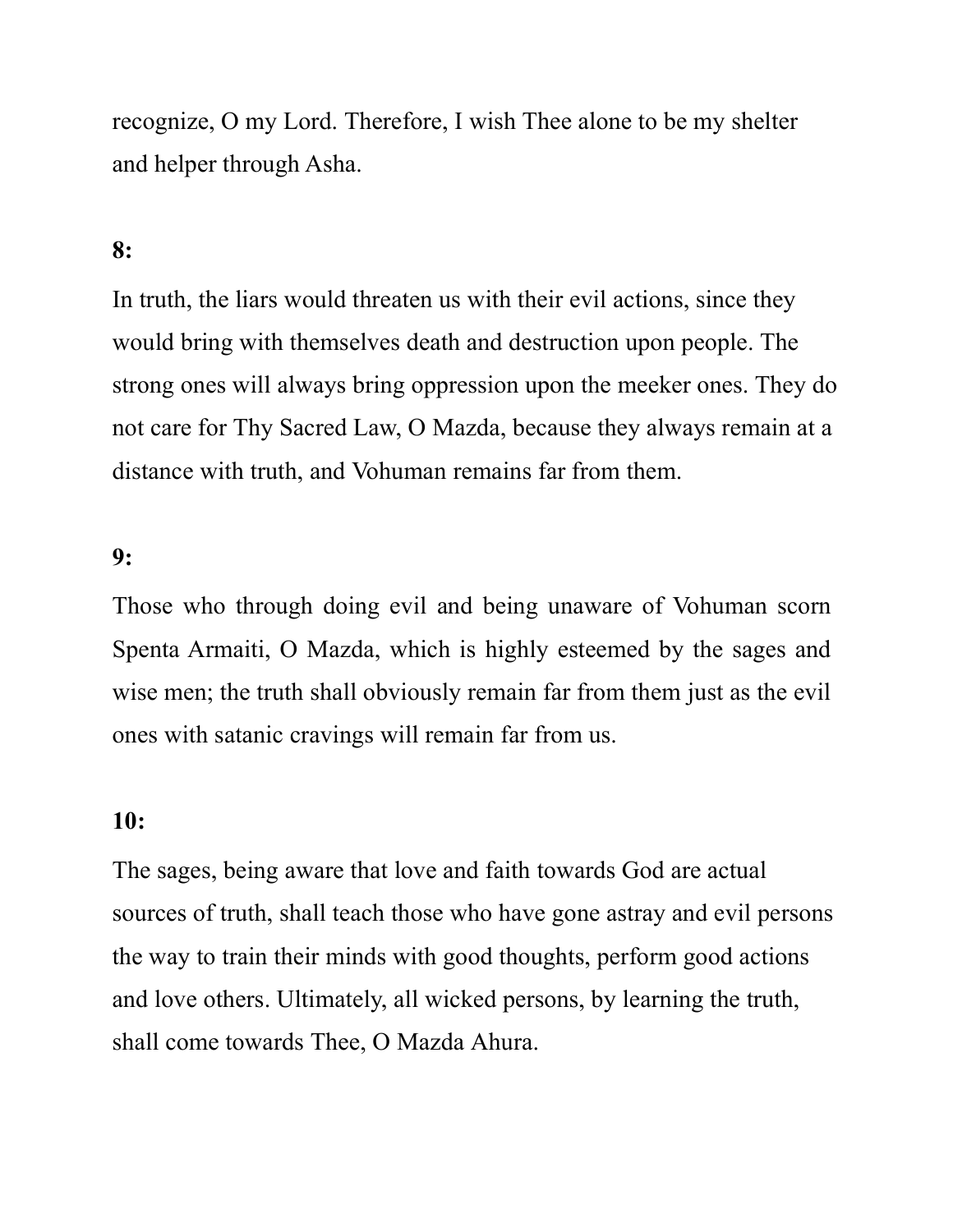11:

The two gifts of perfection and eternity, O my Lord, shall lead the people to spiritual and inner light. Through will power, pure thought, love and faith towards God, the standing life and spiritual strength shall increase. Through these qualifications, O Lord of wisdom, one can overcome his enemies.

# 12:

What is Thy rule for progress and what is Thy Will? How should we praise and worship Thee? Declare them to me clearly, O Mazda, so that by following Thy instructions we may enjoy the rewards promised. Teach us, O my Lord, the path of good thought and self-realization.

# 13:

The path, O Ahura, which Thou hast shown me is the path of Vohuman, the path based on the teachings of Saoshyants, the saviors. The teaching which recommends that the work performed with the view of performing one's duty honestly shall bring forth happiness. The teaching which leads mankind to real knowledge and wisdom, and reaching Thee O Mazda, is its rewards.

## 14:

Those persons would enjoy that previous reward which has been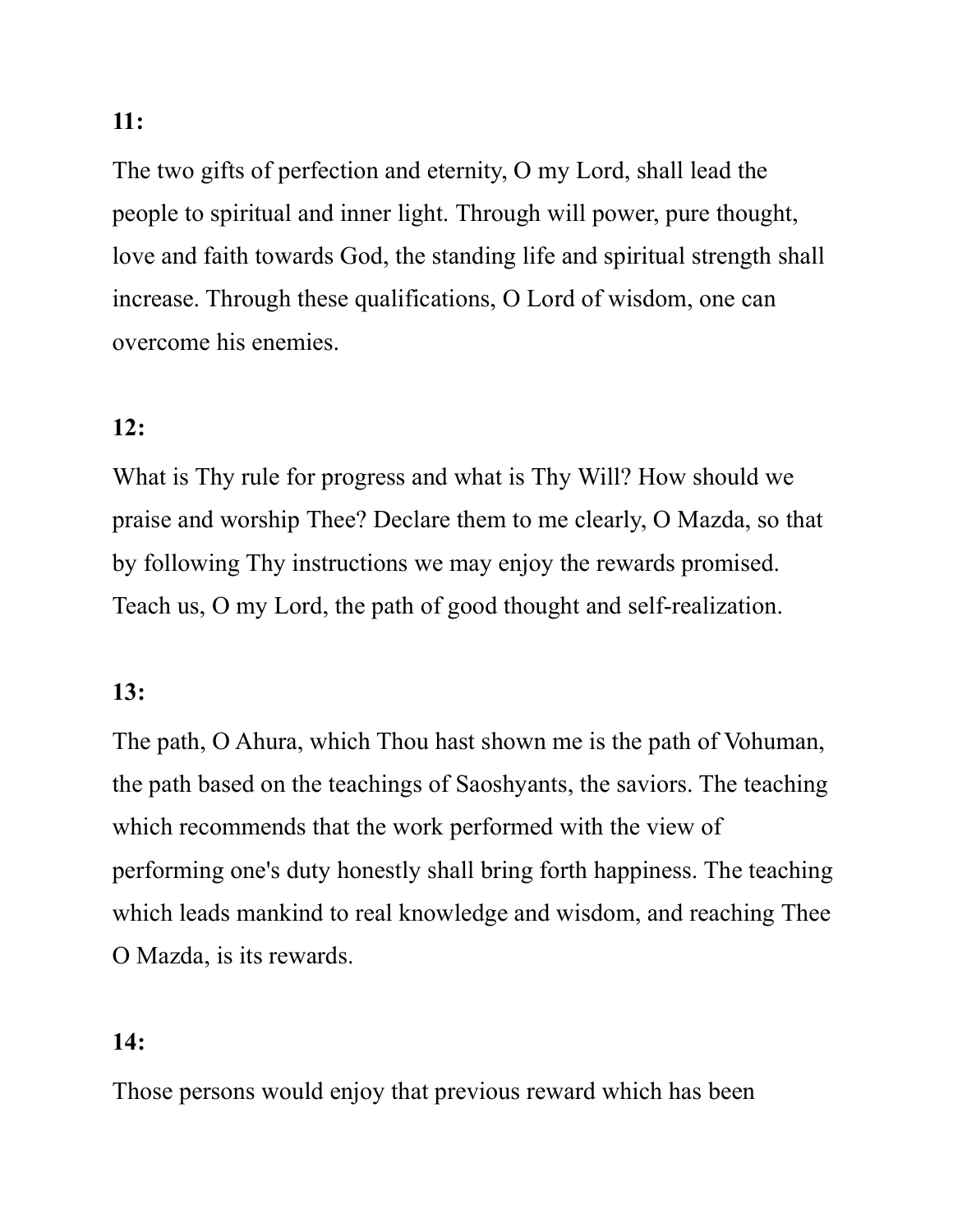promised. O Mazda, who perform actions through knowledge and pure thought; who attempt for the progress and development of the world; fulfill the God's desire and try for the progress of God's Will through truth and righteousness.

# 15:

Teach me, O Mazda, the best words and noblest deeds, so that through this teaching I may worship Thee with a clear mind and a pure heart. Through your power, O Ahura, make it such that I may enjoy a new life full of truth.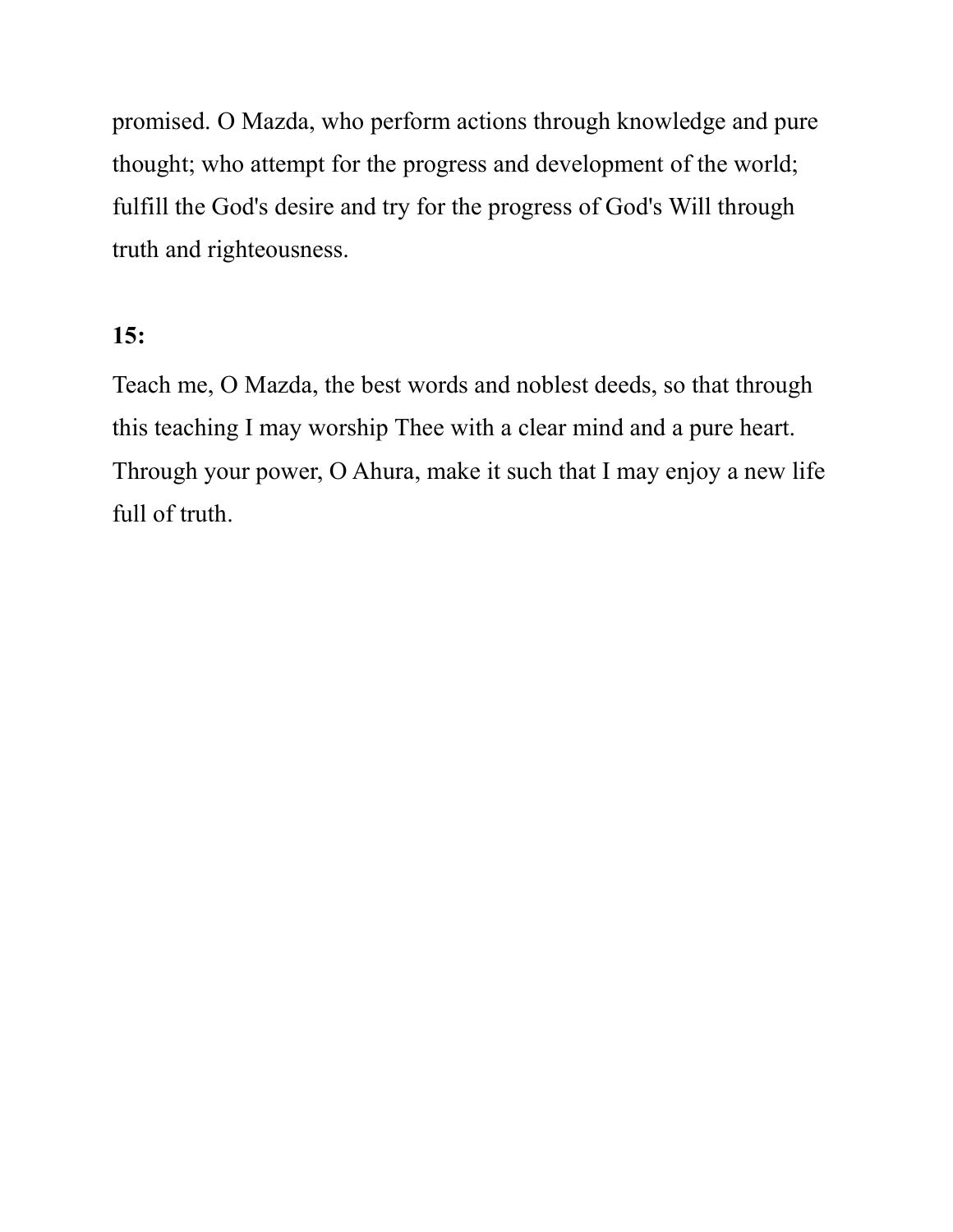## Yasna 43

#### 1:

Mazda Ahura, the Absolute Ruler, has specified that good fortune is for him who makes others happy. O, my Lord, to remain steadfast in truth, I want from Thee the strength of body and soul. O, Armaiti, the symbol of faith and love, do grant me that power which is the reward for a life lived with good thought.

#### 2:

In truth, such a person shall enjoy the best gifts of God. The person who desires inner light and tries to achieve it, O, Mazda, do bestow upon him the same, through Thy holy and bright wisdom. Through Asha, the Eternal Law of Truth and Purity, O my Lord, grant us wisdom and knowledge which are the gifts of Vohuman, so that we may enjoy happiness through our lengthy lives.

#### 3:

In truth, the person who shows us the path of truth and happiness in the corporeal world and saves are soul in the spiritual one shall attain the highest good. The said path is that which leads us to the real and true world, where the is Ahura. The lovers of truth and those in love with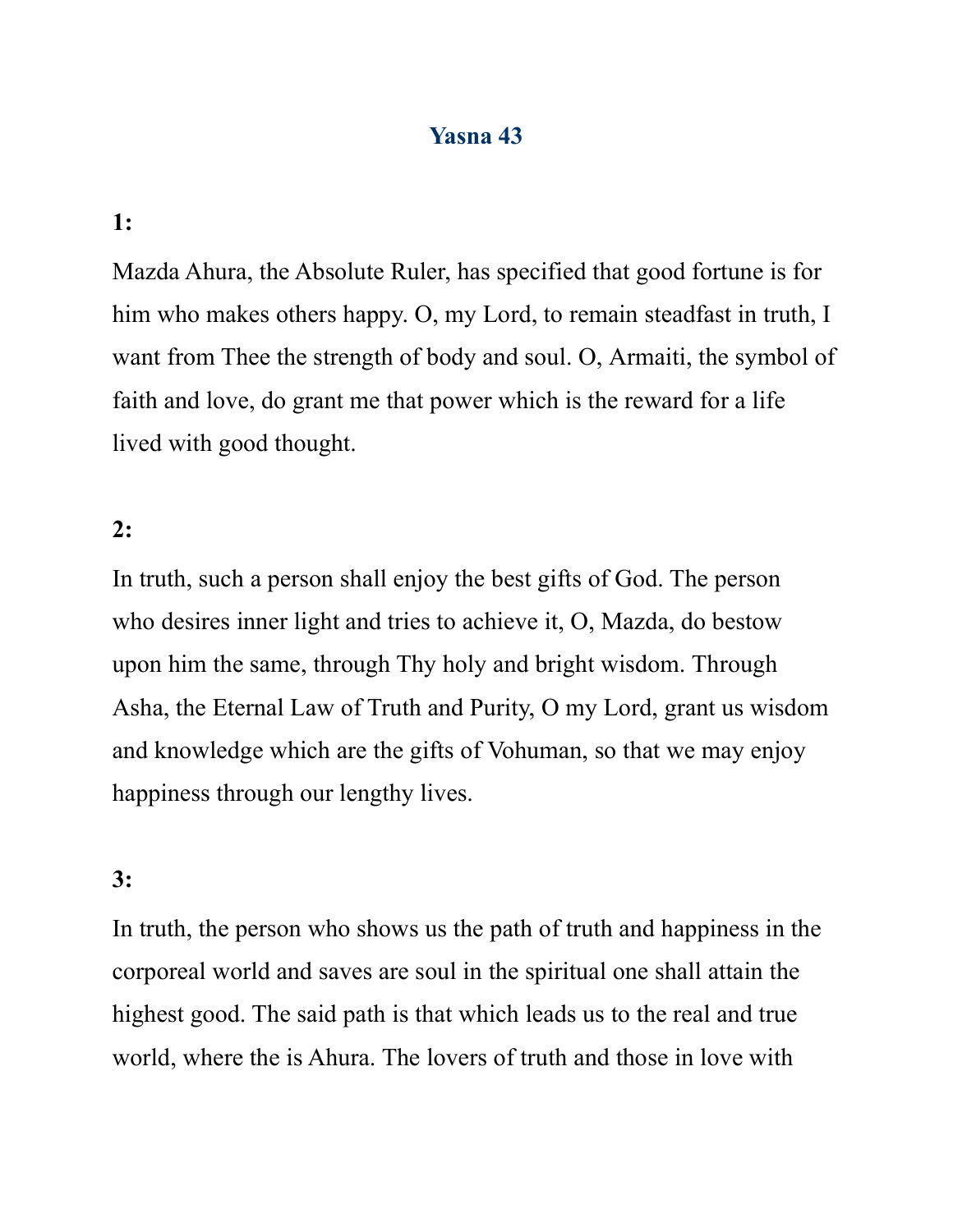Thee, O, Mazda, shall ultimately become one with Thee through wisdom and holiness.

# 4:

I shall recognize, Thee, O Mazda, us powerful and divine, when our wishes are fulfilled through Thy strength; and when the followers of truth and the followers of falsehood have both received the specified compensation and punishment. When Thy light shines in my heart and gives me warmth, then my soul shall feel the strength of truth, and when pure thought or Vohuman shall come to me with full power.

## 5:

As divine and sacred I recognize Thee, O Mazda Ahura, when I realized Thee as the First and eternal when life began; and when Thou ordained rewards for good thoughts, words and deeds; and when Thou specified through Thy wisdom that evil shall be the lot of wicked persons and that good persons shall reap the fruit of their goodness. Thus it will continue up to the end of creation.

### 6:

O, Mazda, when Thy pure wisdom together with Khashathra and Vohuman come towards us, then the material world shall progress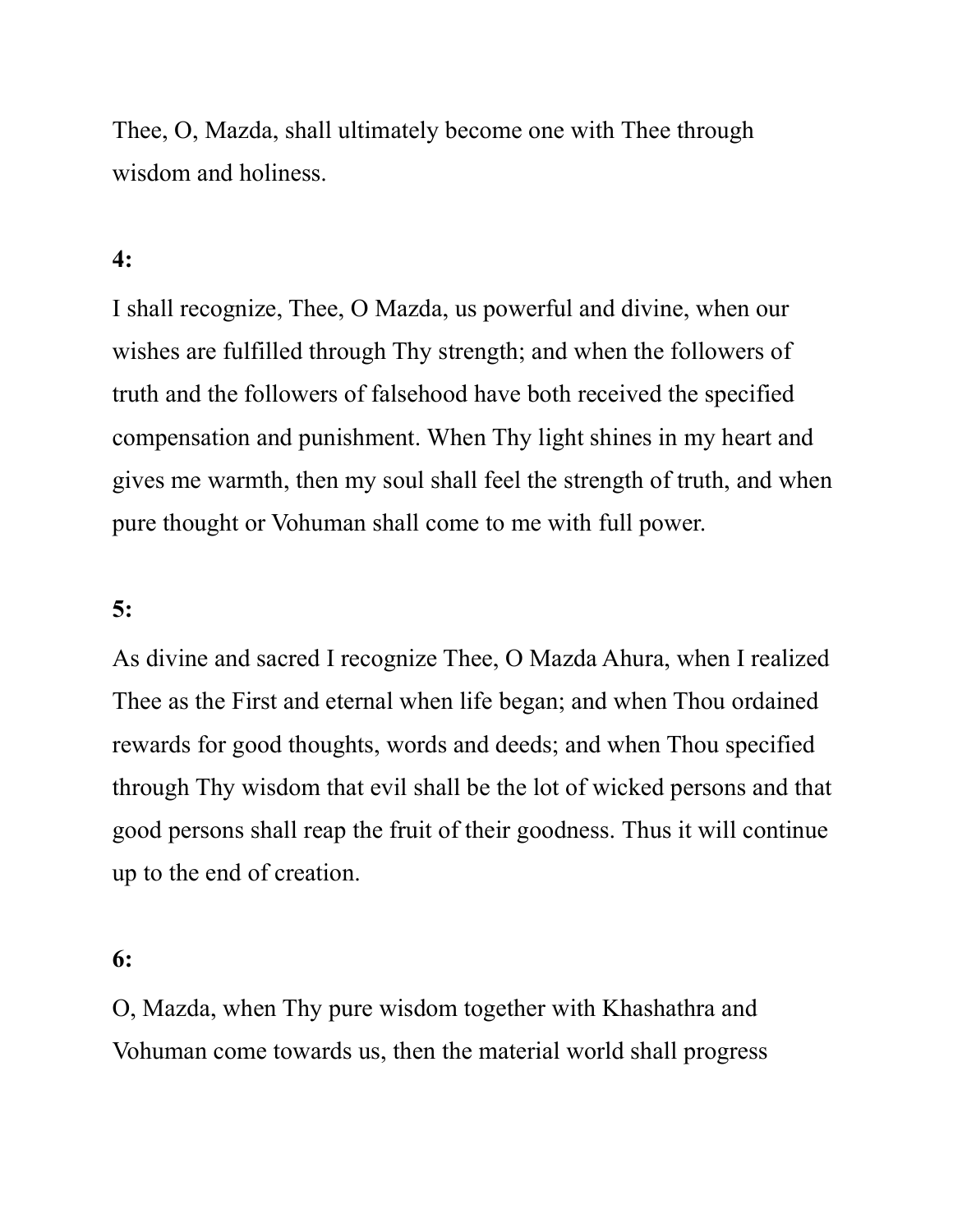towards truth and righteousness and the angel Armaiti shall brighten the hearts of liberal men and women with the light of love and faith, guiding them towards truth. Than no one shall have the power of deceiving the Almighty God, the symbol of Wisdom and Knowledge.

## 7:

I recognize Thee, O Mazda Ahura, as pure and holy when good thought entered my mind and asked me, who art Thou; to which family do Thou belong? Which path would you choose when you are in doubt? The path which leads to the benefit of your brothers and relatives, or the one which is to your own benefit.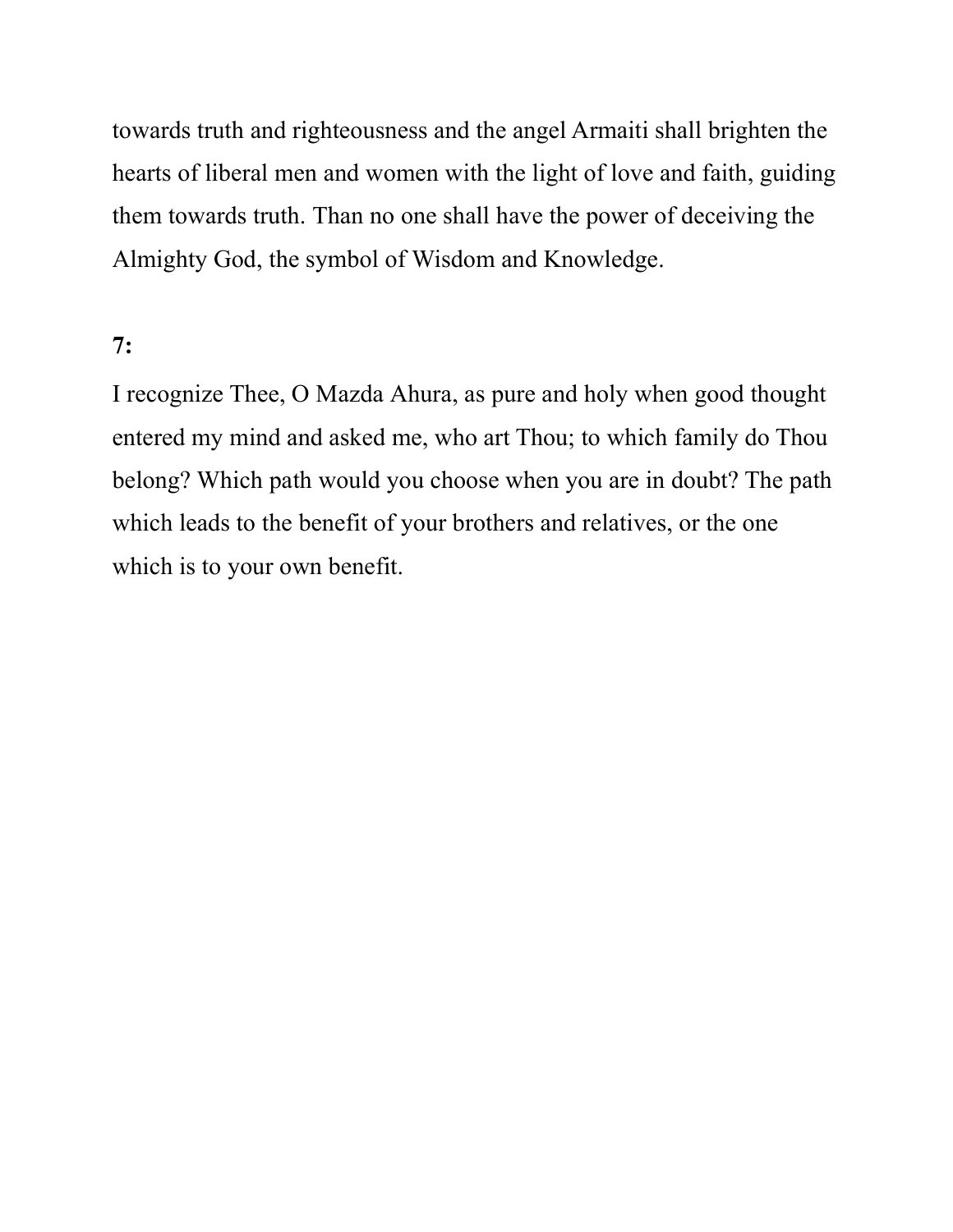I replied thus: I am Zoroaster, the staunch enemy of liars and falsehood.

I shall fight against liars as long as I have strength and shall uphold truth and righteous people whole heartedly. May I enjoy Thy spiritual and endless strength, O my Lord, and may I be Thy worshipper and devotee for ever, O Mazda.

# 9:

I recognized Thee, O Mazda Ahura as pure and holy, when Vohuman came to me and the light of truth and knowledge entered my heart. Of Him, I asked whom do you wish to be worshipped the most? And thus I replied: "As long as I am able and have power, I shall esteem and praise Thy spiritual flame, O Mazda, and shall abide by Thy Law of Truth.

## 10:

Guide me towards truth and purity for which I have ever yearned, O, my Lord. By following Armaiti, symbol of faith and love, I hope to achieve perfection. Do thou test us, O my Lord, so that we may prove our faith. Thy testing shall give spiritual strength to human, particularly, the leaders, who are inspired by Thee, O Mazda, shall guide the people with power and heroism and shall fulfilled Thy plan.

8: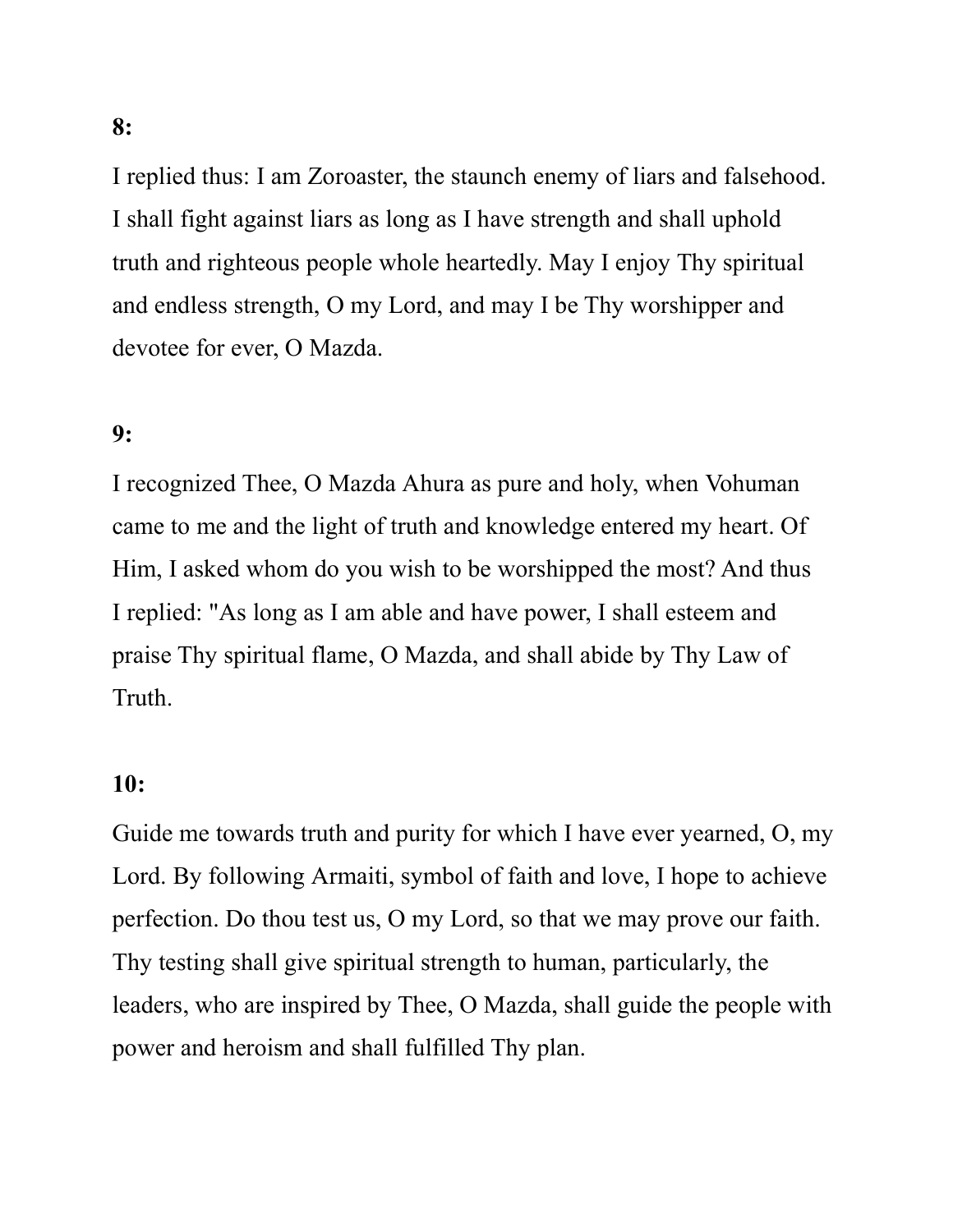As Divine and Sacred have I recognized Thee, O Lord of Life and Wisdom, when Vohuman entered within me and through Thy inspiring words I grew wise and far-sighted. Although I have realized that creating of faith in the hearts of people is very hard, nevertheless I shall accomplish, my Lord, whatever is realized by Thee as the best action, with self-sacrifice and great attempt.

## 12:

When Thou ordered me to follow the Truth with full wisdom, Thou spoke words which were mine own wish. I shall try to bestir Sraosha, or the voice of conscience, within myself and suffuse my heart with the light divine and realize this truth that righteous and wicked ones shall receive rewards or punishments which are due to them.

### 13:

As Divine and Sacred have I recognized Thee, O Ahura Mazda, when Vohuman entered within me and light of Truth and knowledge brightened my heart. Do grant me a long life, O my Lord, so that I may achieve my best wishes and desires, the gift which no one else, except Thee, can grant. A life full of service to humanity and activity for the progress of the world which depends upon Thy Khashathra.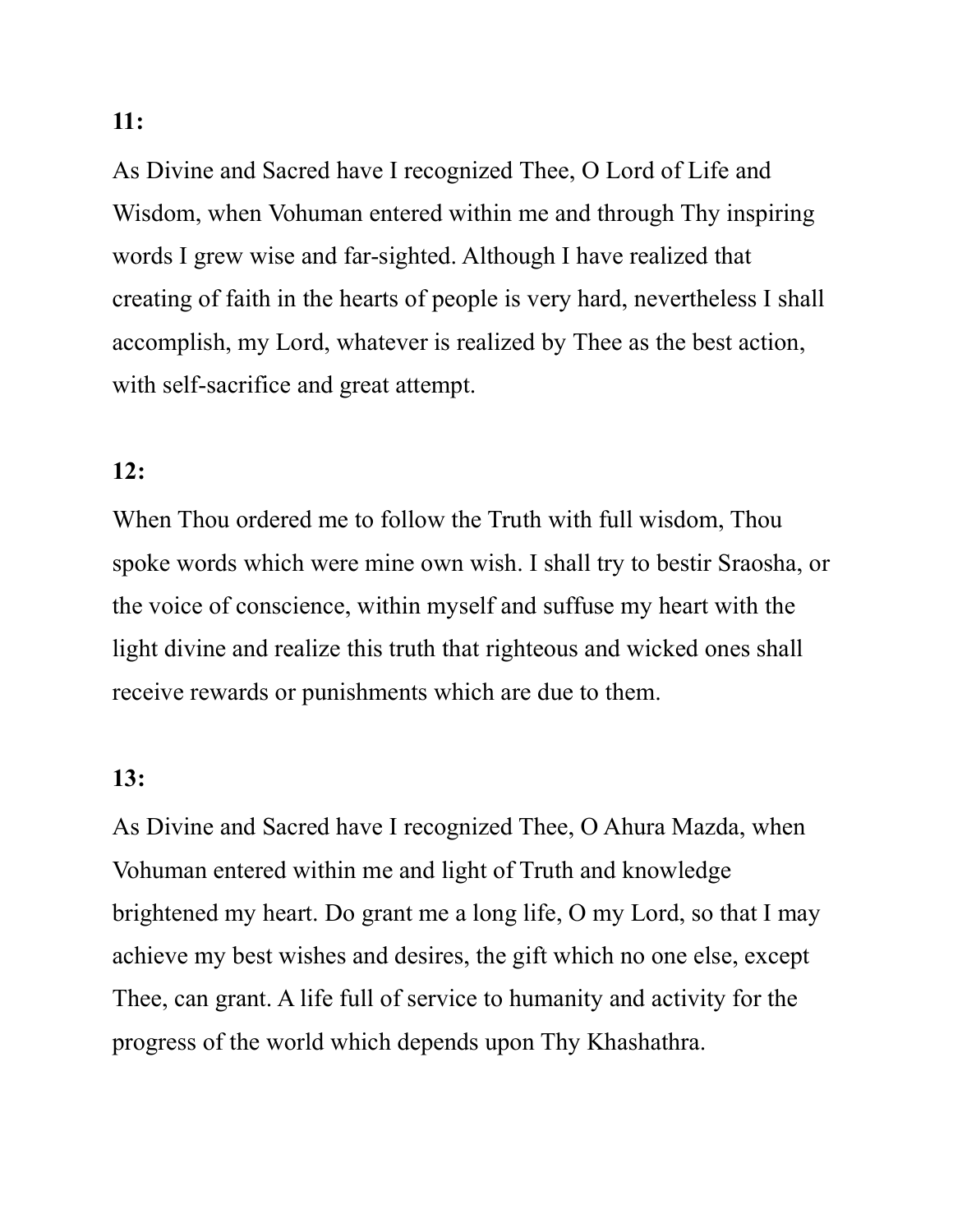Just as a brave and strong man loves his friend and brings solace to him, so also do grant excessive happiness to my followers. Do Thou grant that joy and happiness which are achieved only by truth and is in your power alone to grant. I shall protect, O my Lord, the religion of truth and all who sing the song sagn by Thy Heavenly Messenger.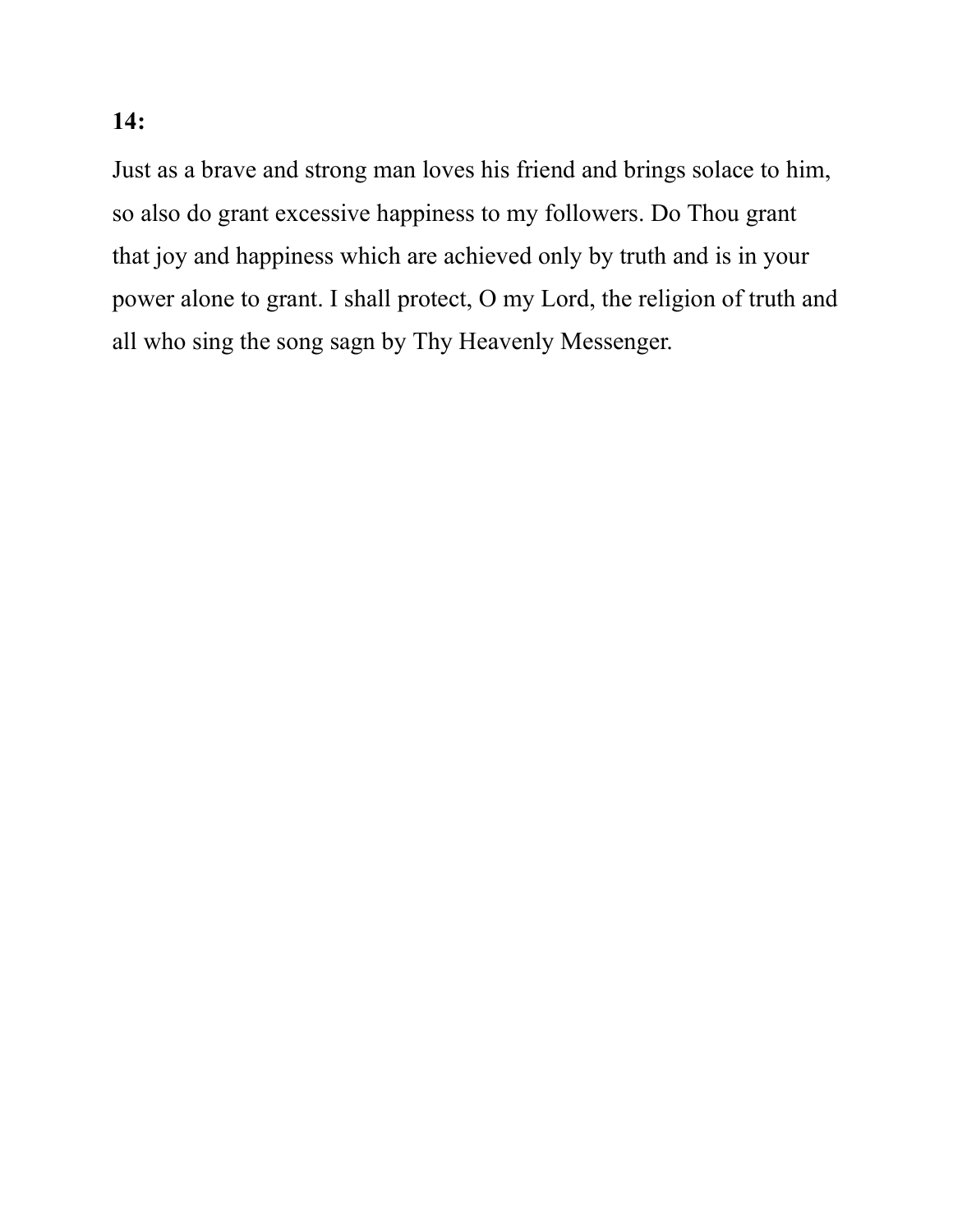As divine and sacred have I recognized Thee, O Lord of Life and Wisdom, when Vohuman entered within me and light of Truth and knowledge brightened my heart. Then I realized that silent and deep meditation is the best means of acquiring knowledge and spiritual insight; and that it is not fit for any leader to make peace with the followers of untruth, because they regard righteous and truthful persons as their enemies.

## 16:

O Ahura Mazda, Zarathushtra has selected for himself pure wisdom as his guide. May truth and righteousness strengthen our material lives. May spiritual power along with faith and love lighten our hearts as shining rays of sun. Do grant reward, O my Lord, to the persons who perform their actions through pure mind and wisdom.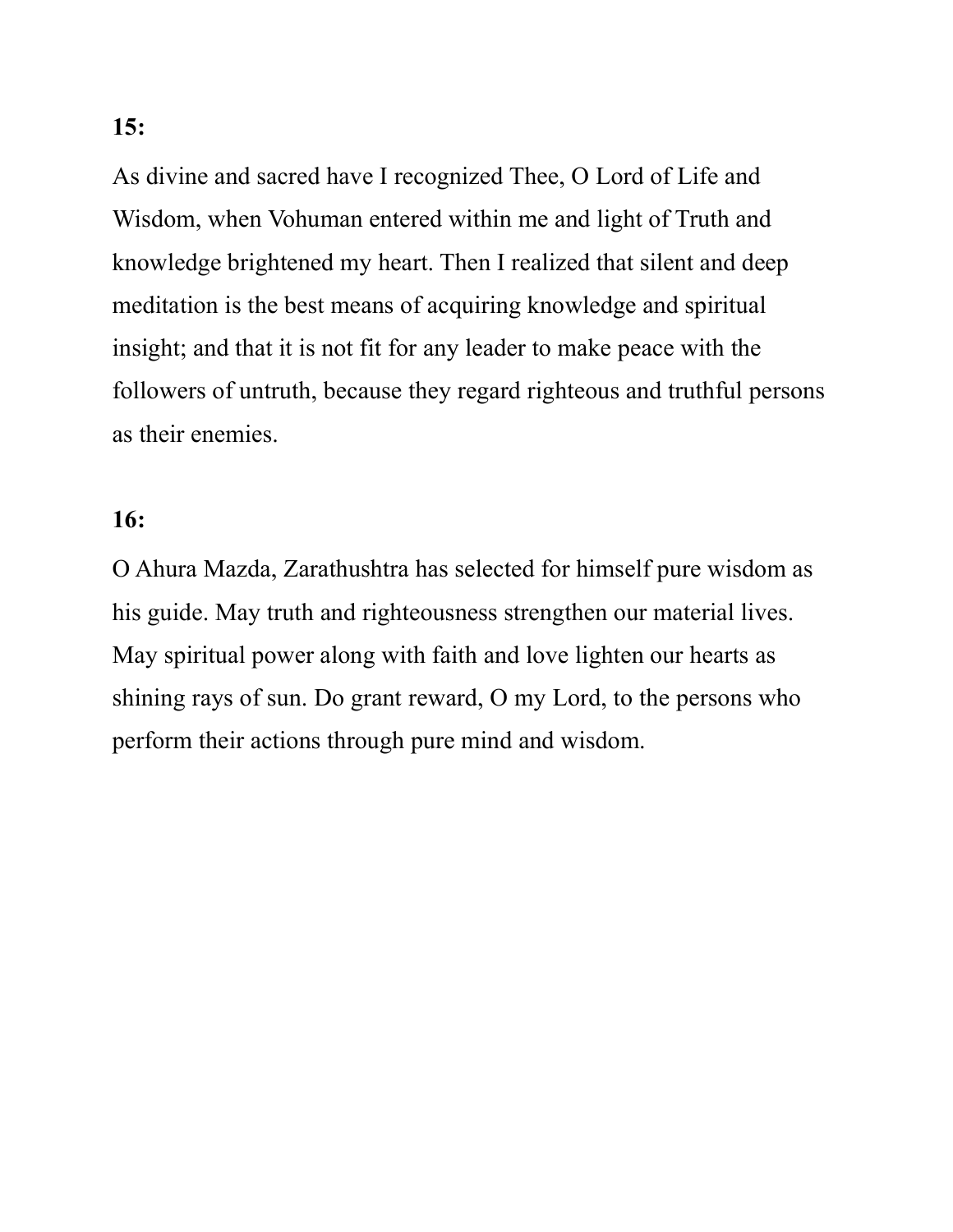## Yasna 44

### 1:

This do I ask Thee humbly, O Ahura and wish you to tell me truly. How should we worship Thee? My heart is full of love for Thee, O Mazda! Let one who knows Thee well show me the right path. May we enjoy Thy help through truth and righteousness, O my Lord, and may our hearts be enlightened with pure and deep meditation.

### 2:

This do I ask Thee, O Ahura and wish you to tell me truly. What is the best and the highest goal of spiritual life? What is the reward of the person who strives to reach that goal? He is our leader, O Mazda, who is holy because of his truth and righteousness. He is, indeed, the flower of humanity, the guardian of our race, the soul healing and a true friend.

#### 3:

This do I ask Thee, O Ahura and wish you to tell me truly. Who has been the Creator and First Father of the Truth? Who laid down the path of sun and stars? Who made the moon to wax and wane betimes. All these and many other things besides I wish to know O, Mazda.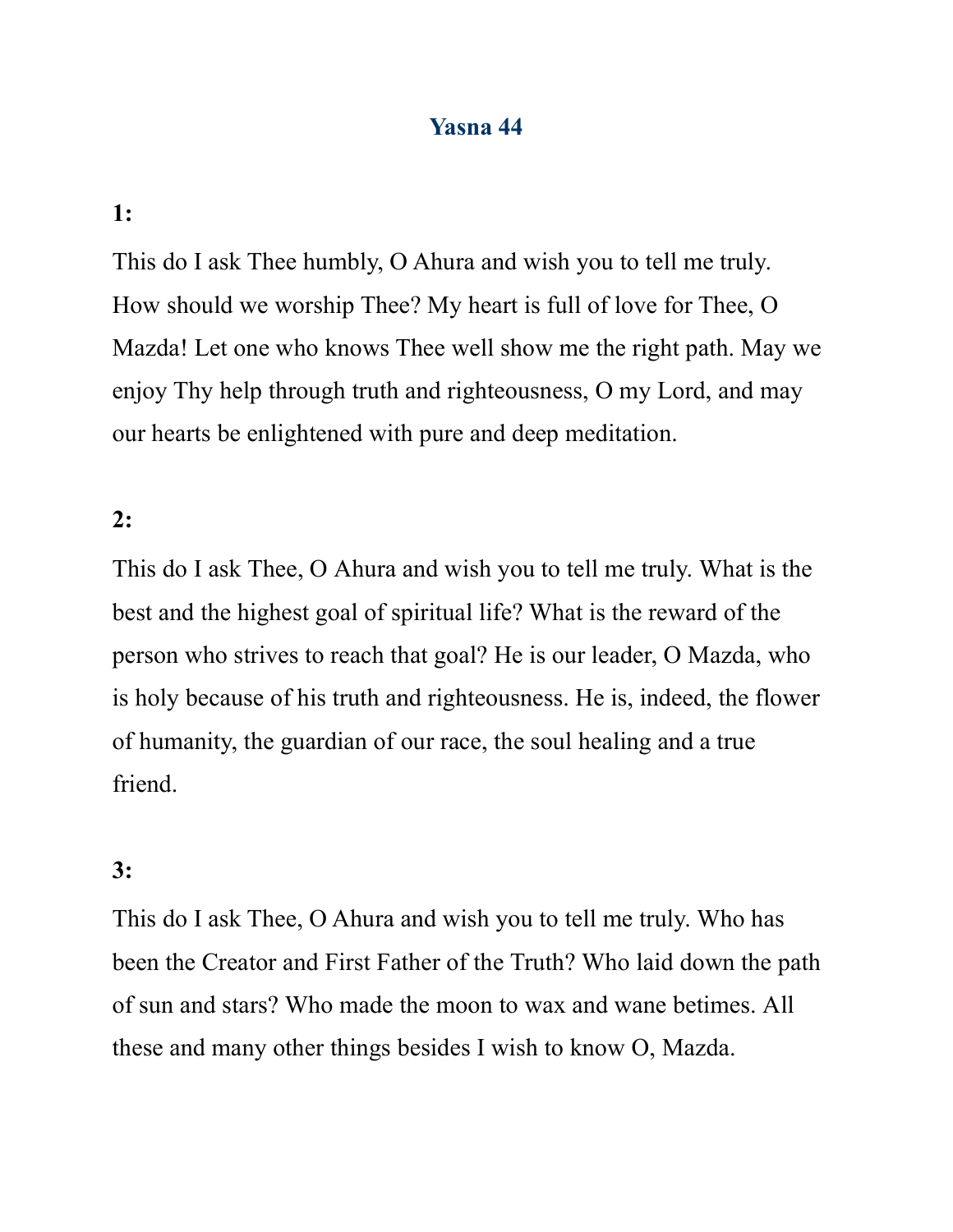This do I ask Thee, O Ahura and wish you to tell me truly. What power doth hold the earth and the heavens apart and prevents the later from falling down? Who is the creator of water and plants? Who imparts swiftness to the wind and wafts from far the dark clouds charged with rain? Who is the Creator inspiring Vohuman, O Mazda?

# 5:

This do I ask Thee, O Ahura and wish you to tell me truly. Who is the Creator of light and darkness? What architect has fashioned sleep and awakening, rest and activity? Who has created the dawn, the day and the night, teaching the wise man to fulfill his daily duties properly.

## 6:

This do I ask Thee, O Ahura and wish you to tell me truly. Are the problems which I explain true indeed. Does love and faith towards God increase by good work, truth and righteousness? Does Khashathra increase through pure mind? For whom hast thou created this fruitful and joy bringing Mother Earth?

## 7:

This do I ask Thee, O Ahura and wish you to tell me truly. Who created in us the faith in God and the power to serve our brothers? Who made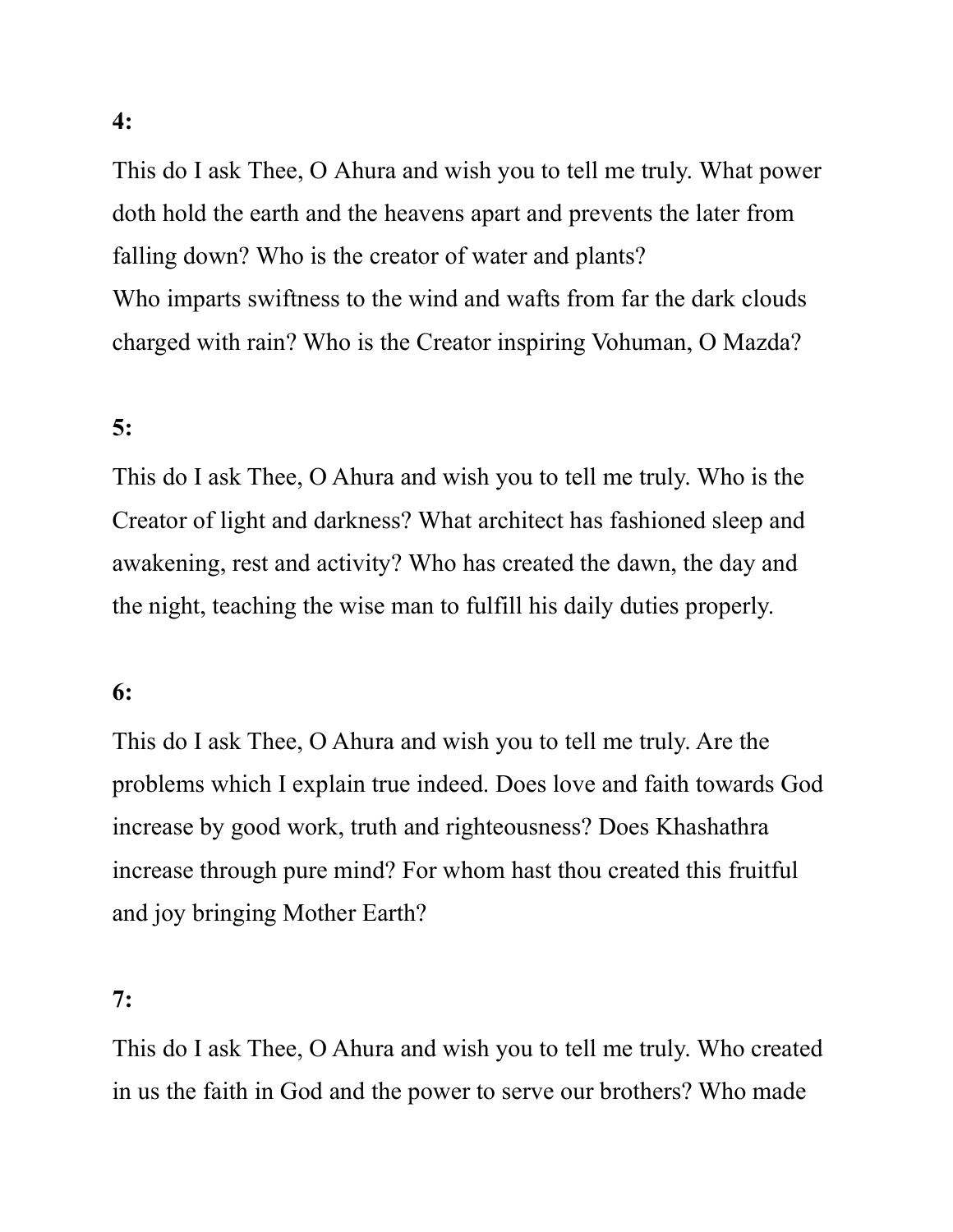the son dutiful to his father, and placed the love and respect of farther in the hearts of children. I shall try, O Mazda, to recognize Thee as Lord Supreme through the holy spirit.

# 8:

This do I ask Thee, O Ahura and wish you to tell me truly, enabling me to think over what has been inspired by Thee, O Mazda. I wish, my Lord, to realize Thy teachings through Vohuman and to enjoy perfection in life through truth and purity. How and by performing what sorts of goodness would my soul attain peace and joy?

### 9:

This do I ask Thee, O Ahura and wish you to tell me truly. In what manner should I dedicate my whole self to Thee for performing the holy service with full power? I would realize this truth through religious knowledge. Thy devotee, O Mazda, shall at last dwell in Thine abode, through truth, pure mind and serving humanity.

#### 10:

This do I ask Thee, O Ahura and wish you to tell me truly. Do thou advise me about thy inspiring faith which is the best blessing for all the living beings. The faith which is in accord with truth and helps the progress of the world. Do enlighten, O my Lord, in our hearts the light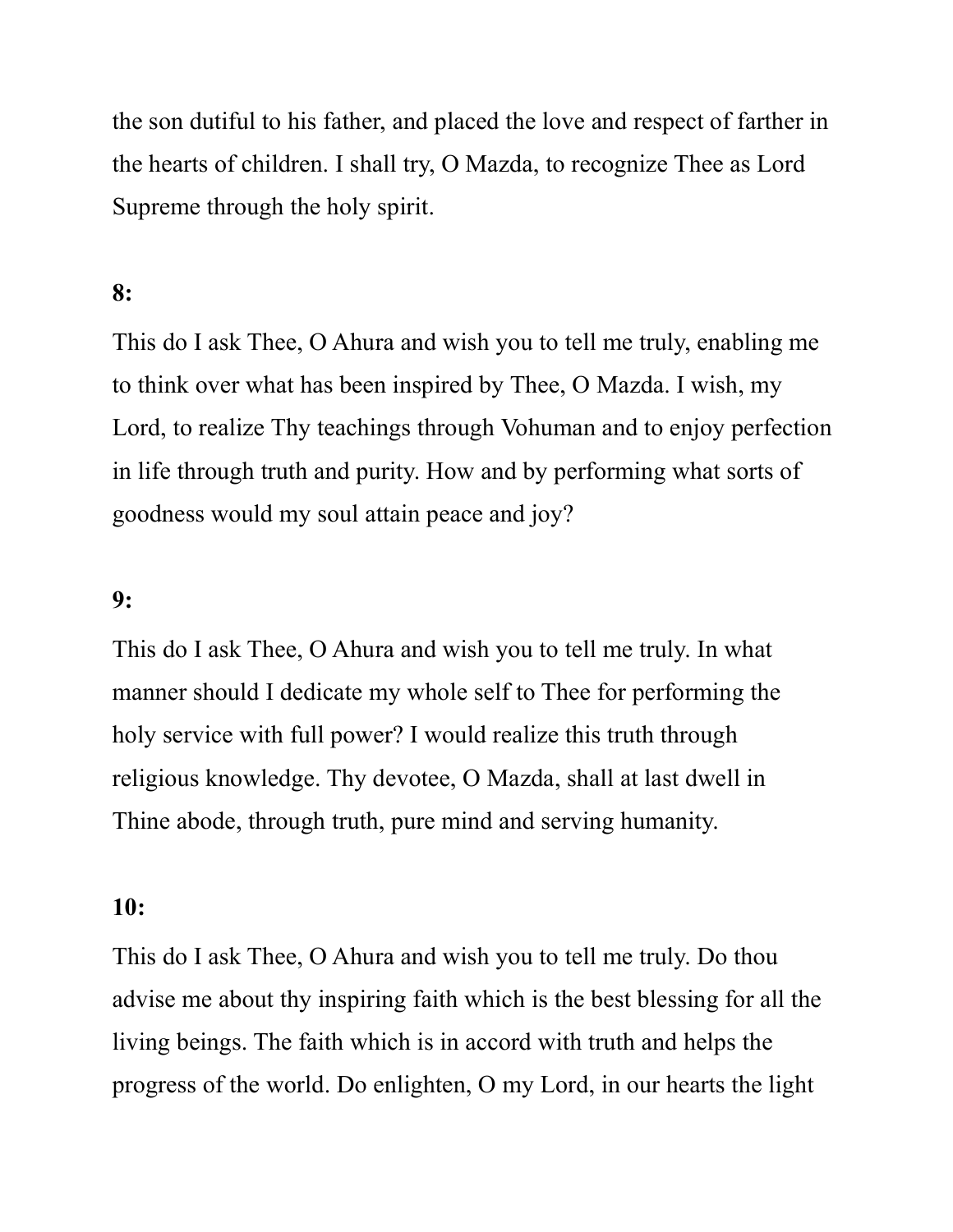of faith or Armaiti, so that through its light our actions may turn towards truth and righteousness. Do guide us, O Mazda, so that our yearning may be to reach Thee.

# 11:

This do I ask Thee, O Ahura and wish you to tell me truly. How shall Armaiti and kindness dwell in the hearts of those to whom Thy inspiring faith have been proclaimed. I am well aware, my Lord, that you have chosen me as the first teacher for fulfilling this hard task. I shall, therefore, regard those who obey Thy rules as Thy friends and others us Thy enemies.

# 12:

This do I ask Thee, O Ahura and wish you to tell me truly. On which side should I stand, the true or false? Should I confer with false ones who commit evil actions, or with those who suffer from wicked persons? Has not the minds and hearts of the False Ones been covered with black covers of untruth that they spurn Thy precious gifts?

## 13:

This do I ask Thee, O Ahura and wish you to tell me truly. How should we drive away the demon of untruth from ourselves? We shall keep afar from irreligious persons and those who lack faith. O my Lord, we shall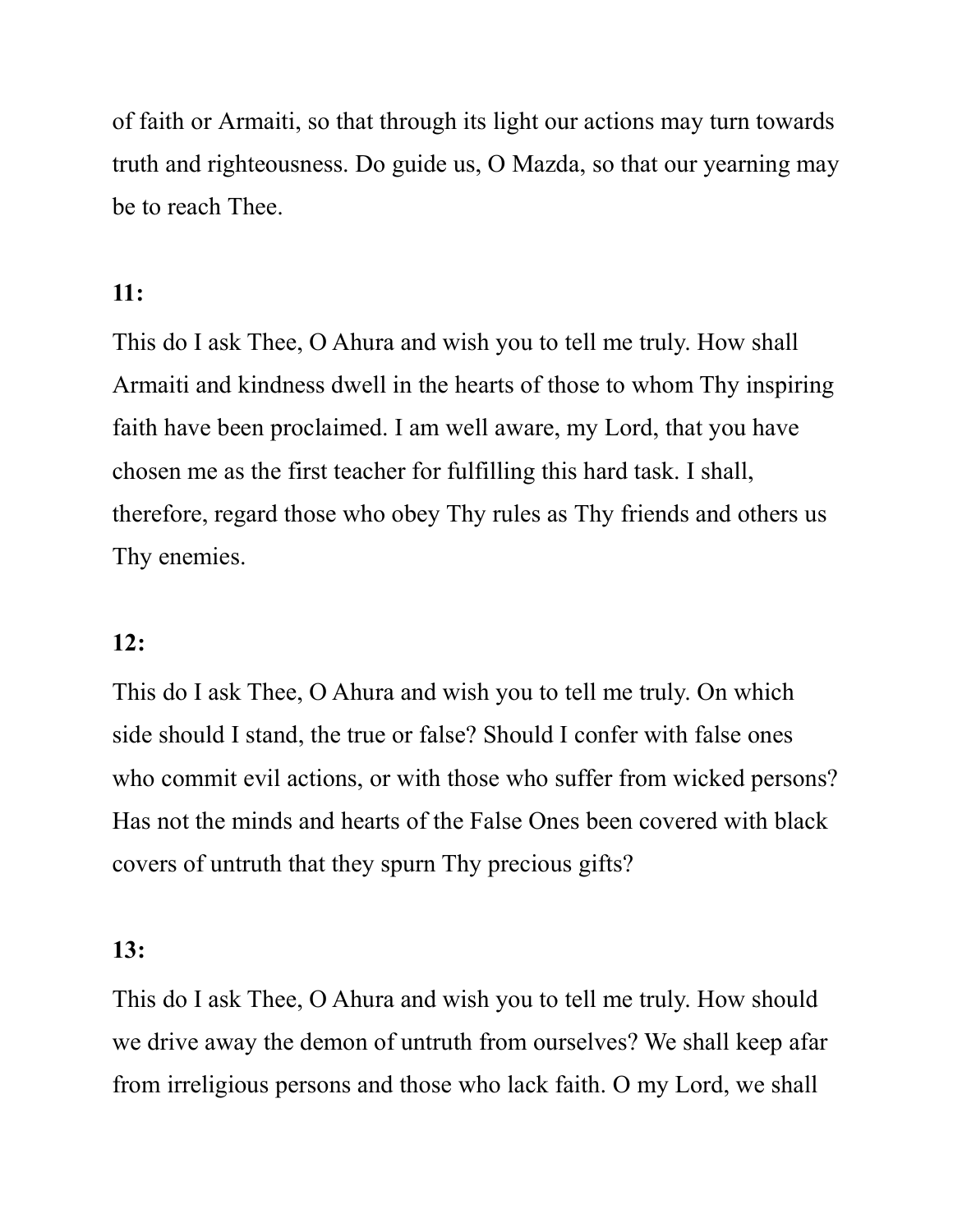keep away also from those who have ceased their relation with truth and wisdom, and show no interest for Vohuman, and make no attempt to follow the said special qualifications.

## 14:

This do I ask Thee, O Ahura and wish you to tell me truly. How should I deliver the liar unto the hands of a truthful person, so that by learning Thy holy words, his soul may be cleanse. By complete defeat of the followers of untruth and frustration of their hopes, we shall drive away their deceit and hatred and make them ineffective.

## 15:

This do I ask Thee, O Ahura and wish you to tell me truly. Since Thou art able through Asha to ward me off from the harms of deceivers and hate of liars, when both hosts stand opposite each other and invoke Thy help. Then O Mazda, to which side shall Thou grant the crown of victory and where, according to Thine own laws, to the worshippers of Mazda, or to the followers of untruth.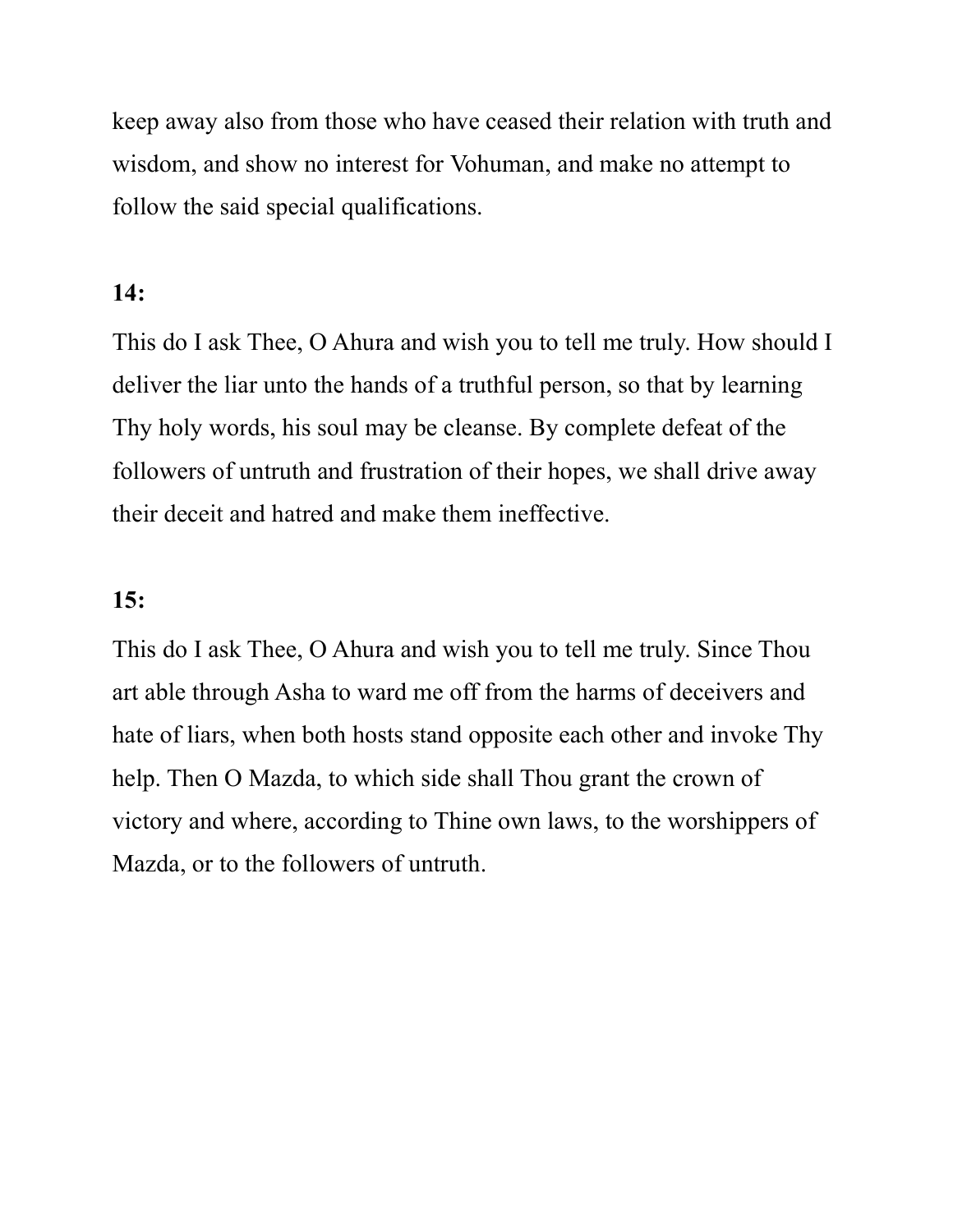This do I ask Thee, O Ahura and wish you to tell me truly. Who is that brave and victorious person who would give us the necessary protection through Lord's teachings? Show me the wise and the soul-healing leader through inspirations, and grant him clear insight and full obedience of Thy laws through Sraosha. Do grant, my Lord, the said two gifts to any one whom you love.

### 17:

This do I ask Thee, O Ahura and wish you to tell me truly. How shall I attain my ecstatic goal, guided by Thee, which is reaching Mazda and becoming one with Him? When shall I be able, my Lord, to lead the people to perfection and eternity through Asha and Thy heavenly message which is the best guide.

### 18:

This do I ask Thee, O Ahura and wish you to tell me truly. How can I earn through Asha, truth and purity, that desired reward which is the control of ten mares of senses led by the horse of thought and reach the real and eternal illumination? When shall I enjoy, O Mazda, perfection and eternity, so that I may grant the said two great gifts to the people of the world for their salvation.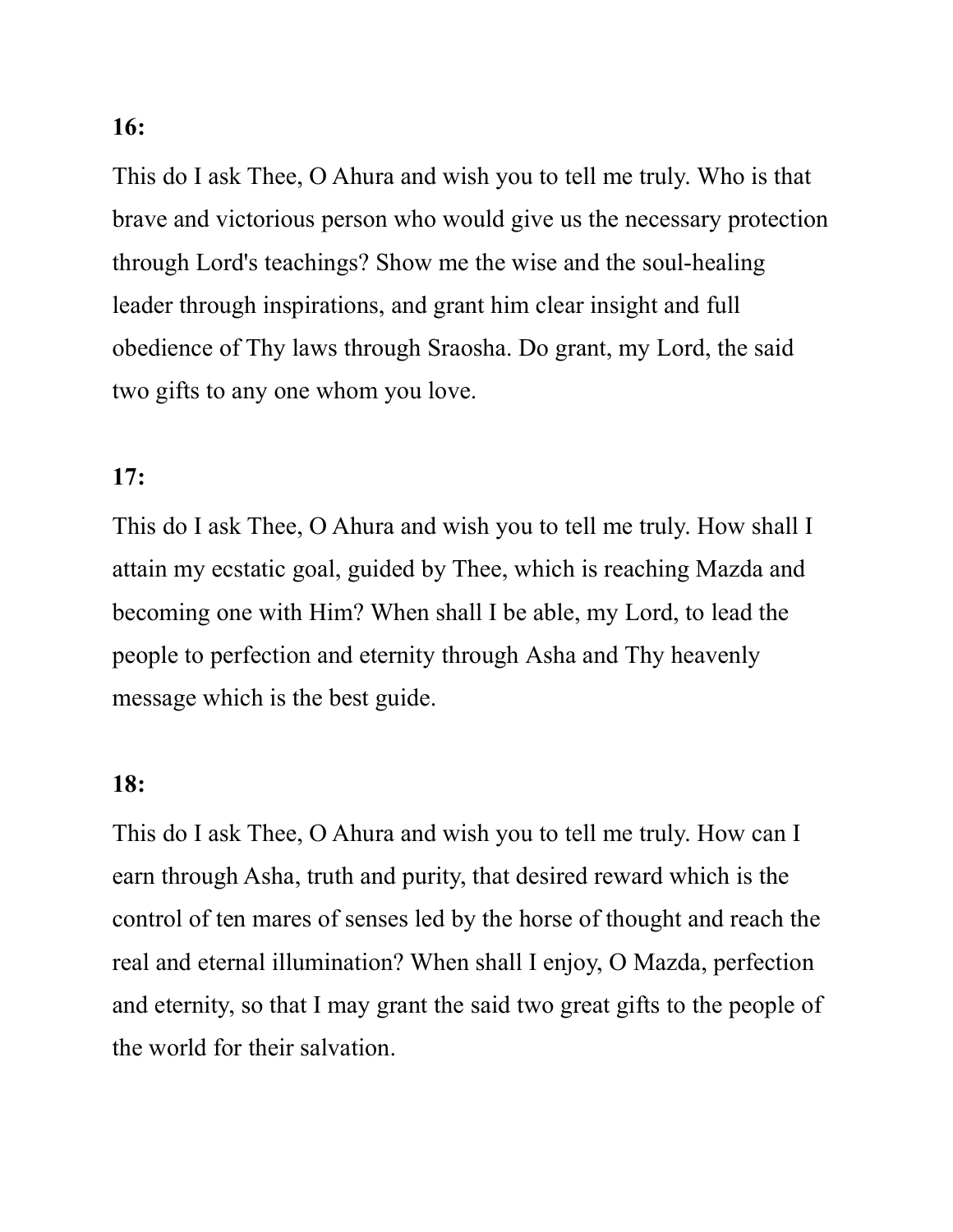This do I ask Thee, O Ahura and wish you to tell me truly. When the speaker of truth and needy gets cold repulse from rich people instead of help and reward, what punishment has been assigned by Thee for such negligence? I am well aware of the punishment which awaits them, according to Thy Law, after death and the day of resurrection.

### 20:

I ask Thee,O Mazda, How it is possible for the Daevas to become kind severance, the persons who fight for their selfish ends and for satisfying their wishes. The have flung all earth to hatred and anger with the help of Kavis, Karapans and Usikhsh. Would they ever strive to cause the advance and security of the world through Asha and bring about peace and love for all.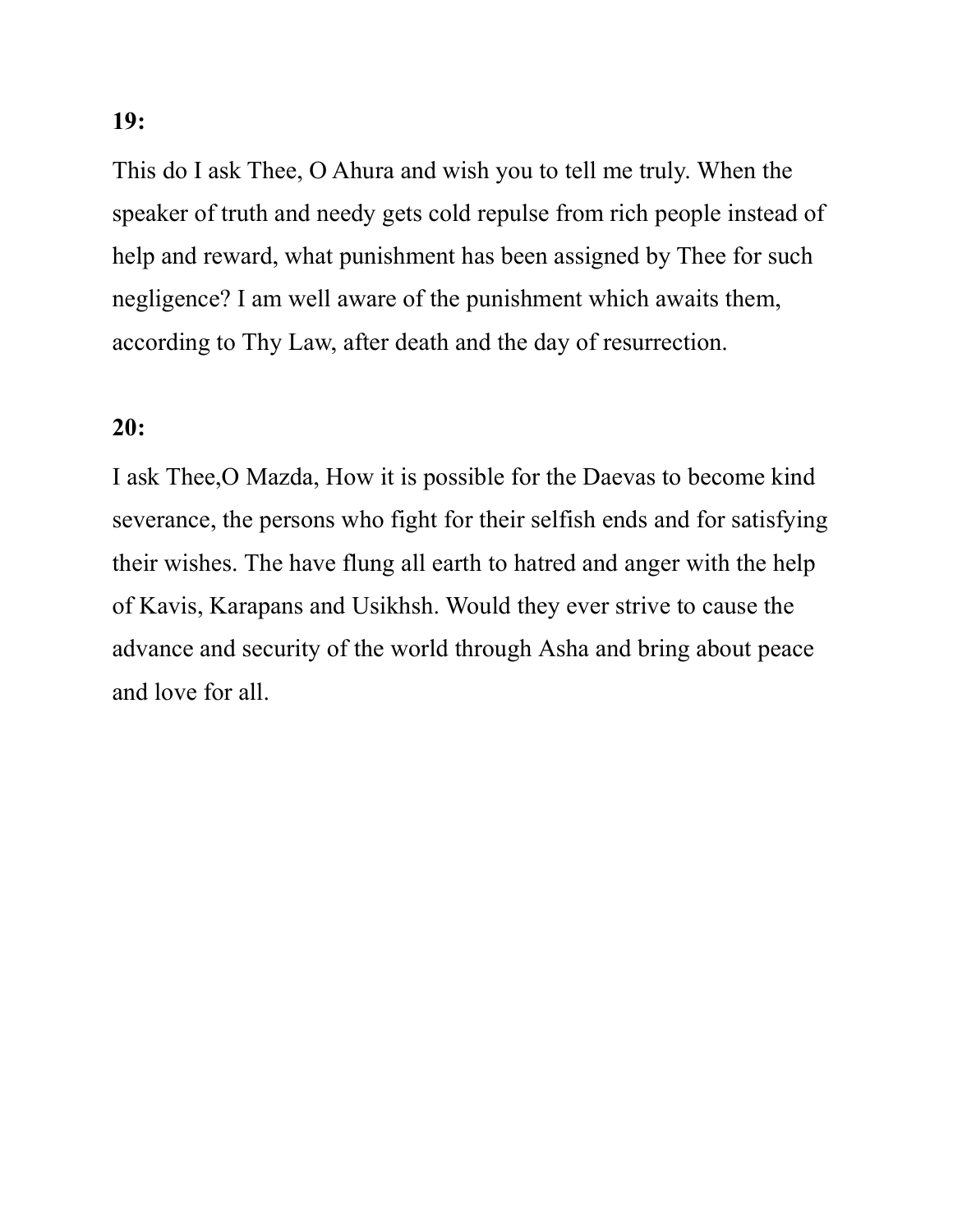# Yasna 45

1:

All Ye, who have come from near and far, to learn, I shall now speak to you, give ears to me and listen to these clear truths which I teach. Remember well and bear in mind lest the evil teacher destroy the people's life once again and the followers of untruth lead them astray with wrong teachings.

# 2:

I shall now speak about the twin spirits which have existed since the creation's dawn. Of the two spirits thus did the Holy one spoke to his twin, the evil one; between us two, neither thoughts, nor teachings, neither will, nor beliefs, neither words, nor inner selves accord, and they are quite separate from each other.

### 3:

And now I will disclose the highest truth of the life, as I have learnt from the All Wise Ahura. Those who do not follow the holy words of Mazda as taught by me, for them the end of life shall be woe.

4: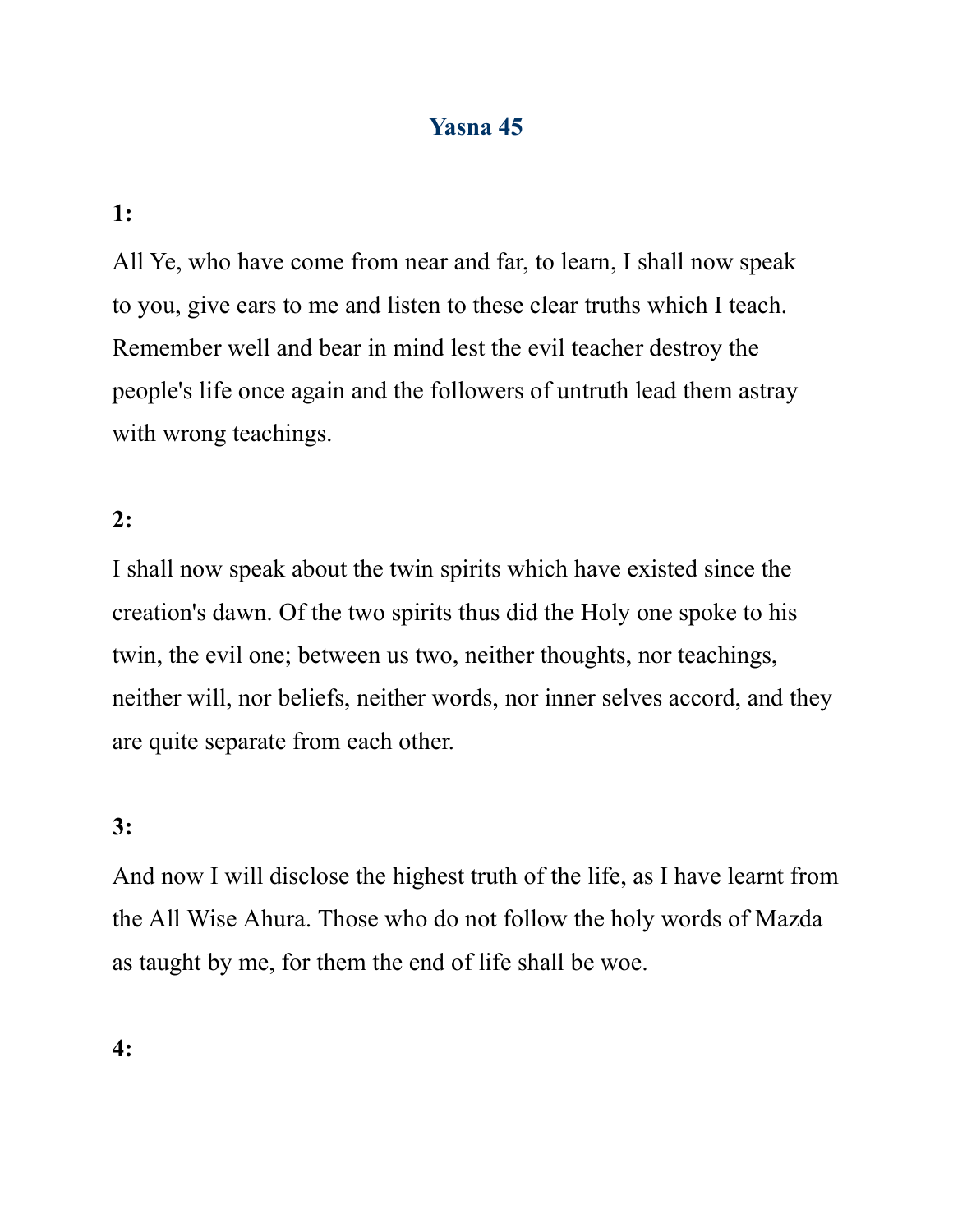I shall now explain the supreme goal of life, the truth which I have realized through Asha. The laws of life have been ordained by Mazda, the wise and unique, the Lord which is the source of good and active mind, and whose kind daughters are faith and love. The Lord of Life, the Omnipotent who is aware of everything cannot be deceived.

## 5:

And now I shall speak of the words which have been revealed to me by His Lord, the words which are the best to be heard and obeyed by the mortals. Those who obey these teachings truly in their hearts, shall enjoy the gifts of perfection and immortality. Good mind shall lead them on to proper and loving deeds, and they shall ultimately see Ahura Mazda and reach the real light.

### 6:

I shall now speak of the one who is the greatest of all. I shall praise the wise Lord and His Rays through truth and purity, and hope that Ahura may, through his Holy Spirit hear our prayers. May we reach Him through pure mind, love and faith. May the Lord through His Wisdom guide me onwards to the highest, or the Real Light.

#### 7:

All are seeking redemption from Him, whether those who are alive, or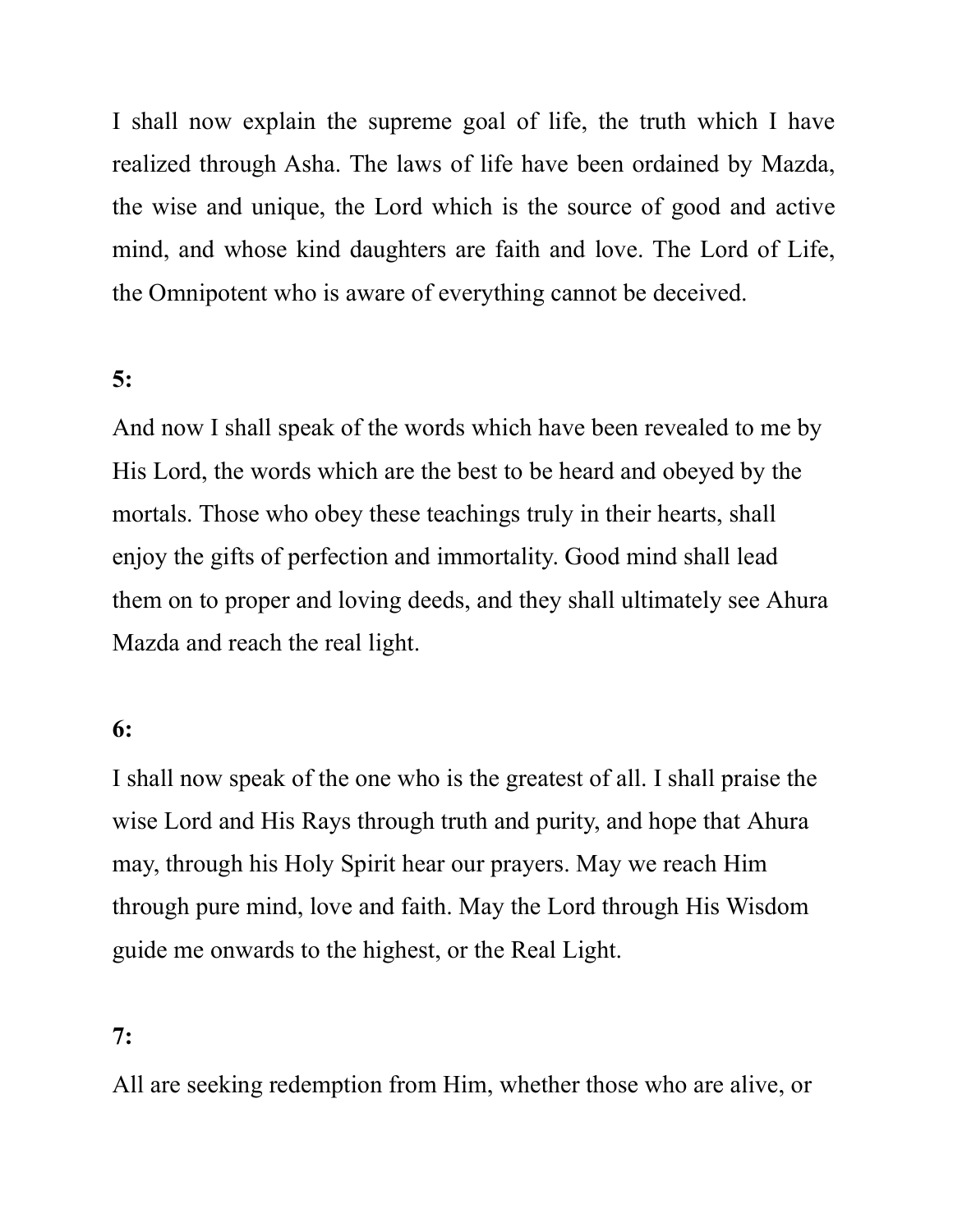those who are dead, and those who shall be born in future. The righteous soul shall triumph and shall gain life everlasting, but the follower of untruth and the sinner shall suffer pain ever renewed. This law has been laid down by Mazda Ahura through His own power.

## 8:

As I have seen Ahura Mazda with my inner sight, I shall strives to draw His attention towards myself with songs of praise; and since I have realized through good thought, word and deed; and through honesty and integrity as well, that Ahura Mazda is Lord of Life and Wisdom, and sole Creator of the World, I shall, therefore, offer Him my sincere praise with full devotion.

### 9:

I seek favor of my Lord and Vohuman, the good mind, since by His Plan and Will both weal and woe are created for us. May the Wise Lord of Life grant us through His Might the strength to serve, enabling us to advance the people towards truth through the deep wisdom of a loving mind.

#### 10:

Through devotion and pure faith we should exalted him, the one who through His graciousness is known as Lord of Wisdom and Life and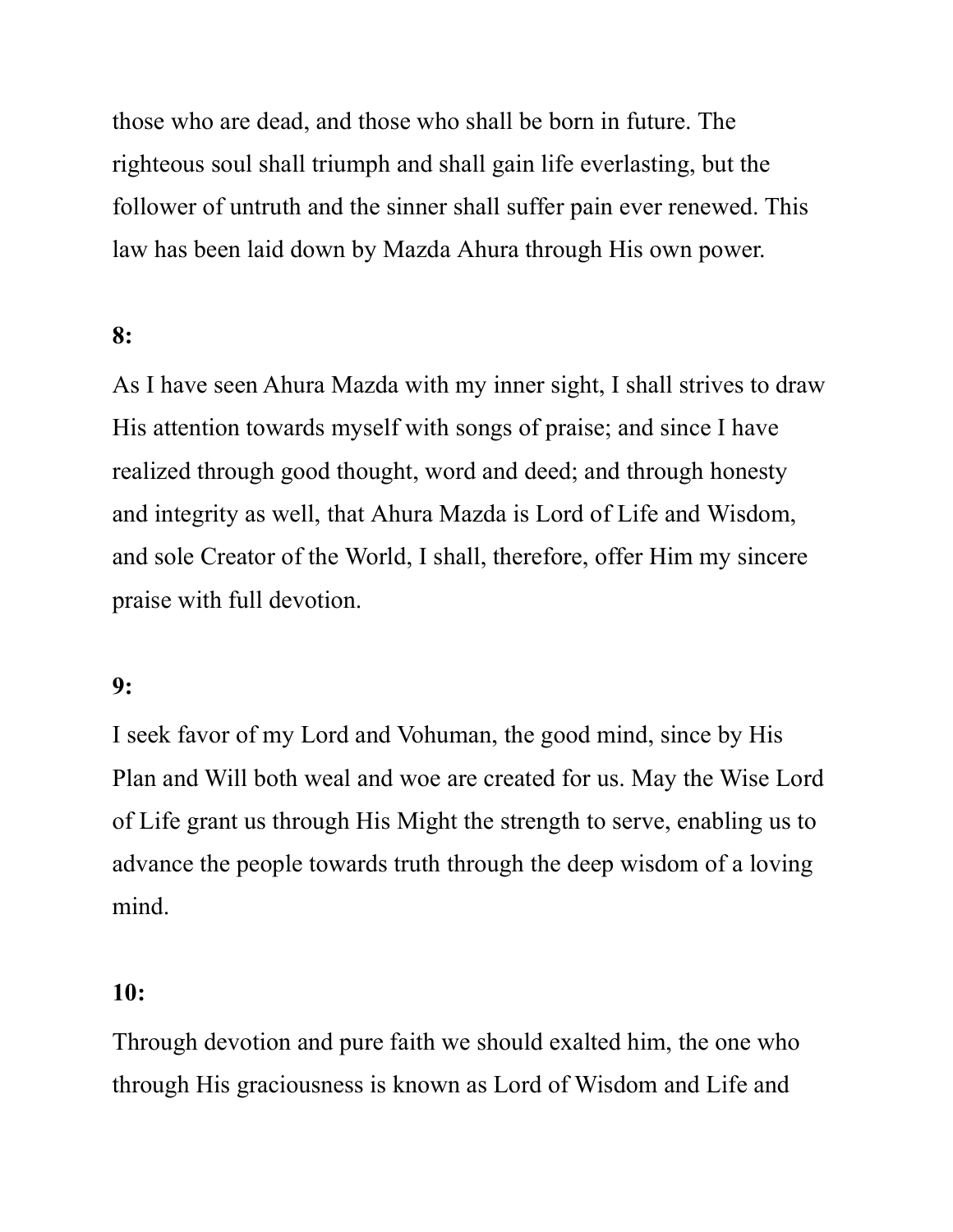Creator of both the worlds. The Creator who, through His Eternal Law, Perfect Mind and Sovereignty, has promised perfection and eternity to the people of the world and has made them hopeful of enjoying strength of body and continuity of soul.

## 11:

Those who oppose the Daevas and their followers; and also those who use the name of His Lord respectfully and pay reverence to wise Saoshyants, the true helpers of the religion, Mazda Ahura shall treat with them as sincere friends and kind brothers and fathers. Their path is quite separate from those who despise the Almighty Ahura and call him with disgust.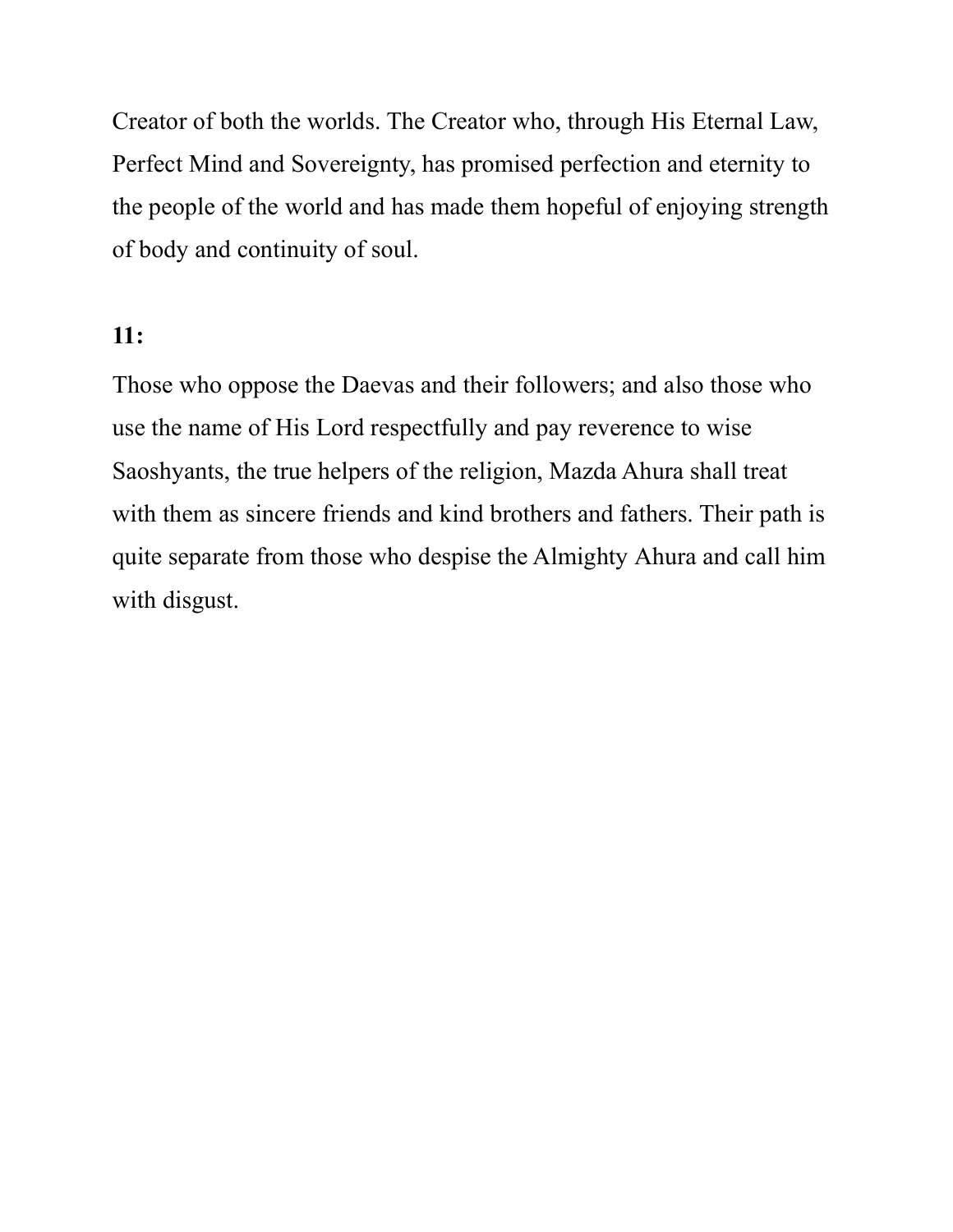## Yasna 46

#### 1:

To what land shall I turn? Wither shall I turn for protection? My relatives have left me alone and my friends keep themselves apart from me. My co-workers bring no satisfaction for me. The rulers of the country are all inclined to untruth. How can I please Thee, O Ahura, by fulfilling my mission.

#### 2:

I am well aware, O Mazda, of my inability and insignificant possessions. My wealth is small and my friends and well wishers few in number. To Thee I appeal, O Ahura, like a beloved who expects love, kindness and perfect bliss from his lover. Let me enjoy the might of love and good thought, O my Lord, through Asha, the eternal law of truth and purity.

### 3:

When shall, O Mazda, dawn the days of good luck, and people of the world will go towards Asha? When shall the saviors of mankind guide the people with their knowledge, wisdom and effective teachings? To whom shall Vohuman, good thought, show inclination? I have chosen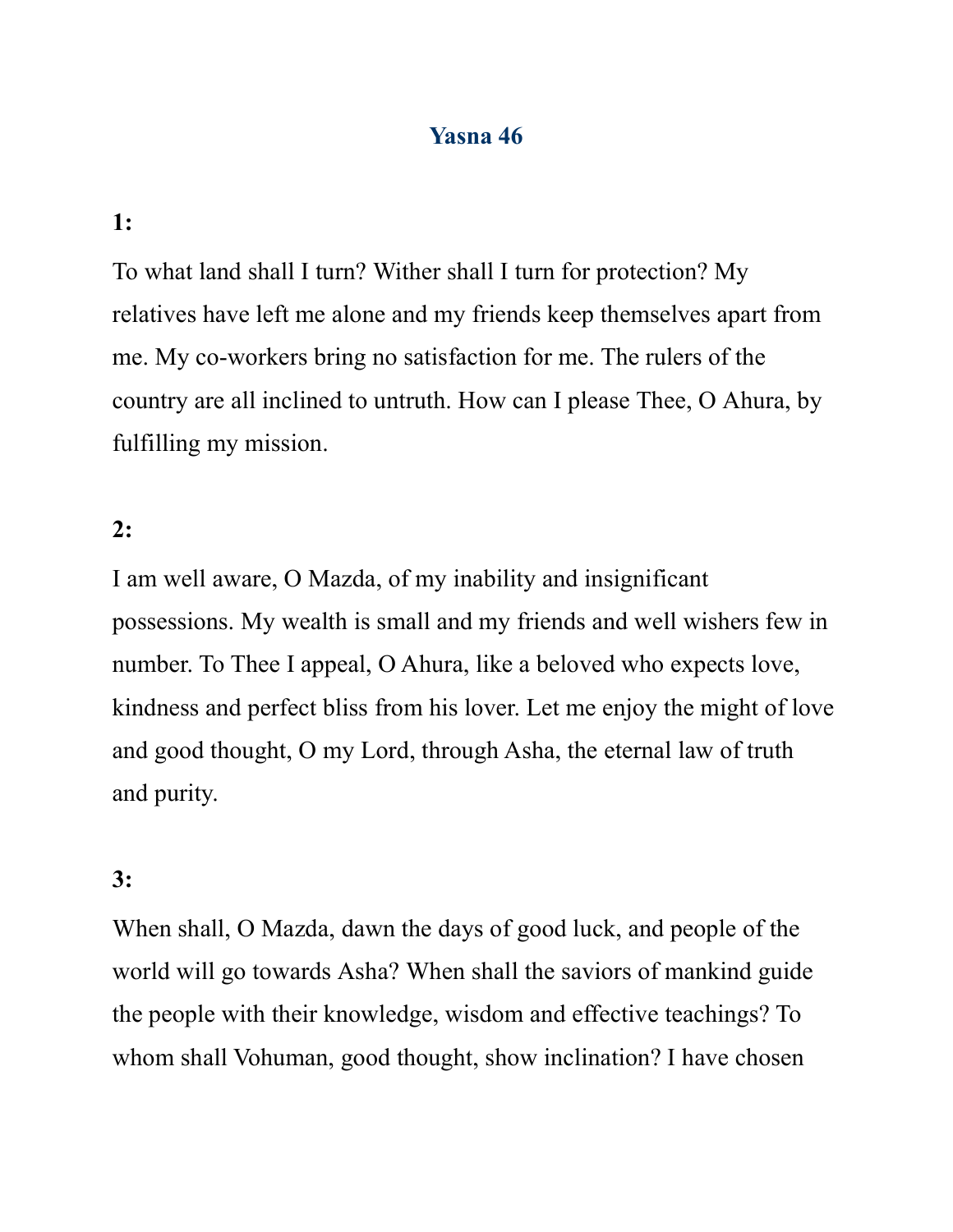Thee, O Ahura, as my teacher and loving gospel.

### 4:

The followers of untruth try to prevent those who support Asha from advancing towards their sacred goal, righteousness and flourishing of the province and country. They are well-known for their unfriendly actions. The persons who oppose the followers of untruth, O Mazda, with heart and soul, he shall lead the world to real and true wisdom.

### 5:

The strong and wise man who welcomes with consideration a suppliant whether the followers of truth or untruth according to Law Divine, and/or out of love and humanity he is the follower of Asha and his life is full of rectitude and righteousness. He is a wise man, O Mazda Ahura, who saves the nine from going astray and soul destroying path, leading him to self-reliance and self knowledge.

### 6:

If a strong man does not guide a wicked person towards righteousness, he shall get ensnare by the followers of untruth. One who wishes victory for the followers of untruth and supports them shall himself become the follower of untruth; and one who represents the truthful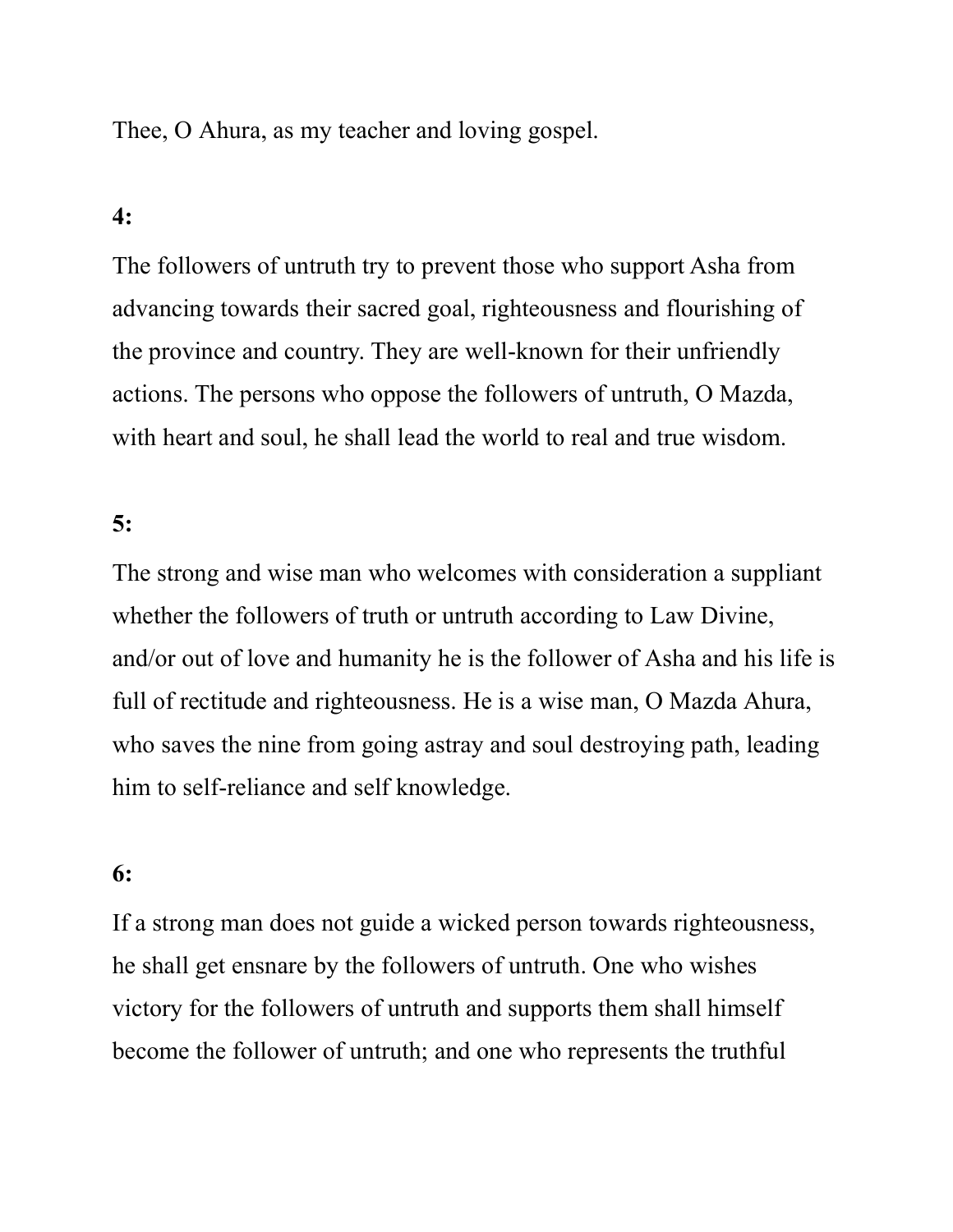man and loves them shall be regarded as righteous. This is the eternal law made down by Thee, O Ahura, since the day Thou didst create the human being.

# 7:

Whom, O Mazda, hast Thou appointed as my protector except Thine own Fire and Thy Vohuman, when the follower of untruth sets himself against me with violence? To the working of these two together, O Ahura, the Eternal Law of Truth shall be fulfilled. Do Thou declare clearly this sacred lore to me. O my Lord, so that my soul and conscience may realize this sacred truth.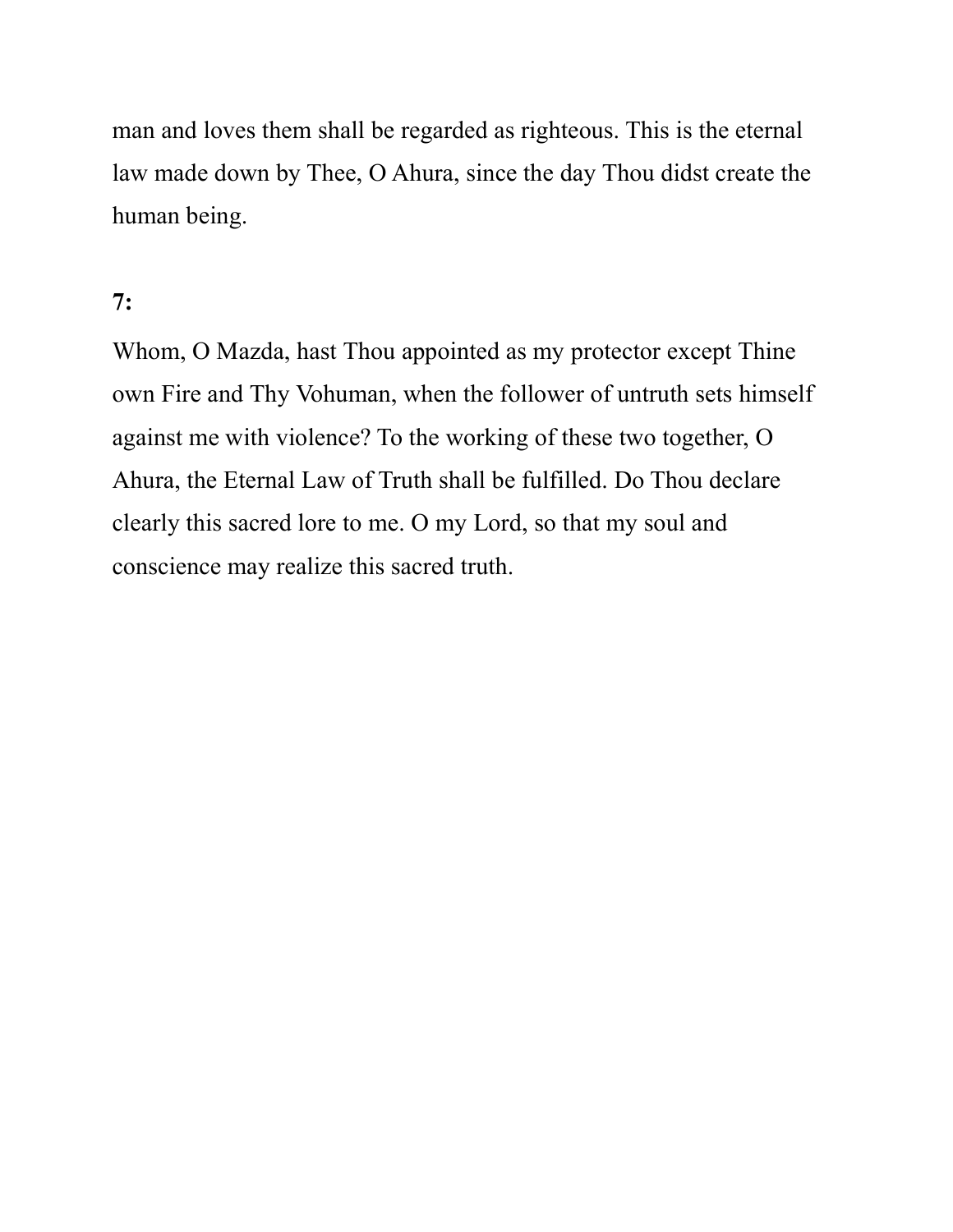One who thinks of injuring Life, his wicked deeds shall not injure me but the result of this hatred shall recoil to himself. His deeds of hatred and wickedness shall prevent his self from knowing Perfect Life and performing good works. Anger and hatred shall nowise guard him, O Mazda, from an Evil Life which shall be his lot.

#### 9:

Who is that Great One, the foremost teacher, who taught us that Thou art alone the most worthy to be invoked, and Thou art the holy Judge of all acts as Lord of Truth. We shall strive, O my Lord, to unveil the mysteries of life and the Eternal Law of Asha through Vohuman, and to get aware of the Law of Truth as declared by the Creator.

### 10:

The man or woman who performs the work which has been declared as the best by Thee, O Ahura Mazda, in this world, such a person shall enjoy Asha and Khashathra' s reward which is spiritual strength and serving of humanity. The said spiritual strength can only be achieved through Vohuman. I shall teach them, O my Lord, to worship Thee alone, and shall guide them when they march across the Chinvat Bridge.

8: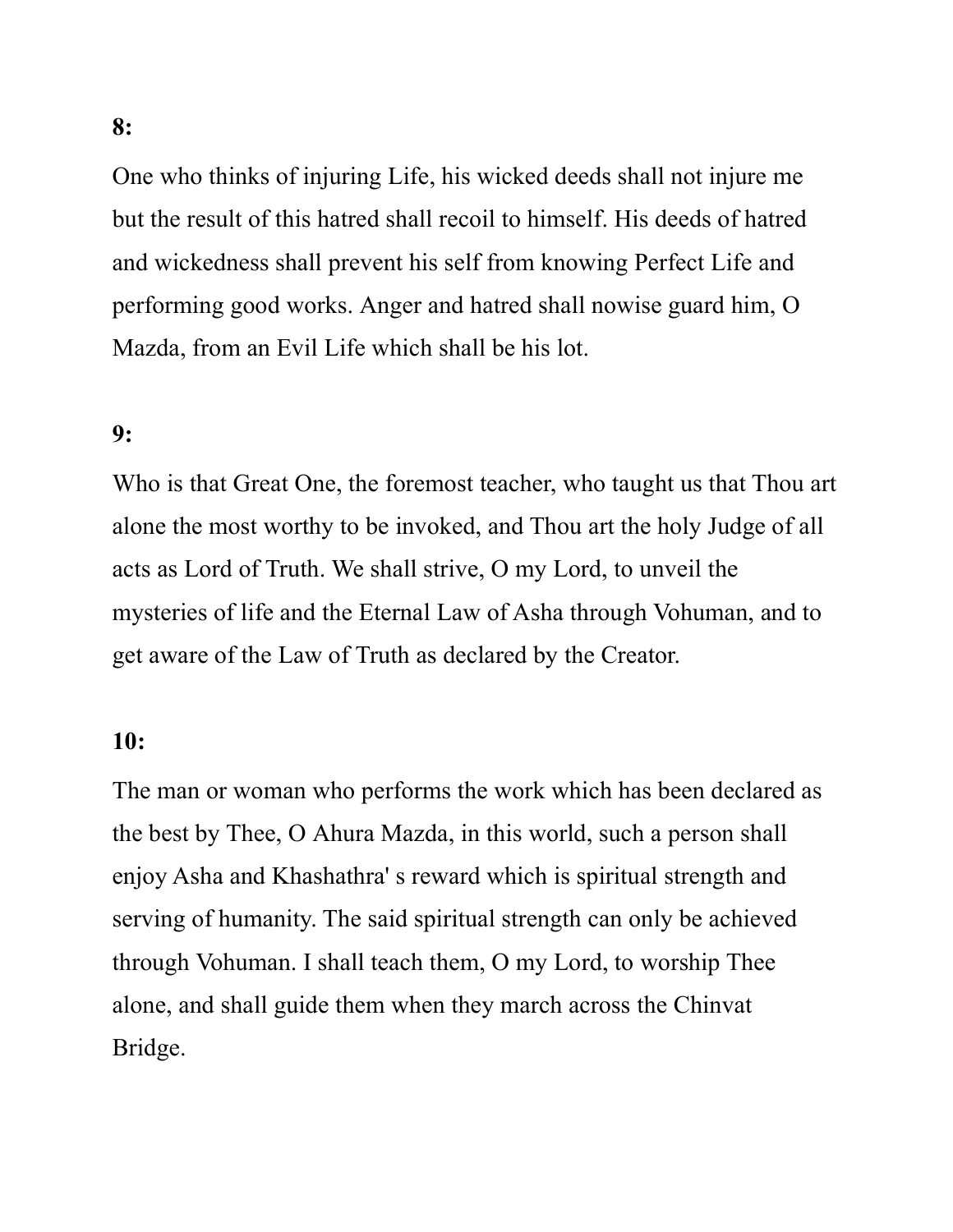Kavians and Karapans, the devil worshipping priests and princes are united and try to destroy the spiritual or true lives of the people by their evil deeds; and when they approach the judgment bridge, they are ashamed of their souls and inner-selves which shall chide them as they fall down in the abode of untruth, where they are obliged to dwell forever.

# 12:

When relatives and strong progeny of the Turanian Fariyana show inclination towards Asha and strive for the advancement of life and prosperity of the world, then Fariyana shall weld them together through Vohuman and shall reveal to them Mazda Ahura's Law that leads to bliss and salvation.

# 13:

One who satisfies the holy Spitama Zarathushtra and helps him to fulfill is mission, verily that man shall be renowned as upright. To him Mazda Ahura shall grant the best life, and in wider circles shall his love and Vohuman extend. Him shall we regard, O my Lord, close knit with Asha and in tune with Ahura's Law.

# 14: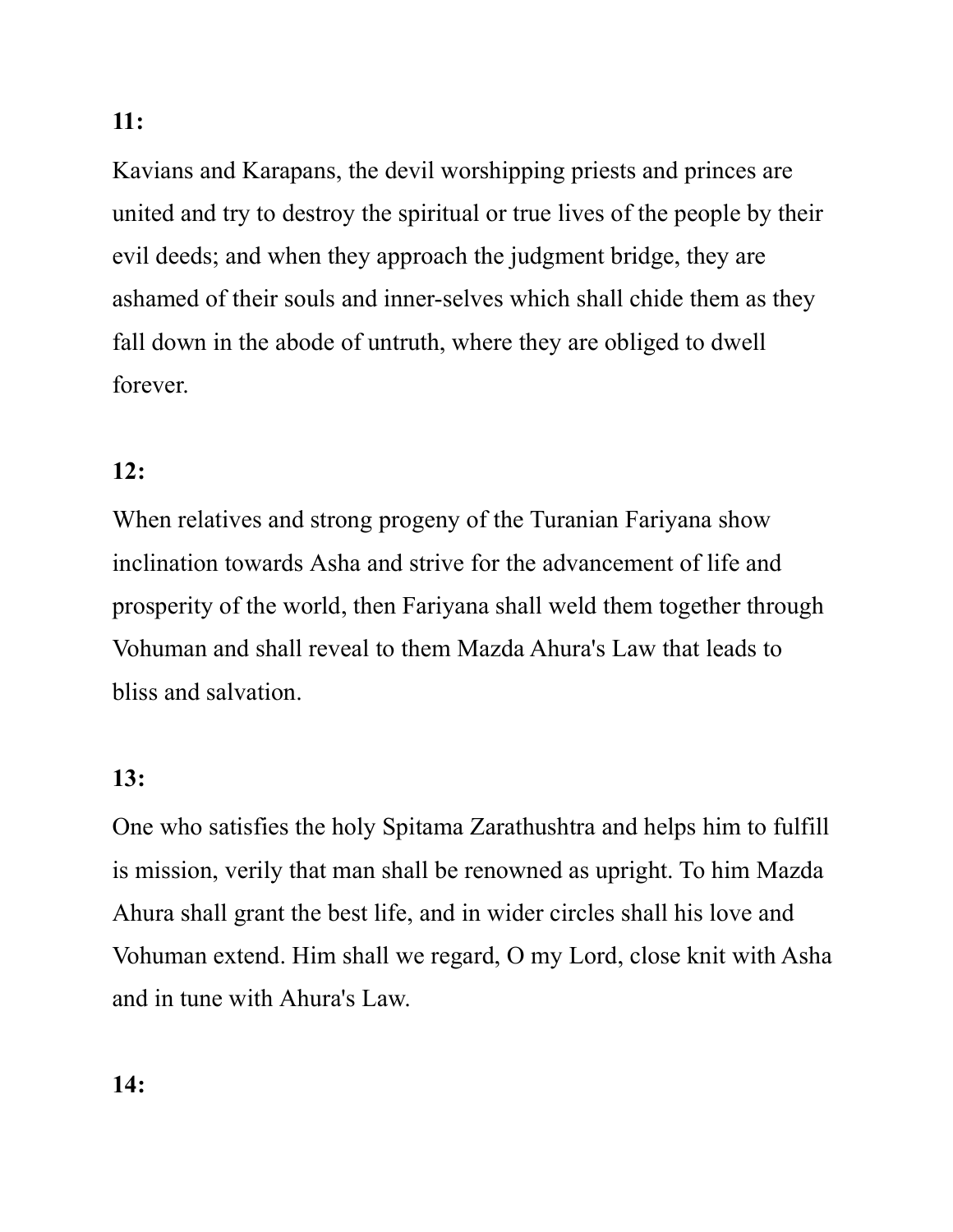Who is your righteous friend, O Zarathushtra, the follower of truth? Who is the person that would strive for the spreading of fame of the Magas Brotherhood? This person is certainly of Kava Vishtaspa, the brave king. I shall deliver, O Ahura, Thy heavenly message to the people, enabling them to live in such a way as to deserve Thy Abode.

## 15:

O, scions of Haechat Aspa and Spitama, I shall now teach you something which is best for Ye to hear. It will enable you to know the wise from the unwise. Besides through good deeds, you shall reach Asha as specified by Ahura's Eternal Law.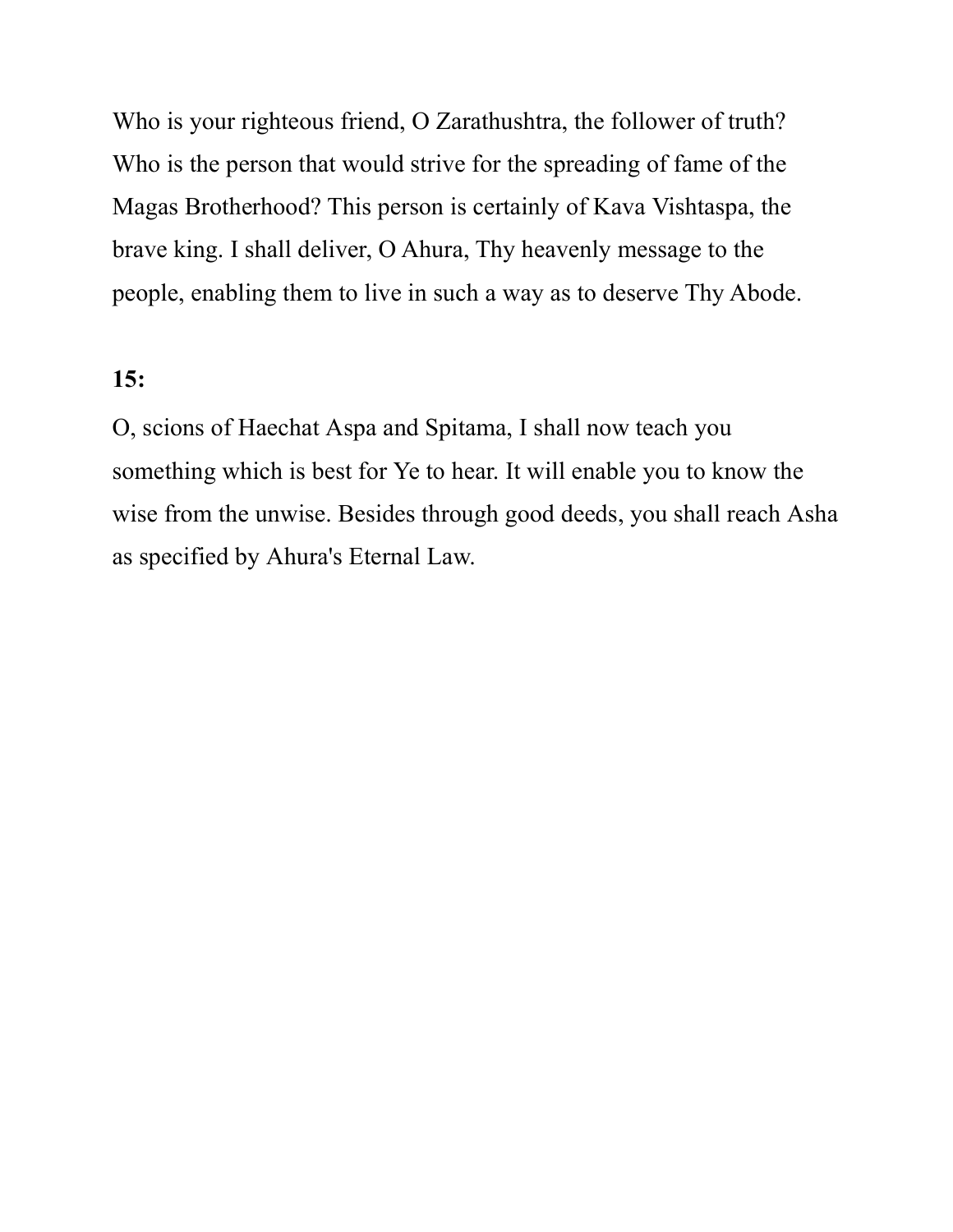O, Frashaoshtra of the family of Hvogva, do guide the faithful devotees to perfection and light eternal, as we both do wish same; where truth, love and devotion are united; and good mind along with spiritual strength reign supreme; where Mazda Ahura dwells in His glory.

# 17:

O, Wise Jamaspa of Hvogva family learn this point that movement and activity are better than laziness and inactivity. Therefore, worship Him with full conscience and good deeds. Worship Ahura Mazda, who discerns the wise from the unwise and is Guardian of This World.

## 18:

The best I promise truly to the man who helps me whole heartedly in fulfilling my mission. I would offer my best love and gifts to such a person through Vohuman. However, I shall oppose him, who places himself in opposition to me. O, Ahura Mazda, I shall fulfill Thy wish since this is the choice of my mind and heart.

19: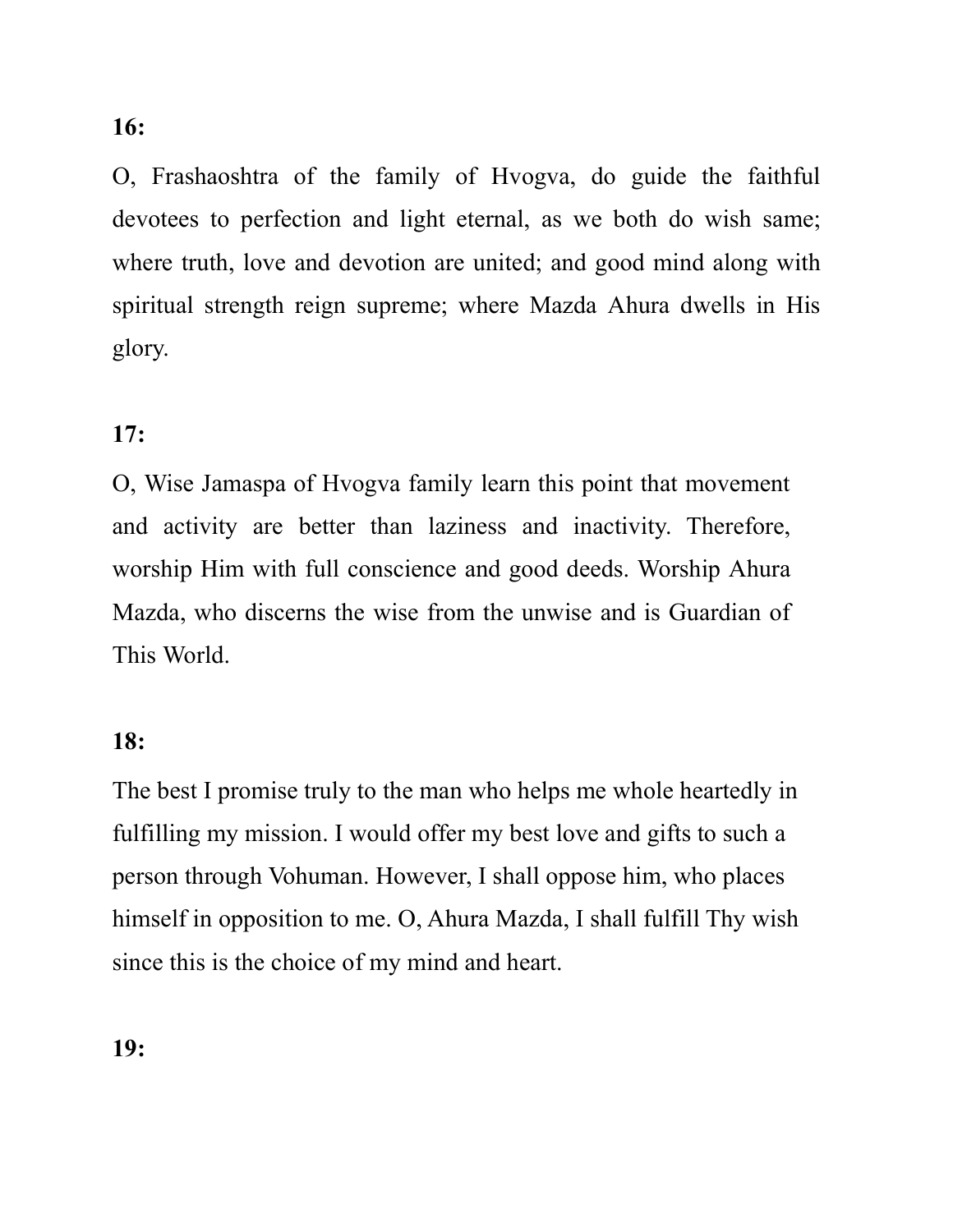Who so fulfills Zoroaster's best wish, he shall enjoy an Eternal Life as reward. His wishes and heart's desires shall be accomplished in this world. All this, O Mazda, Thou most wise, have revealed to me.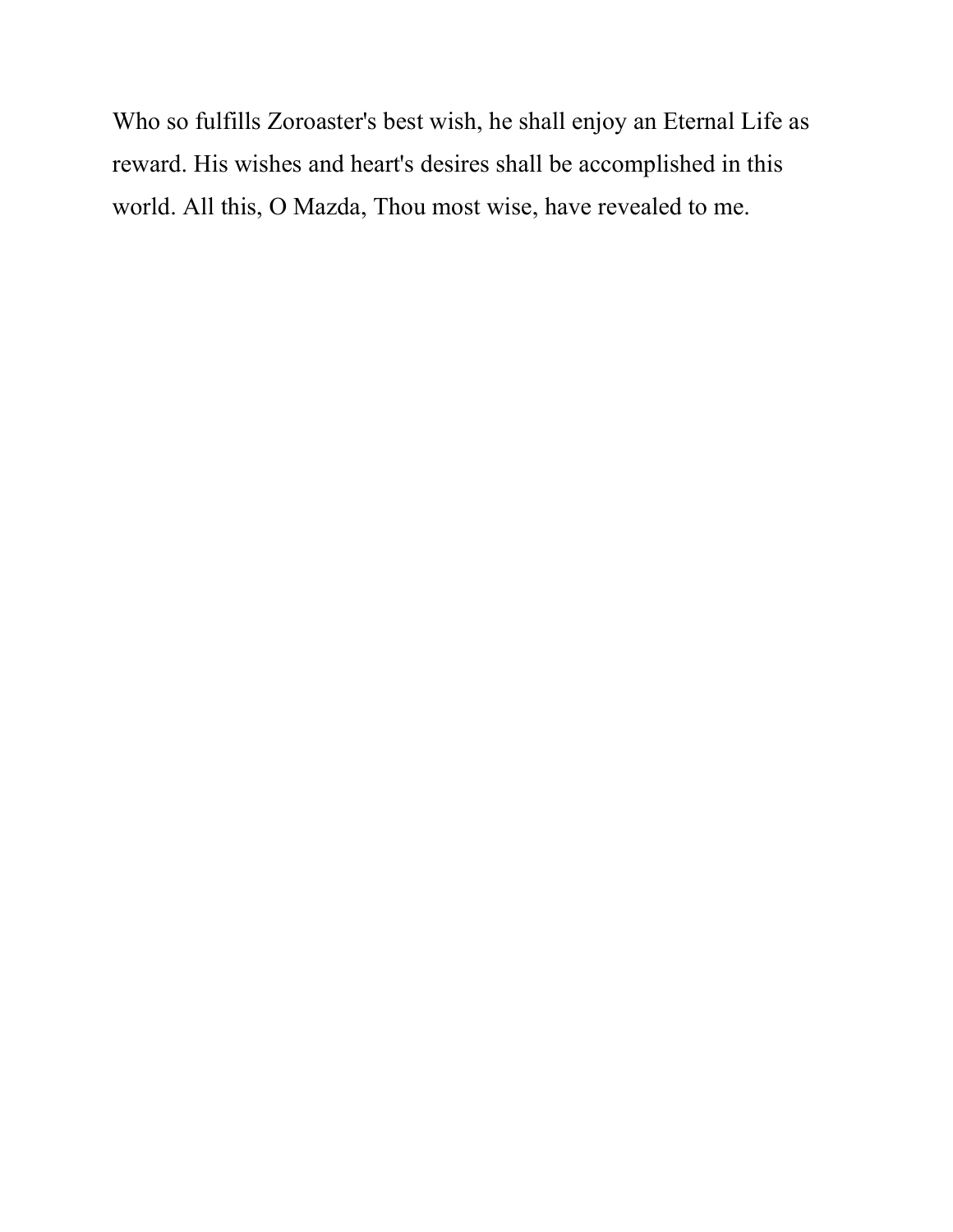# Yasna 47

# 1:

One who is led by Thy Holy Spirit and Thy love, his thought, word and deed are good and in tune with truth. He shall be granted perfection and eternity by Mazda Ahura through his strength and love.

# 2:

One who led by Thy Holy Spirit lives the best life, his words shall be full of love and wisdom, and his hands shall fulfill the task of Armaiti through faith. His life shall be guided by one single thought that only Mazda is the source of truth.

# 3:

Thou art indeed, O my Lord, the Holy Father of Wisdom. Thou hast created this joy-bringing Mother Earth. When people go towards Vohuman and consult with him Thou shalt grant them peace, O Mazda; and Armaiti or faith shall be the protector.

#### 4:

The wicked persons, O Mazda, who turn away from Thy Holy Spirit, they feel themselves ever- thwarted, but no truthful man shall ever act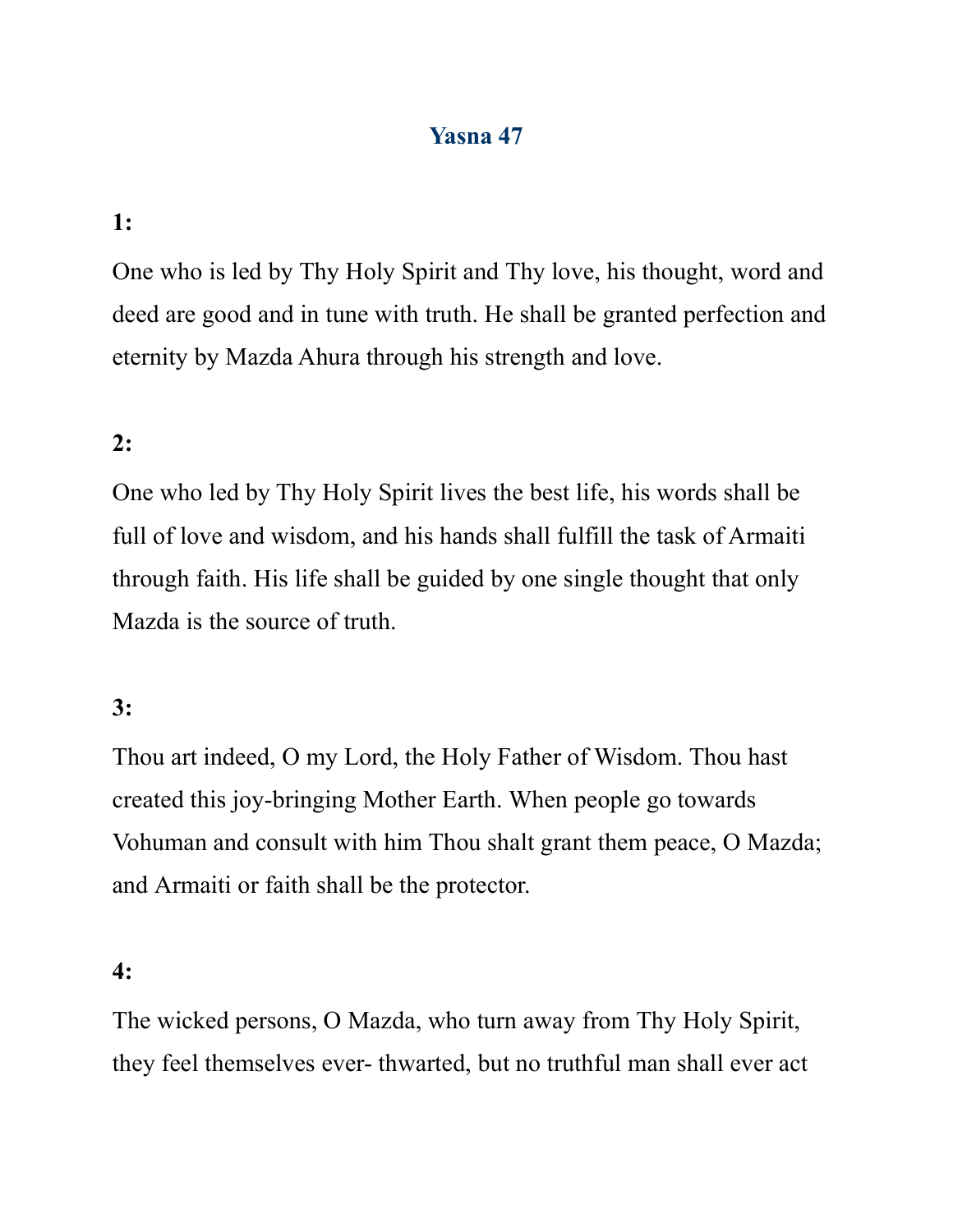like that. The truthful person, though of small possessions and poor should be loved and respected, but followers of untruth, though of great possessions and power should be despised and regarded as wicked.

## 5:

The righteous shall enjoy, O Ahura Mazda, the best gifts promised by Thee, through Thy Holy Spirit. However, the false ones shall remain afar from Thy love, since their evil deeds proceed from their evil minds which darkens with black clouds of wickedness their bright sky of soul.

## 6:

O Lord of Life and Wisdom, through Thy Holy Spirit and Thy blazing Fire Thou shalt determine the fate of the two parties of righteous and wicked; and grant their respective recompense and penalty. By advancement of Thy fire of faith, truth and purity, O my Lord, the seekers of truth shall come to Thy Path.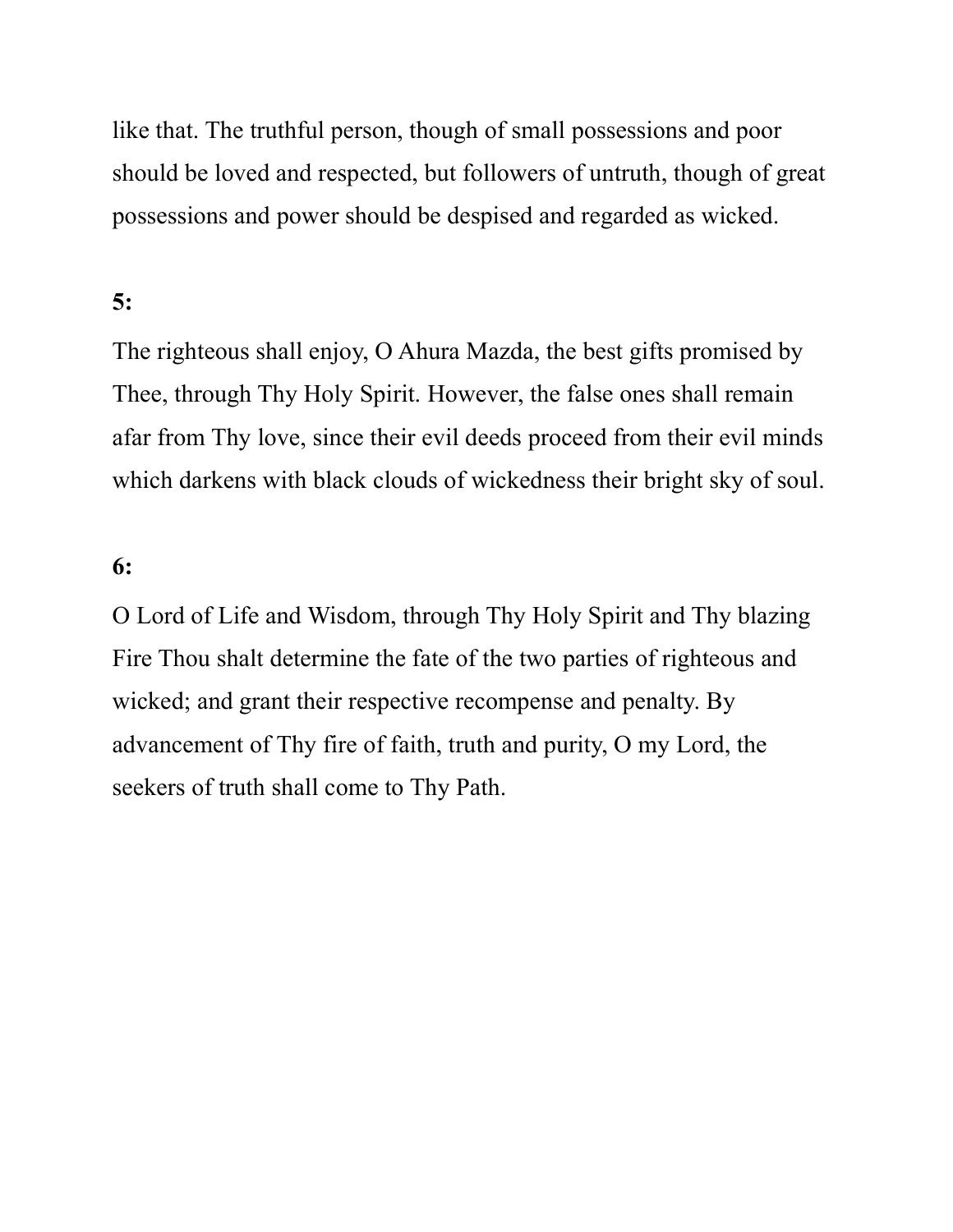# Yasna 48

# 1:

Ultimately, on the day when truth conquers untruth, and when devils and their partners are unveiled of deceit and fraud forever, then Thy praise and devotion to Thee, O Ahura, shall increase, resulting in happiness and joy.

## 2:

Before the struggle in my mind begins, tell me, O Ahura and assure me whether the righteous person shall overcome the follower of untruth? Such is Thy Plan, no doubt, which is the final and great victory in life.

## 3:

The wise Lord of Life and source of goodness shall teach the wise and the righteous ones the best teachings, of which the mystic lover and teachers of philosophy are aware. Through wisdom and pure thought only, O Mazda, one can become Thy devotee.

### 4:

One who makes his mind better or worse, O Mazda, his deed, word and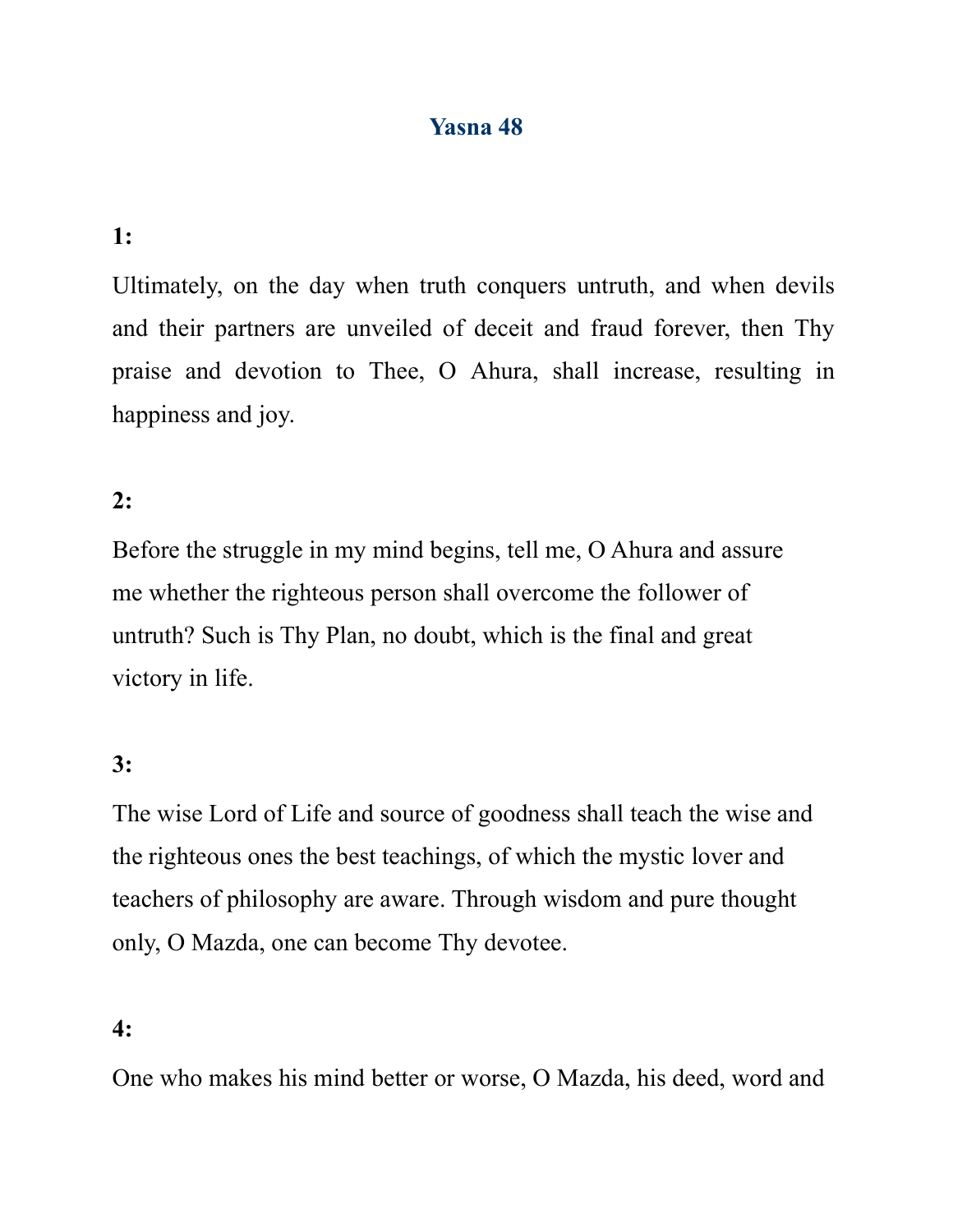conscience shall follow sure. The path selected by one's voluntary choice, his will and faith shall also follow the same and shall be in tune with them. According to Thy wisdom, O Mazda, their destiny shall be distinct from each other.

# 5:

O Armaiti, do not allow the tyrants and that rulers rule over us, but let the good and just kings, guided by wisdom and good and clear understanding rule over us. Dedication to purity is best for man since his birth. We should toil for the Mother Earth and progress of the world, leading all the creatures on to the Light and the Truth.

## 6:

She, Armaiti, is indeed our safe refuge. She brings the soul strength and life renewed, the true qualifications of the pure mind. Mazda Ahura has clothed Her, the Mother Earth, with vegetation, and has covered Her with food for people, since the dawn of life. Such is the wisdom of Mazda and the Eternal Law of Asha.

#### 7:

Keep hatred and anger far away from yourselves. Let nothing tempt you to violence. Hold on to love and good mind. Brilliant teachers, who wish to hold fast on to truth, shall lead the followers of truth to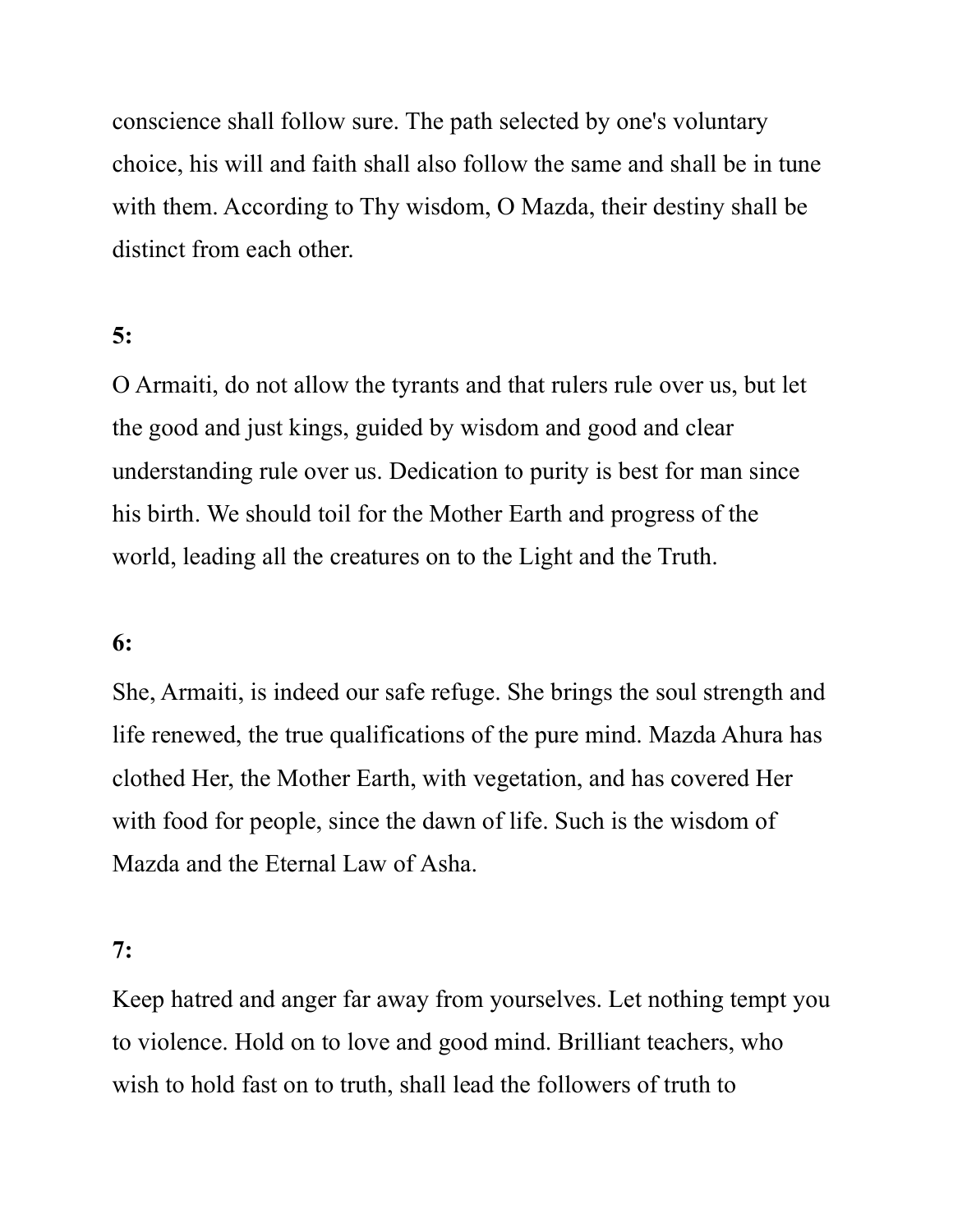paradise, Thy abode, O Ahura, where the righteous people dwell.

# 8:

My yearnings, O Mazda, is for Khashathra, Thy spiritual power, yet more, I yearn for the blessings from Thee, O Ahura, for my followers and band of devotees. How greatly welcome shall be Thy manifestation to the faithful followers of Asha through truth, enabling them to help the promotion of good deeds through Vohuman.

### 9:

How shall I know, O Mazda, that Ye rule over all, even over those who menace me. Reveal to me, O Asha the pattern of Vohuman and Thy love. Inform me of the way of enjoying Thy blessings, since a Saoshyants or a prophet should be well aware of the compensation allotted to him.

### 10:

When shall my friends arrives for spreading the faith, O Mazda? When shall they smite down the rotting mass of lie and greed from the world? The means by which the wicked Karapans falsely fascinate the people and the tyrant rulers rule over countries with evil intentions.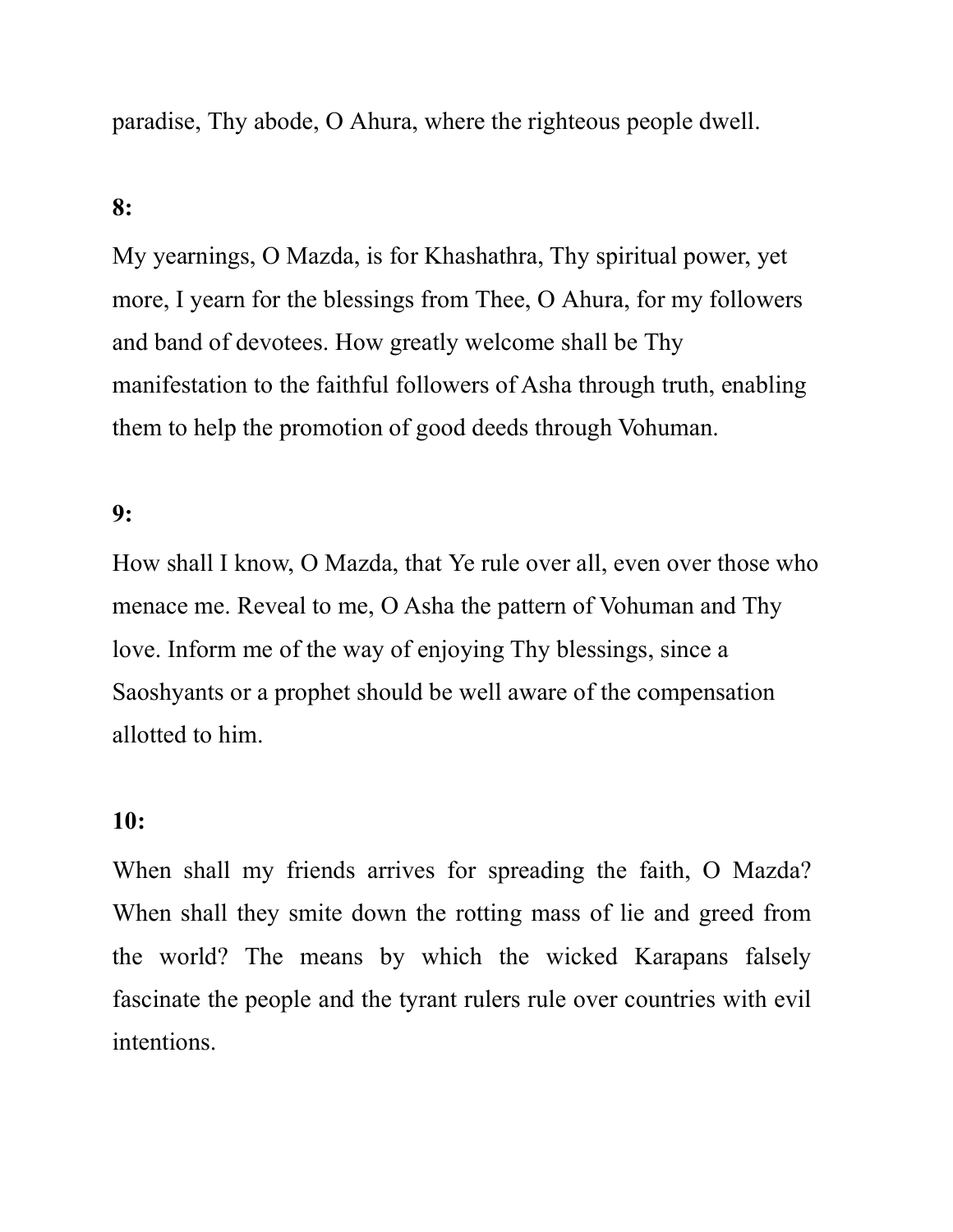When, O Mazda, Asha together with love and faith towards God shall come towards us, bringing peace and security with themselves, through self-control? When blood thirsty and wicked tyrants rush, who shall stand firm against them, and to whom shall come the

### 12:

Wisdom of Vohuman?

The Saoshyants and Saviors of the world are indeed wise and follow duty's call guided by Vohuman. There deeds are inspired by Asha and on in tune with Thy teachings, O Mazda. They are, in truth, vanquishers of hate and anger and producers of love and peace.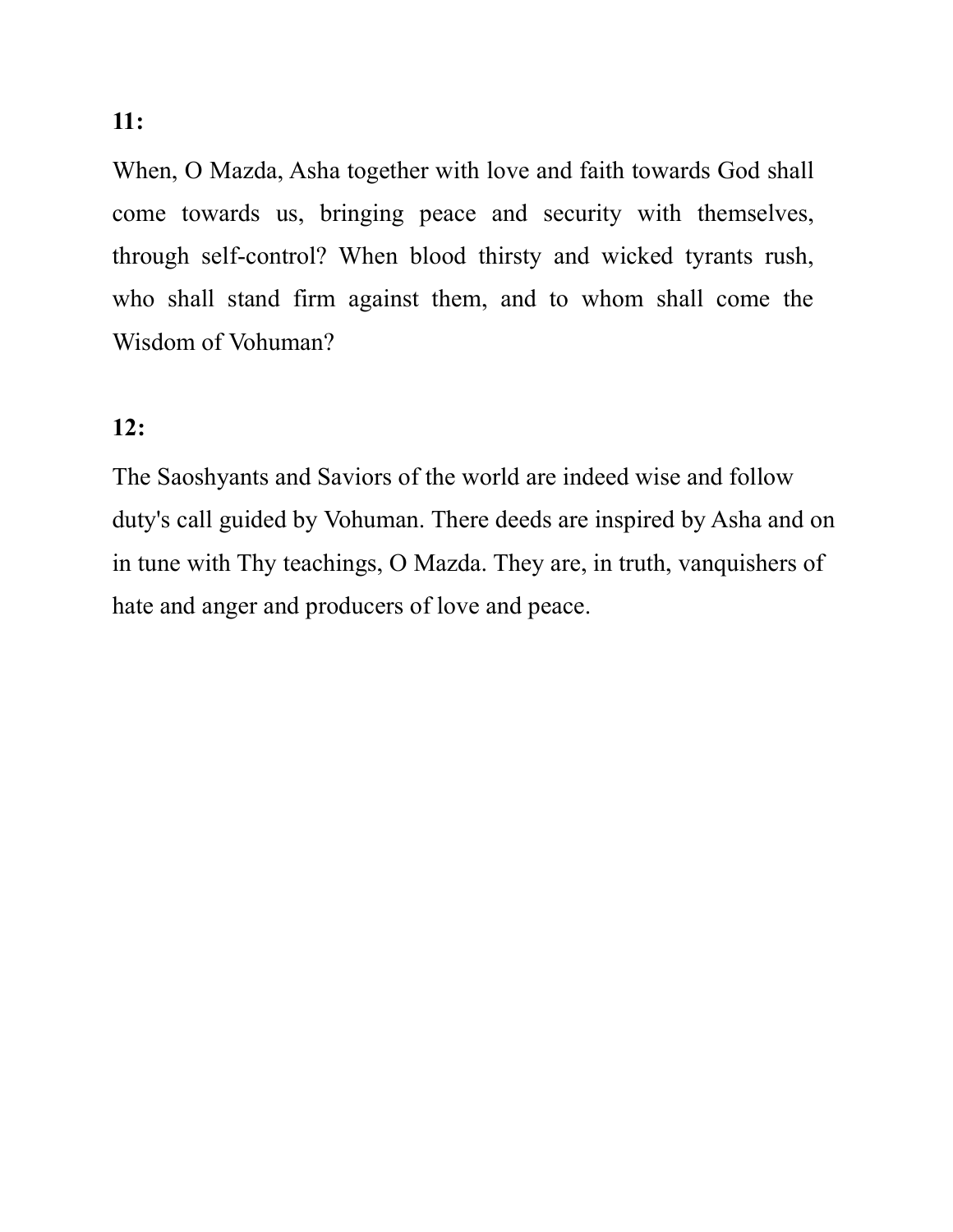# Yasna 49

1:

O Mazda, the greatest barrier in my way is Bandva, who by misleading the people always feels contentment. Come towards me, O Forgiving and Kind Lord, and grant me strength, enabling me to overpower him through Vohuman and save him from going astray, enjoying the good rewards.

## 2:

Indeed, the corrections of Bandva makes me anxious, since he teaches untruth and duplicity, keeping the people away from truth and purity. Never he shows love and faith towards God, and even not for a moment does he think of Thee with pure mind, O Mazda.

## 3:

O my Lord, Thou hast laid down that truth shall prevail and is profitable, but untruth shall frustrate and is harmful. Therefore, it is hoped that people would commune with Vohuman and renounce all contact with untruth and its followers completely.

4: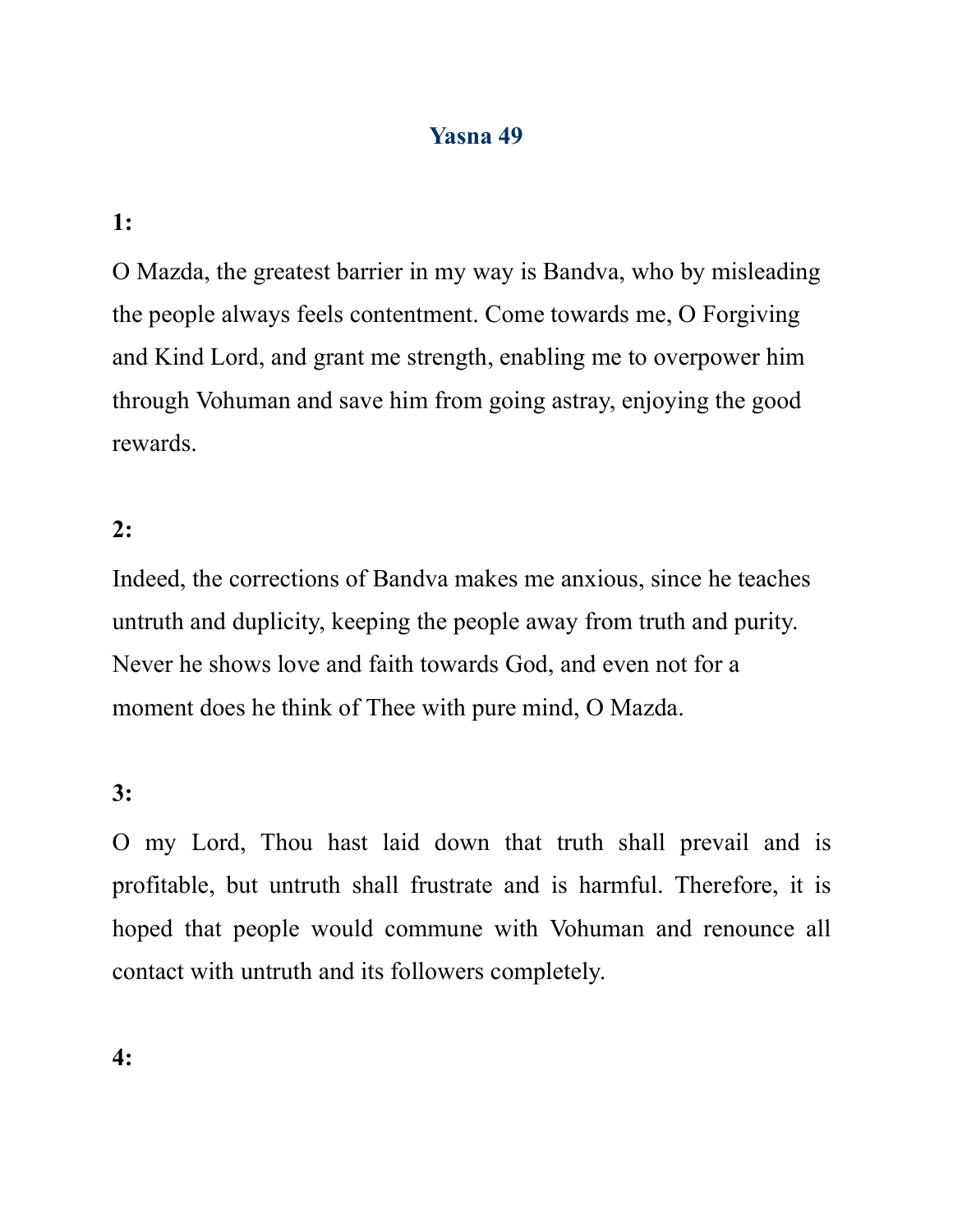The evil-minded increase anger with their tongues which wag in gossip and cause envy and hinder the true workers. The doers of evil whose longing is not for good deeds are so tied up to untruth that they more resemble monsters wearing human shape.

# 5:

One who through his inner urge and self-sacrifice links his own self with Vohuman, such a person enjoys love of God and is wise through Asha. With the above-mentioned qualifications, he shall ultimately dwell, O Ahura, in Thy Eternal Realm.

## 6:

Earnestly do I urge Ye, O Mazda and Asha, to declare to me your Holy Plan, so that I may know the truth and reveal to the world that religion which has been inspired to me, O Ahura, by Thee.

#### 7:

May all listen with pure thought and bright conscience to my words carefully, O my Lord. Bear Thou witness, O Ahura, when I proclaim to men Thy holy words, so that the friends and the self- reliant may live in accordance with Lord's Law, and may sets a good example for comrades and co-workers.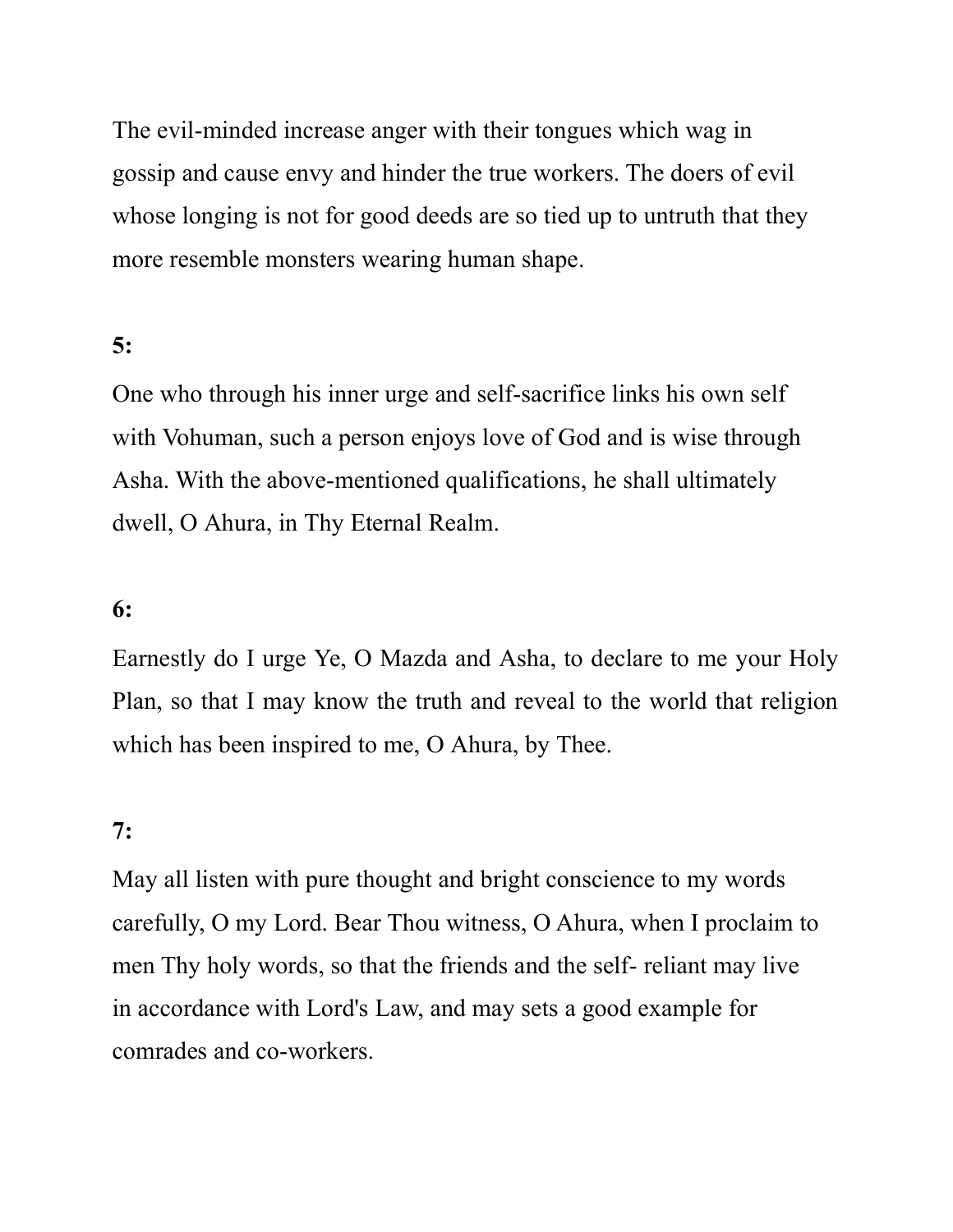Grant to Frashaoshtra, O Mazda Ahura, the best blessings of Asha, namely the union with Him, and grant the same gifts to other people and my followers as well. May we serve the people through Khashathra, the spiritual strength, and may we be Thy sincere friends for all times.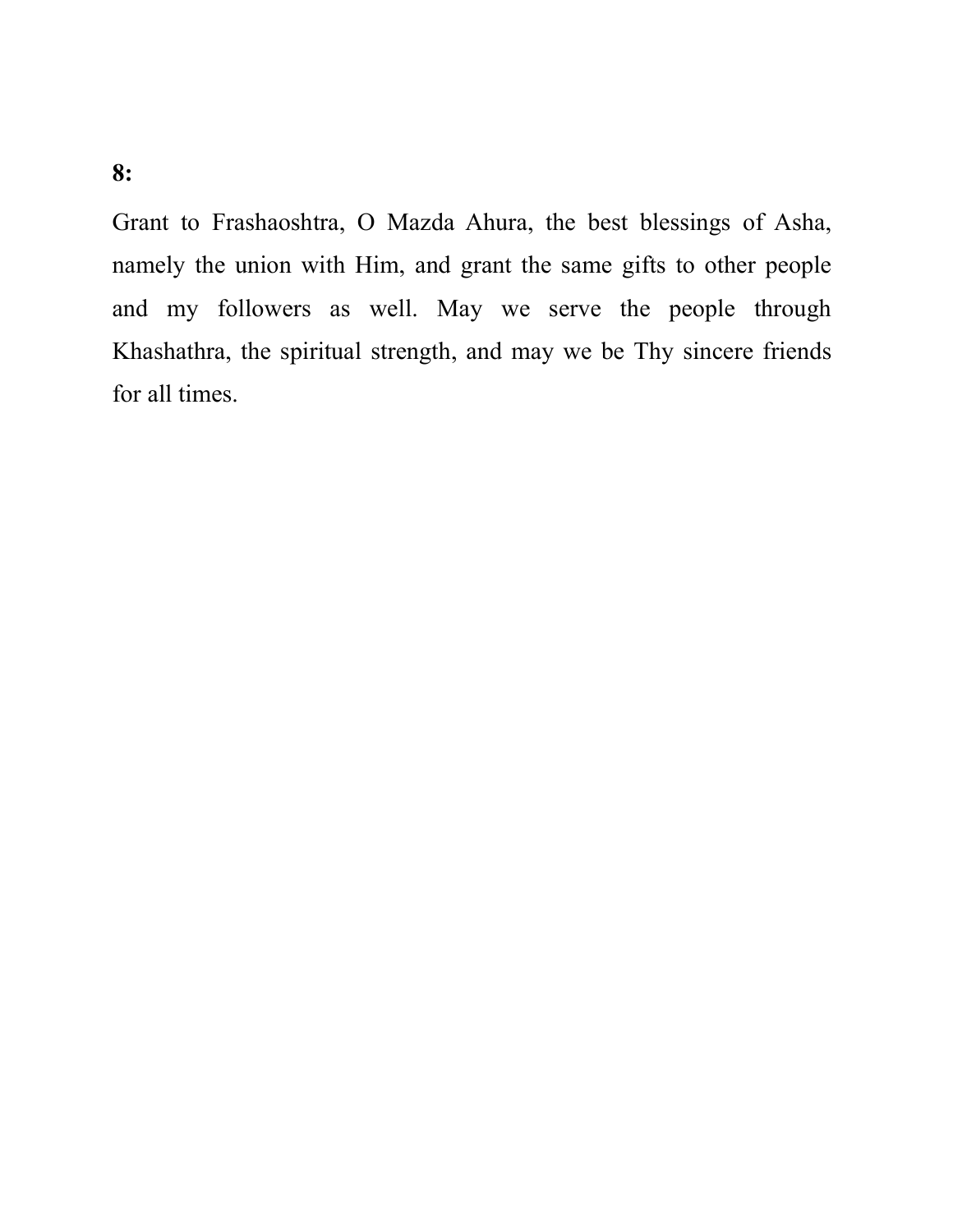9:

Let the Helper who is born to deliver mankind from difficulties listen to these teachings carefully, that truthful persons should never think of association with the followers of untruth and wicked ones. Those who are faithful and with conscience, O Wise Jamaspa, they are combined with truth and righteousness, and shall, ultimately, enjoy the best reward or paradise.

## 10:

With greetings to Armaiti, the symbol of faith, humility and inner wishes, I deliver to Thee, O Mazda, these precious gems, the souls of the pure-minded and righteous persons, for Thy safe keeping, since Thou art the Great King and the Eternal Strength.

### 11:

The souls of tyrant kings, wicked persons, evil speakers, evil thinkers and followers of untruth shall return to hell, or the abode of untruth, since their inner-selves have gone dim and have turned away from the light of truth.

## 12:

What help shall come to Thy worshippers, O Lord, through Asha. Does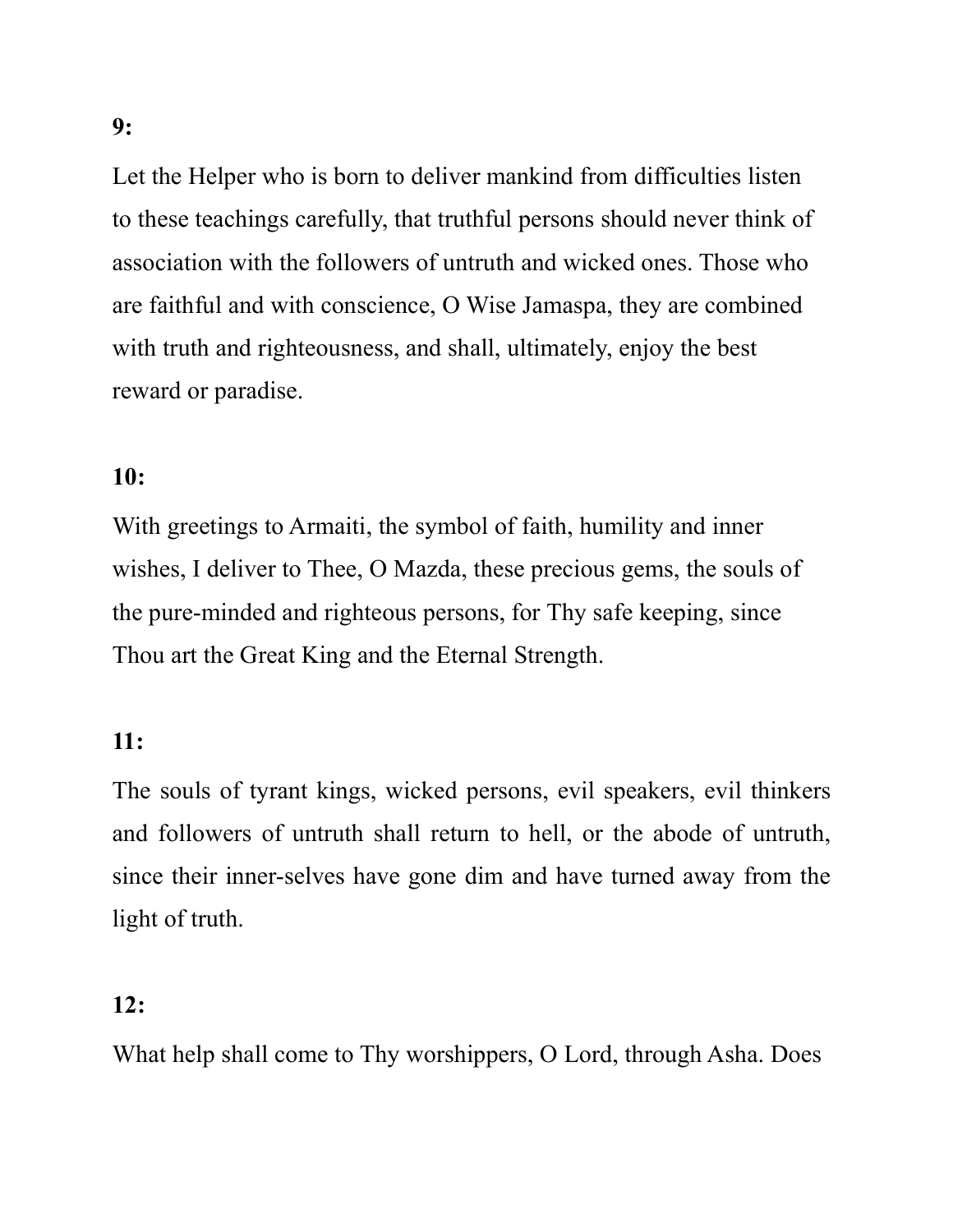Zarathushtra enjoy Thy help as well through Vohuman? I praise Thee, O Mazda Ahura, in my hymns and expect enjoying what Thou deemest the best.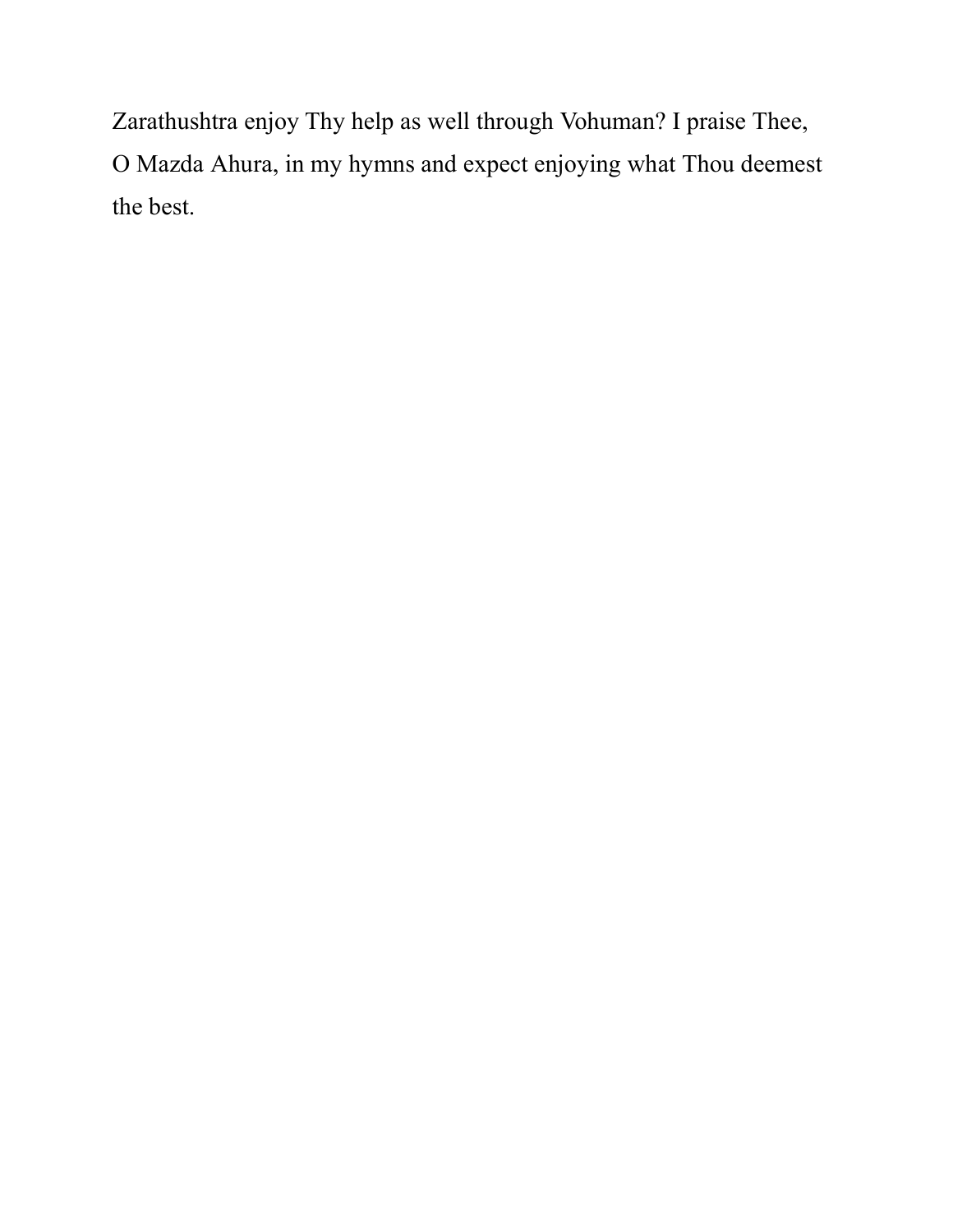# Yasna 50

## 1:

From whom, would my soul enjoy any help, after my death? Who shall protect me and my friends and followers when in distress? O Lord of life and Wisdom, none but Thine Asha and Vohuman, symbols of Truth and pure thought, would solve my difficulty, when invoked sincerely.

### 2:

One who always thinks of his own safety and profit, how can he love the joy-bringing Mother Earth? The righteous man that follows Asha's Law shall dwell in regions radiant with Thy Sun, the abode where wise ones dwell.

### 3:

O Mazda, one whose guide in life is the spiritual strength of Khashathra and Vohuman shall surely reach Asha, the Source of Truth. Also, one who helps the progress and uplift of this world dominated by false ones shall receive the blessings of Asha, through the Lord's gifts.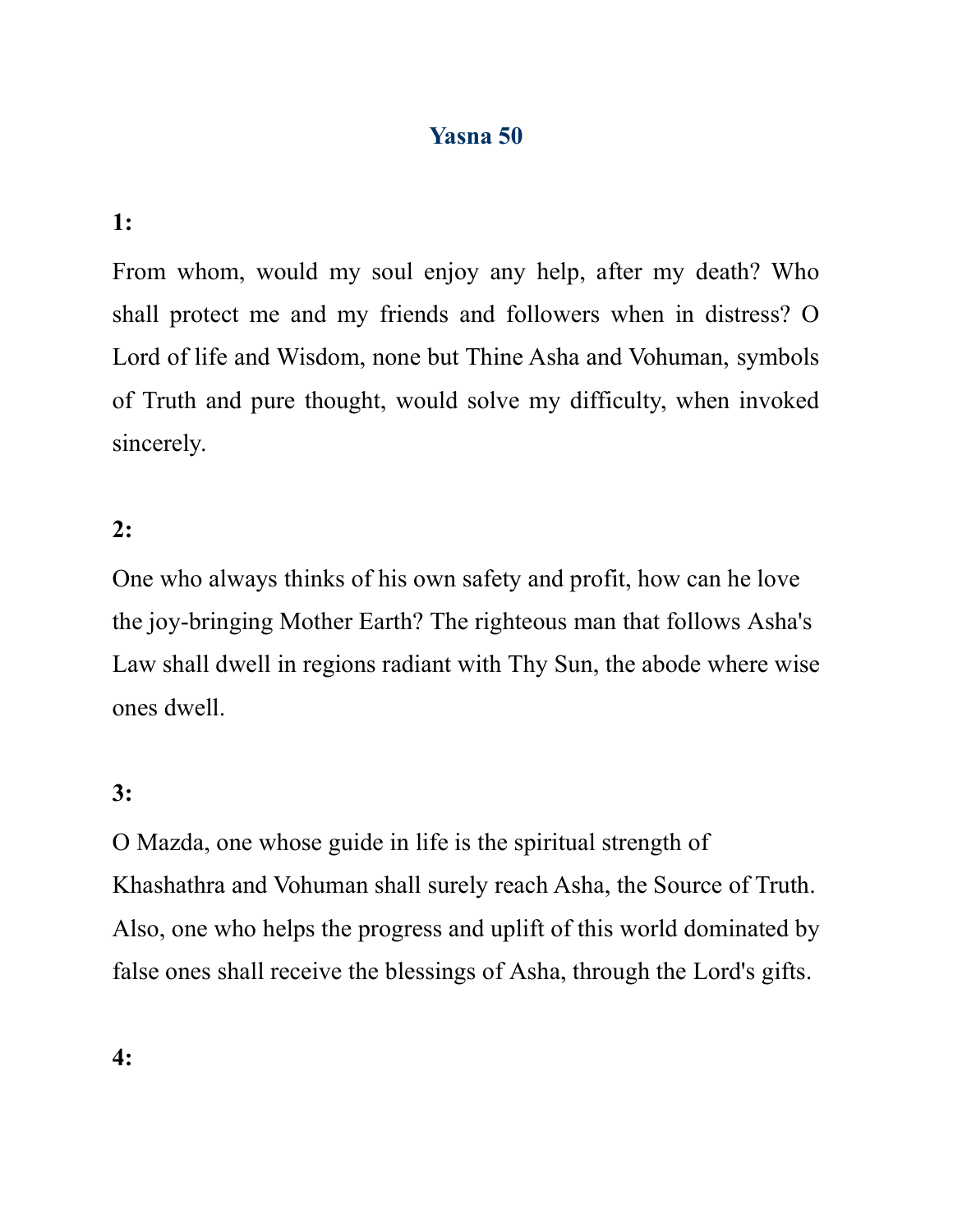O Ahura, by chanting praises, I would worship Thee together with Asha, Vohuman and Khashathra as well. I aspirant, will stand upon the path of Truth and catch the nodes which Thy lovers sing from Thy Abode on high.

## 5:

O, Lord of Life and Wisdom, and O Asha, pour down blessings upon Thy Singer and Prophet in the shade of help and love, enabling him to guide us upwards to Thy Light and Eternal happiness.

### 6:

O, Great Ahura, Zarathushtra, the lover of Asha, praise Thee loudly and anticipates that the Lord may always grant him eloquence of speech guided by wisdom. May the Creator teach and inspire me with the guiding principles of love through Vohuman.

#### 7:

O, the Guardian of freedom and worthy of praise, O Lord of Life and Wisdom, I shall gain entrance to Thy Abode with praise and shall join Thee through Truth and Pure Thought. Do guide me, O my Lord, and held me in my tasks.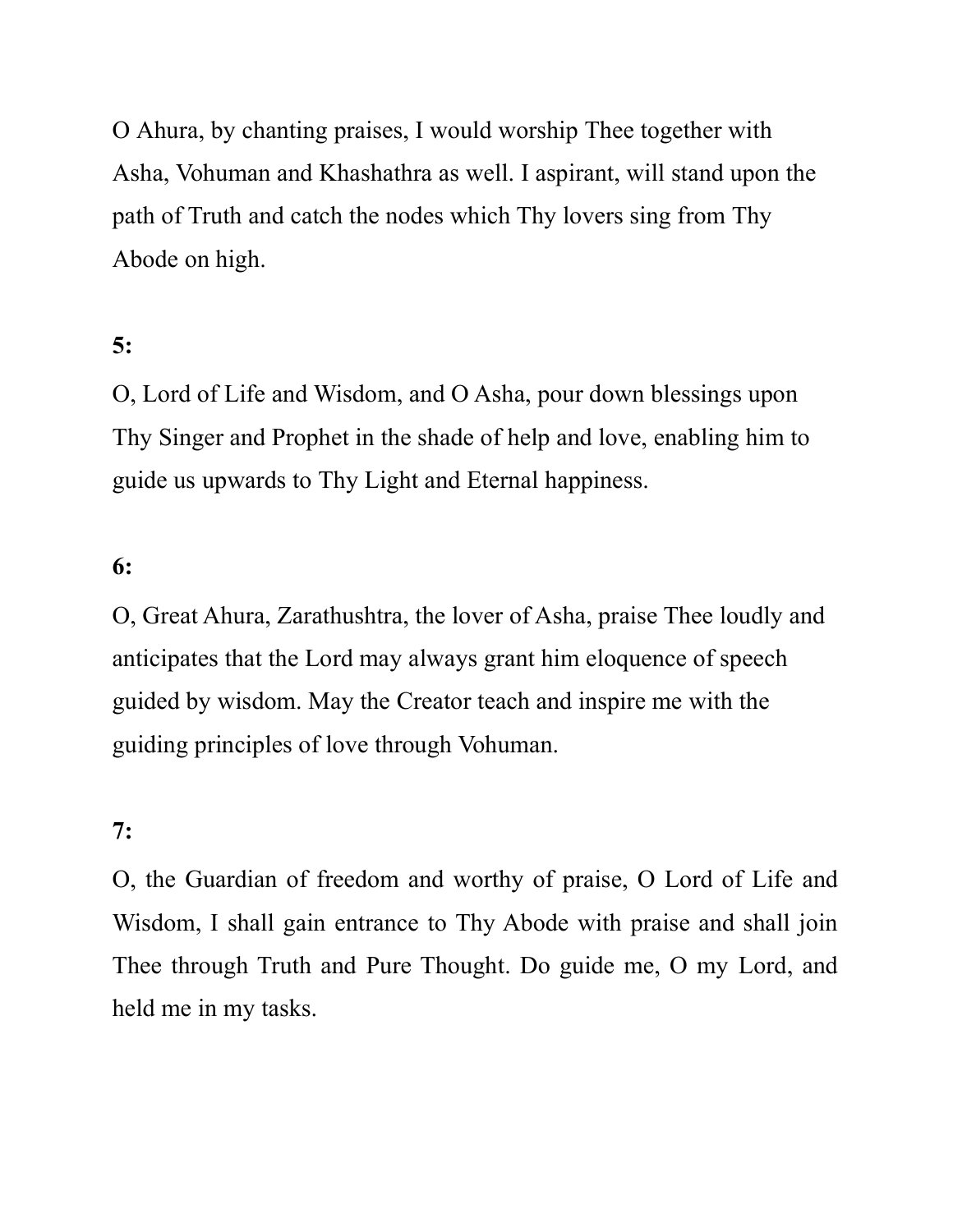O, Mazda Ahura, with chance that well up from my inmost heart, and with hands uplifted, I beseech Thee, O Mazda, and wish to approach Thee, as a faithful and humble friend, through truth and purity and wonder working wisdom of Vohuman.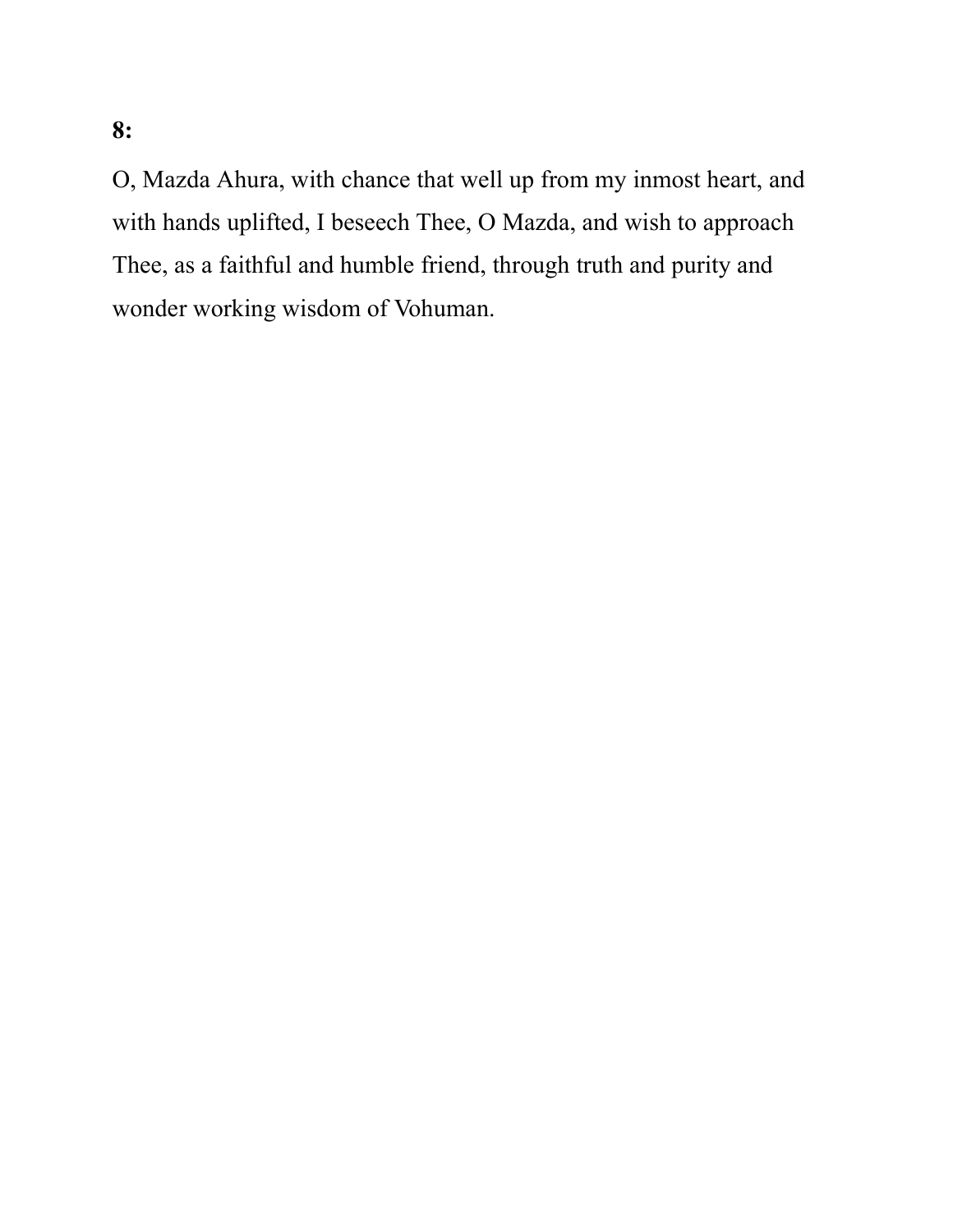O, Lord of Wisdom and Lord of Truth, I shall return to Thee, chanting these holy hymns by deeds performed through wisdom and pure mind. Being well aware of my destiny I eagerly yearn to attain Thy Wisdom which is ancient and supreme.

## 10:

The deeds which I have performed during the days gone by and those that would be performed in future, may they all seem worthy in Thy sight. The shining of the sun and shimmering dawn of the days all reflect Thy Glory in accord with Asha, O Mazda Ahura.

### 11:

I would consider myself to be your praiser, O Mazda, and as long as I possess the will and strength I shall tread the path of truth and shall be the praiser of Thee. May the Creator of the world fulfill the best wishes of the righteous people which is progress and reform of the world.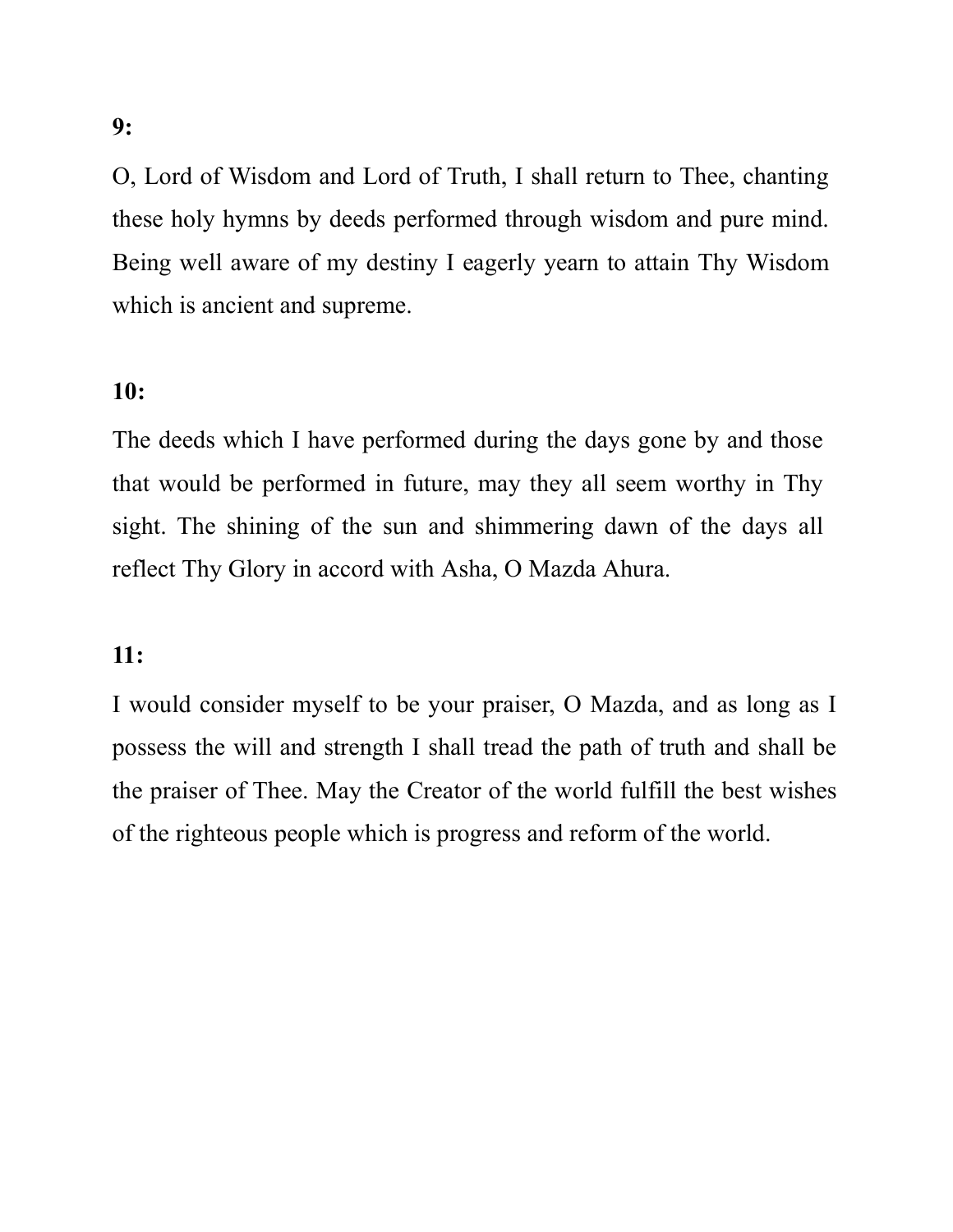# Yasna 51

## 1:

Khashathra, the strength divine, is the most precious gift which drops like gentle rain upon our earth, urging the inner selves of those who dedicate their lives through Asha for the service of mankind. O Mazda, paradise is gained by good deeds. Therefore, I shall always try to fulfill good actions.

### 2:

First of all, O Mazda Ahura, to Thee and Asha, symbols of truth and purity, I dedicate my good deeds and then to Thee, O Armaiti, the symbol of faith and pure love. Teach me the strength of Thy will, O my Lord, and grant salvation which Vohuman brings to Thy faithful worshipper.

### 3:

Listen to the words of those, O Ahura, who with good work, true word and pure thought wish to join Thee. Of those persons to whom Thou hast been the First Teacher, inspiring them, O Mazda.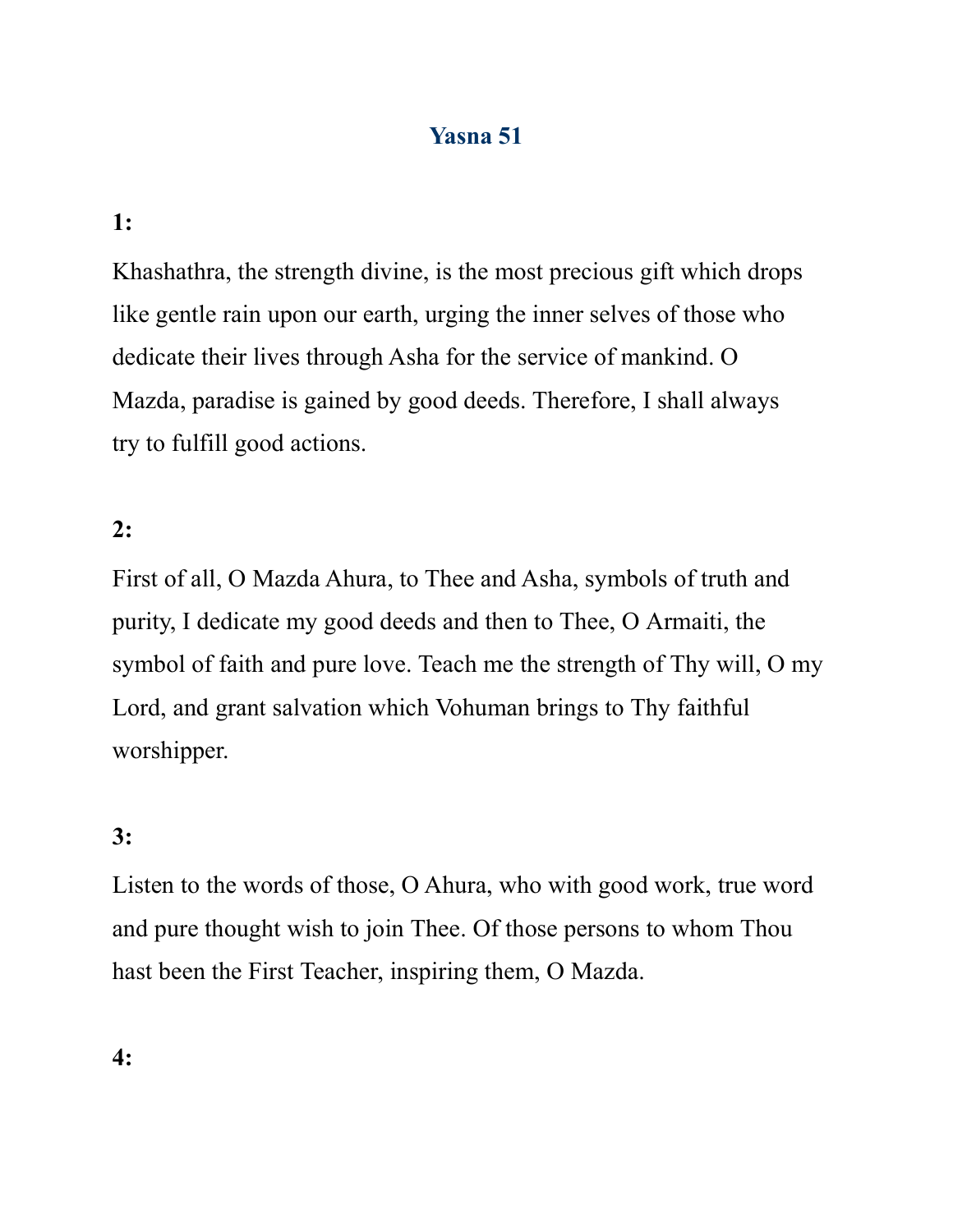Where doth Thy all embracing Love reside? Whence doth Thy compassion flow upon Thy faithful worshipper? Where shall we find Asha, the Truth. Where shall we find Thy Holy Armaiti, Love and Faith? Where dwelleth Thy most loving Vohuman, and where doth Thy strength of Sovereignty and Lordship, O Mazda, doth emanate?

## 5:

These questions are made by an humble and righteous leader, who wants to acquire a deep and good knowledge and to show the people that path of progress which is in tune with Asha. A leader, who like a just and powerful judge, may teach the truth through wisdom and bring blessings.

#### 6:

The Lord of Life and Wisdom shall grant a reward, which would be far better than good, to a person who fulfills His wishes and helps the creation on its upward march. However, the person who does not fulfill His Wishes and does not strive for Mother Earth's progress, shall meet his retribution at the end, on the Day of Resurrection.

#### 7:

O, Thou Creator of Our Mother Earth, the Water and the Plants, O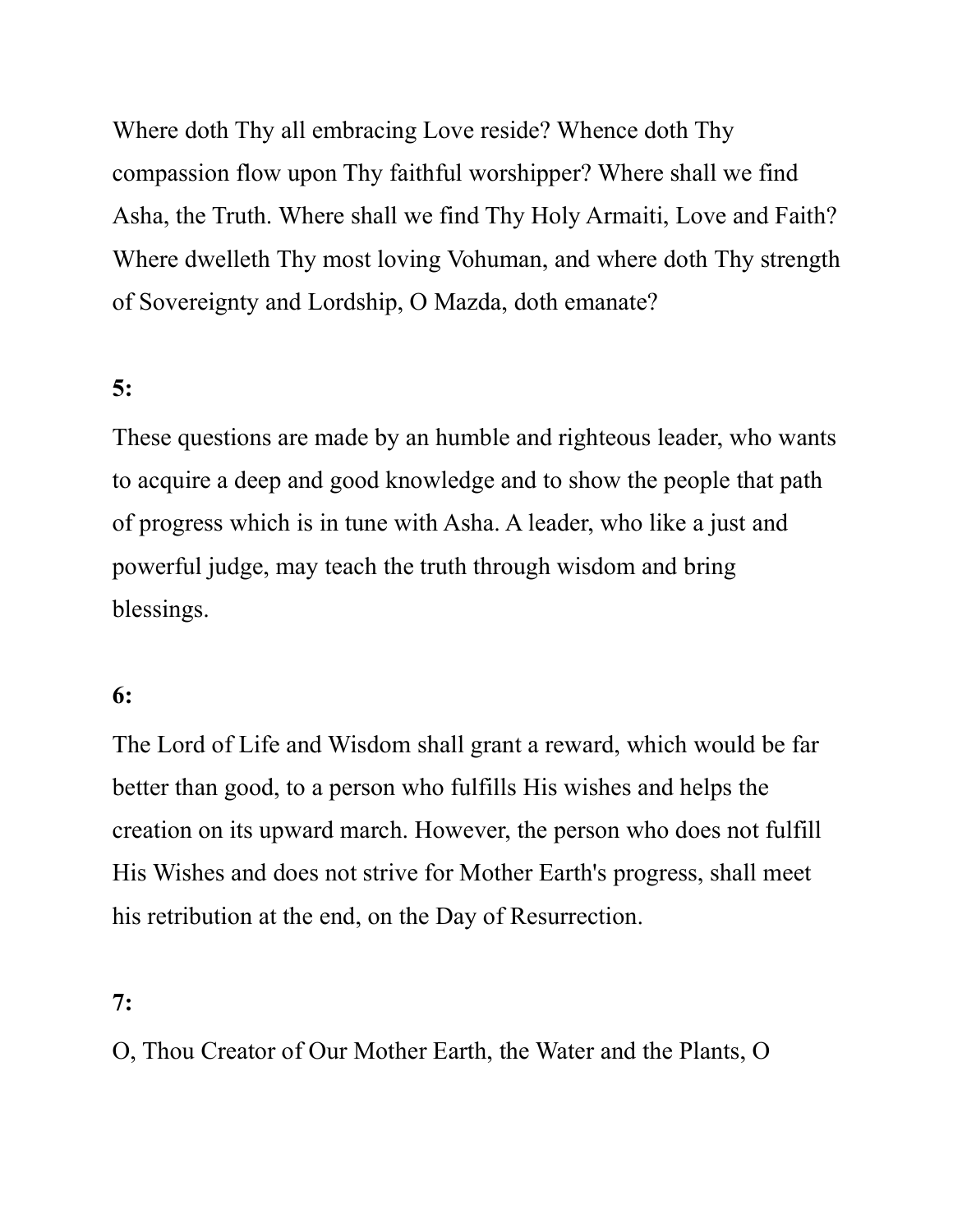Mazda, grant me Eternal Perfection, through Thy most Holy Spirit. Do grant me strength and stability, O my Lord, and reveal to me the Lord's teachings through Vohuman.

## 8:

I shall reveal, O Mazda, to the wise people Thy Heavenly Message, so that they may know what evil fate awaits the liars and wicked persons; and how the followers of truth and beneficent ones would enjoy happiness. That man alone shall enjoy contentment and happiness, who would expound Thy heavenly message to them.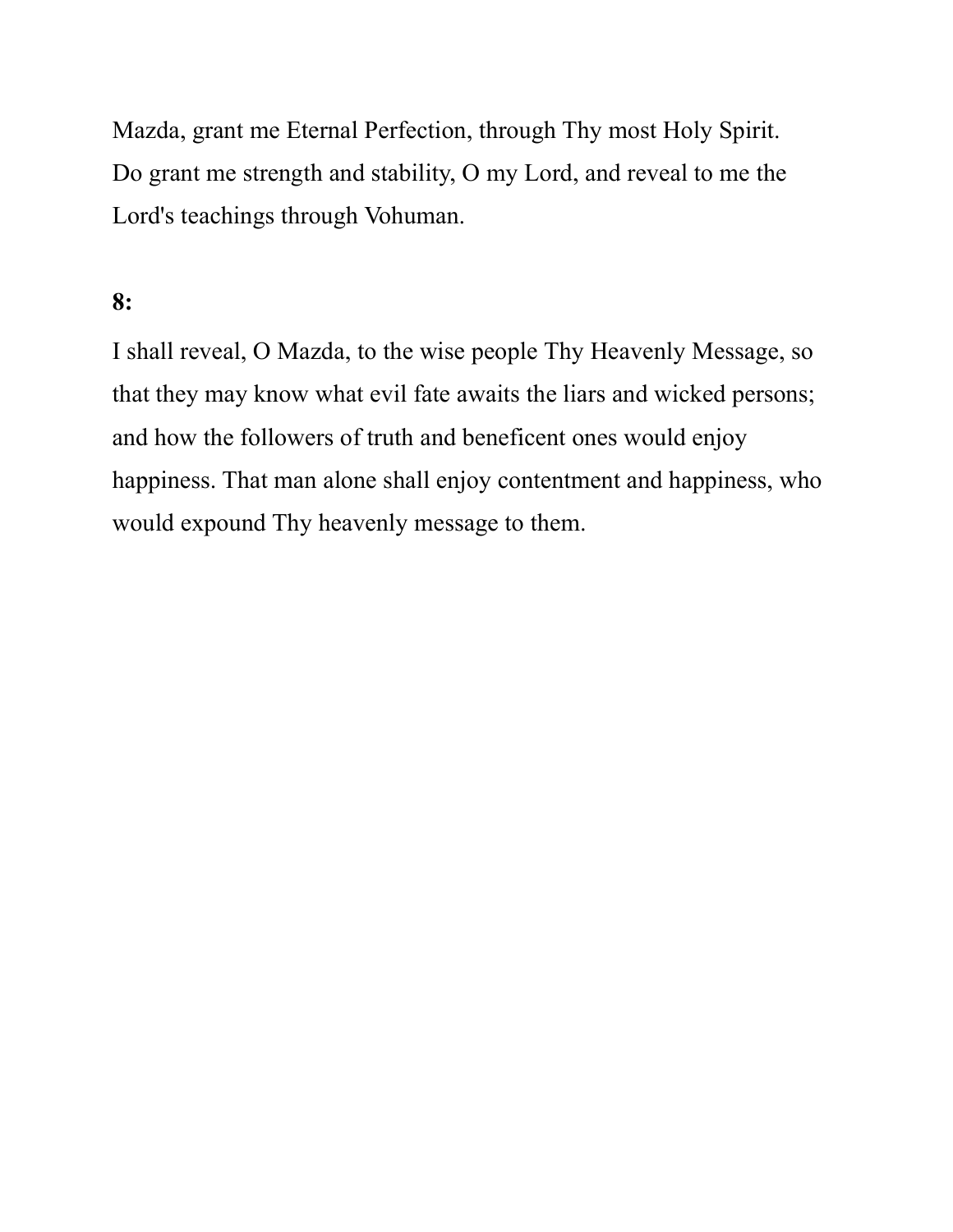Both parties, O Mazda, the followers of Truth and the followers of Falsehood, shall be put to test by Thy Blazing Divine Fire and this fiery test shall lay bare the fate of each group, indicating Thy Award. Completes frustration shall be the share of the false ones, but the followers of truth shall reap Thy blessings.

## 10:

The man who strives to lead the world astray and away from the path of truth, O Mazda, such a person is offspring of the poor-understanding and realm of the wicked ones. I invoke Asha for myself and my people, and hope he would come towards us with is loveful blessings.

### 11:

Who is that faithful friend, O Mazda, who would help Spitama Zarathushtra? He is the one who is enamored of love and is in search of Asha. He is with faith and an adherent of the Assembly of Brotherhood, devoted to Vohuman. He dedicates his life to the progress of the Assembly of Magians.

## 12:

The dupes of the False Ones, the Kavis, shall never convince Spitama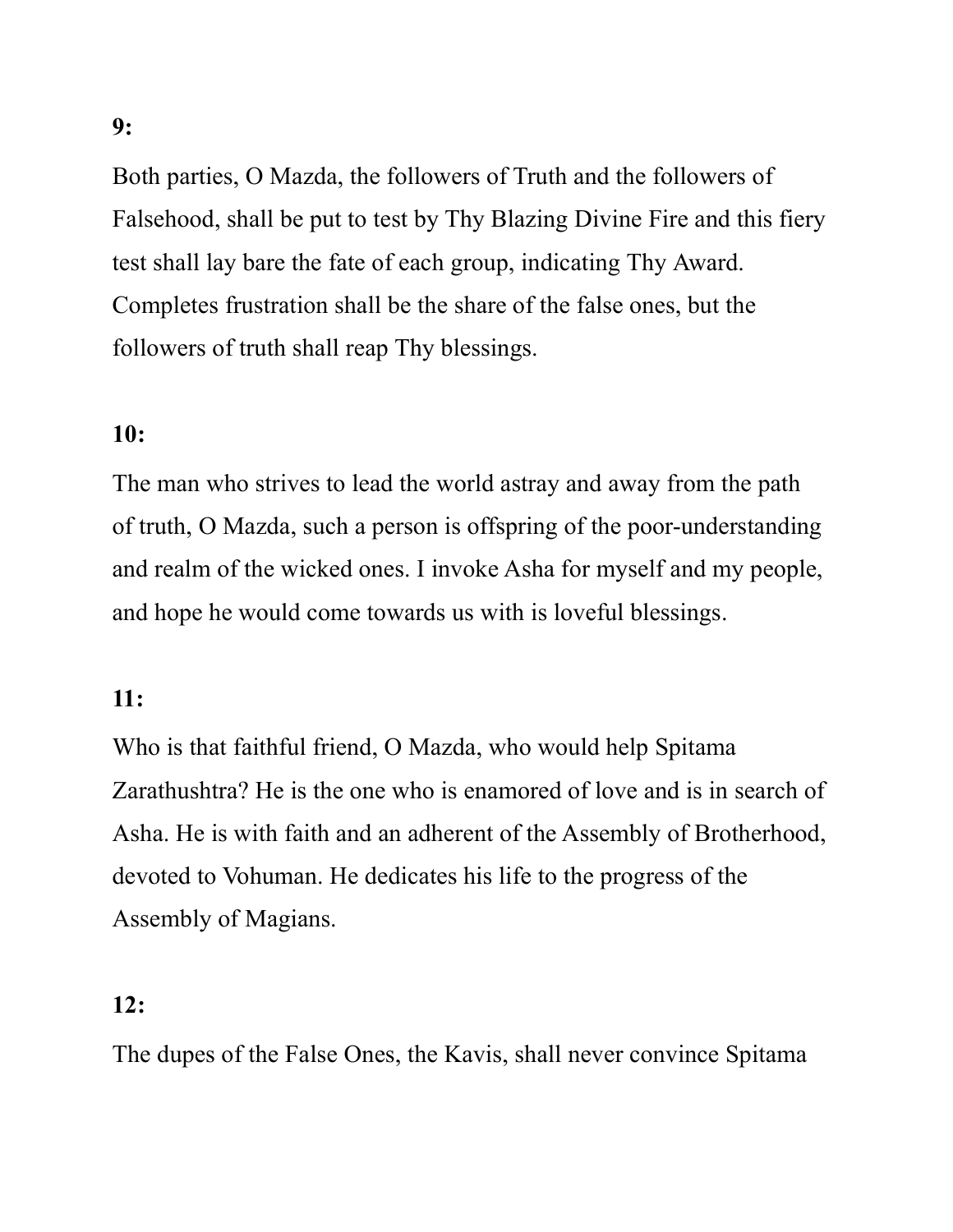Zarathushtra, during their lives, despite the fact that there are persons who with attempt, perseverance and fervent zeal can reach perfection and salvation.

## 13:

The followers of untruth distort the thoughts of seekers of truth indeed, and make their faith shaky, but over the Judgment-Bridge and on the day of resurrection their souls shall rebuke them openly for their bad deeds and words, and for their deviation from truth.

### 14:

Karapans or False Priests never show regard to Divine Laws and instructions. They try to lead to destruction the world through their false teachings and evil deeds; and ultimately, they themselves shall also go to hell, or the abode of untruth, as a result of their own false teachings.

#### 15:

The reward which Zoroaster has promised the Magians and all the followers of this religion is Garo- Nemana or the House of Songs and Praise, the Paradise. This abode has been the House on High from Eternity, where Ahura Mazda dwells. This reward which is a divine blessing and can only be attained by pure thought and truth, I promise to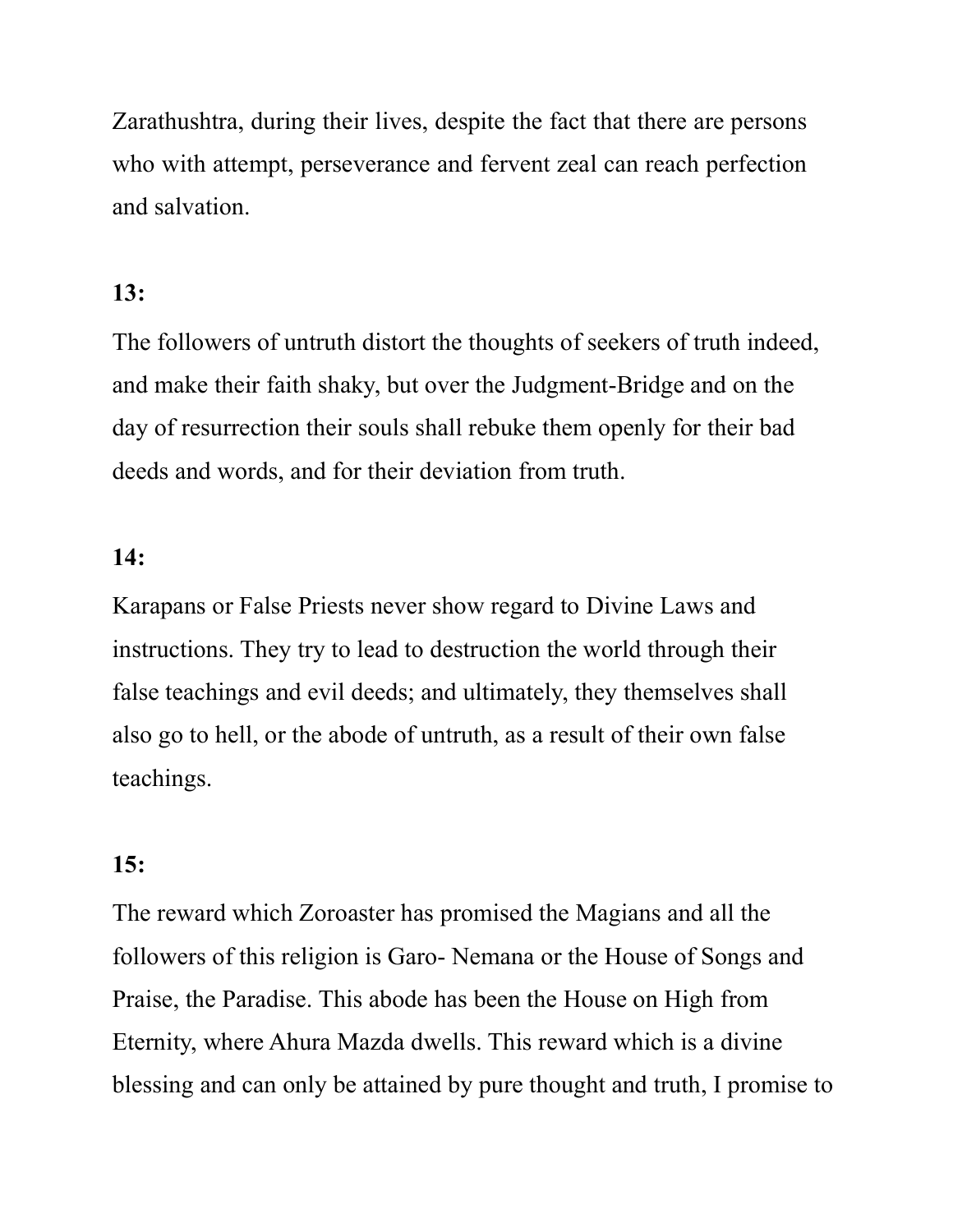you.

## 16:

Kavi Vishtaspa attained the reward through the spiritual strength of the Brotherhood and through the Chants of Love inspired by the Vohuman. The Wisdom, he got through Asha decreed by the Wise and Holy Ahura, the Wisdom which leads us to happiness and salvation.

## 17:

Frashaoshtra Hvogva dedicated his precious Self, the dearest thing, to serve the holy cause of Mazda's Faith. May the Almighty Ahura Mazda grant unto him the yearning of his soul, enabling him to attain Asha and realize the truth.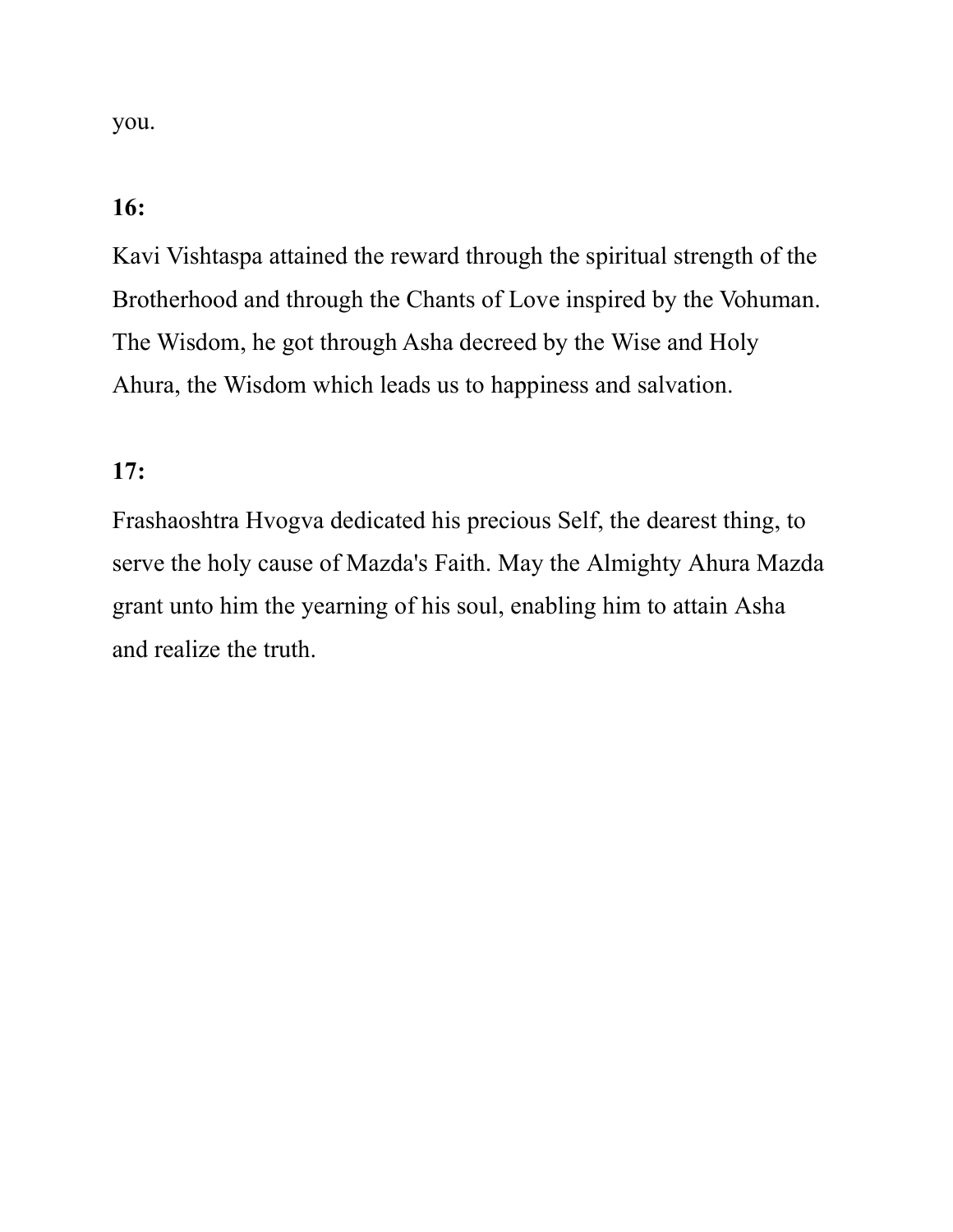The wise Jamaspa of Hvogva family yearning for the light of truth have chosen for himself the Divine Wisdom through Asha and attained to the spiritual strength through Vohuman. Grant us, O Ahura, those blessings that we may ever cling to Thee, O Mazda.

### 19:

Maidyo Mah of the Spitama clan is the man who dedicated his life to the advancement of Mazda's Faith with full understanding. He is the person, who strives to realize the spiritual life in its true sense and to teach the world the Laws of Mazda by his deeds and service to humanity.

### 20:

Of one mind and one will ye all, O Amesha Spentas grant us your good gifts; teach us the Laws of Truth and good thought, so that love and divine faith may grow in our hearts. We worship Thee, O my Lord, with adoration and love, and yearn to attain the Eternal Bliss of Mazda.

### 21:

The devotee of Armaiti is ever pure and is thoughts, words, deeds, and inner self promotes the spread of truth. Through Vohuman and control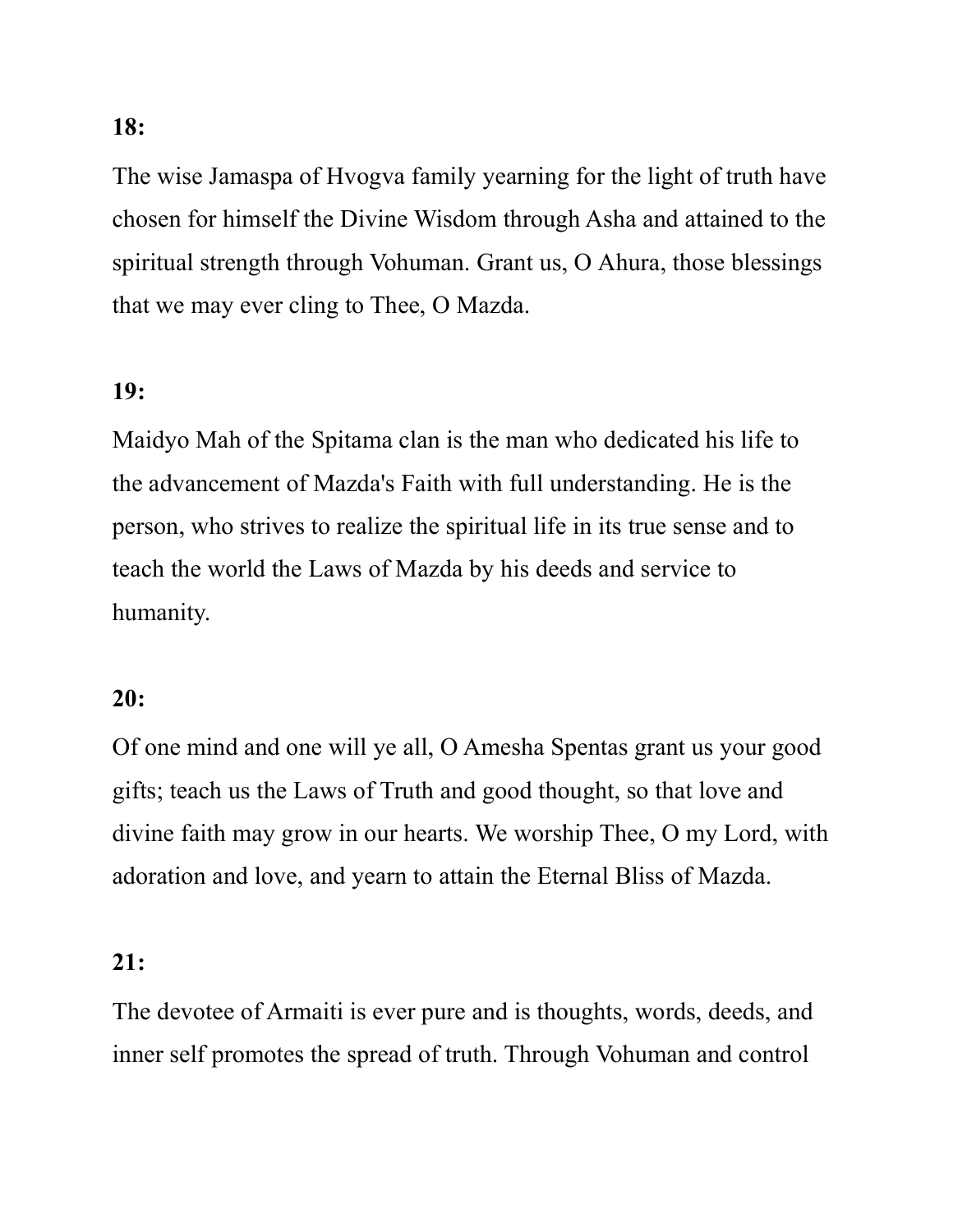of self, Ahura Mazda shall grant us His blessings. O, my Lord, for all these glorious blessings, I do pray to Thee and yearn for the said blessings.

## 22:

That man, who performs all his actions as an act of worship through Asha's Law, is deemed as the best by Mazda Ahura. Those who have been in the past and who are such at present, I shall, with reverence, recall them by name, and shall try to reach their high position by righteous deeds.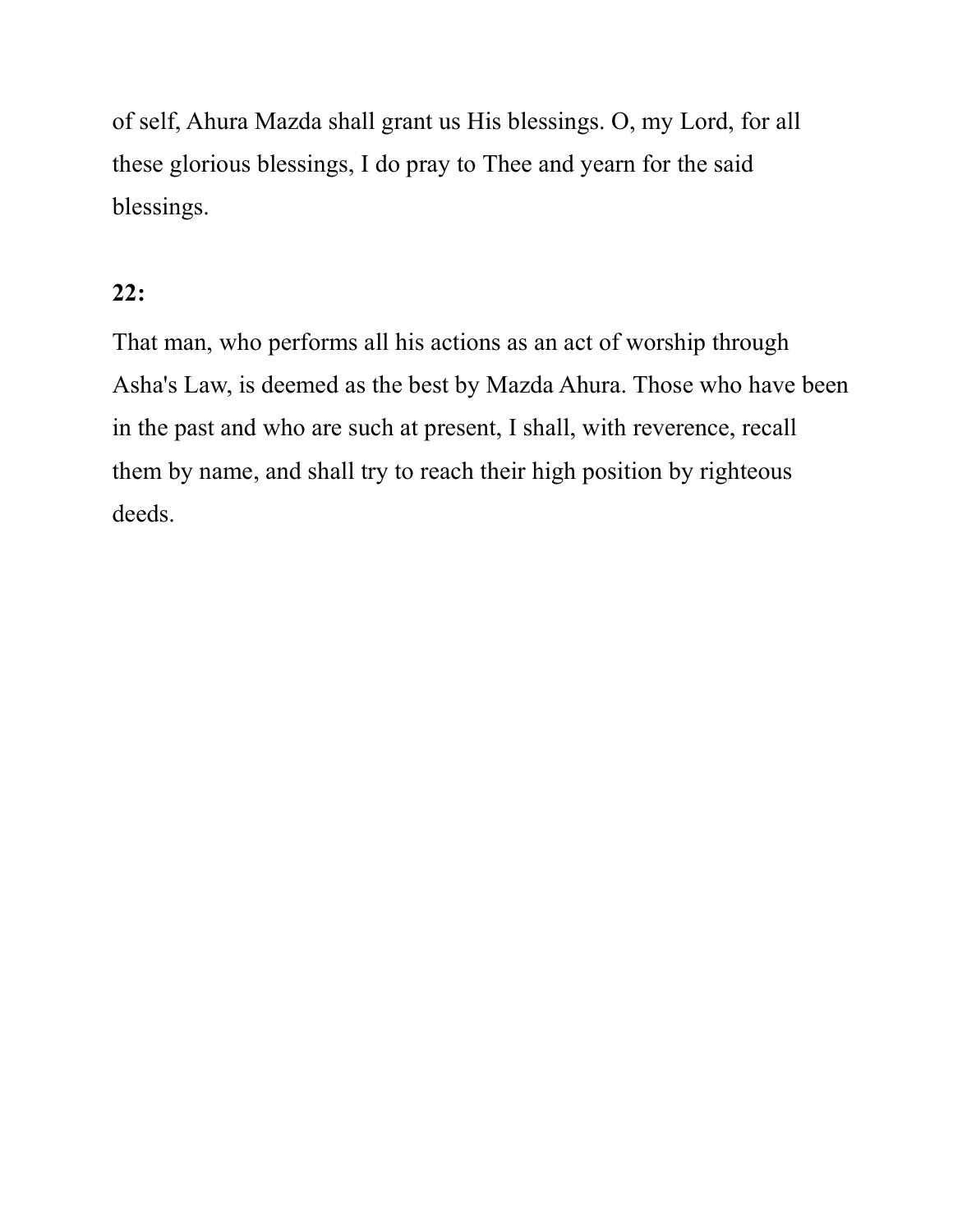## Yasna 53

#### 1:

Every wish of the prophet Zarathushtra Spitama have been fulfilled in the best possible manner and Ahura Mazda, the Lord of Life and Wisdom, has granted him the best blessings, i.e. a happy, prosperous and holy life through all Eternity. Even those who have opposed him have learnt to pay him reverence and follow the good religion in every word and action.

#### 2:

So, let all strive with thought, word and deed to satisfy Mazda. Let each one choose to perform good deeds as his worship. Kavi Vishtaspa, the faithful devotee of Zoroaster together with Maidyo-Mah and Frashaoshtra are treading the path of Truth and have chosen the Faith inspired and revealed by the Saoshyant, the Savior of Mankind, taught by Ahura. [Yahushua.]

#### 3:

O, Pouro-Chista of Spitama's House and of Haichatspa's Family; O, the youngest offspring of Zoroaster; Mazda Ahura has bestowed upon you as husband and Lord, the person who has deep attachment to Vohuman and Truth. Therefore, consult with your inner self and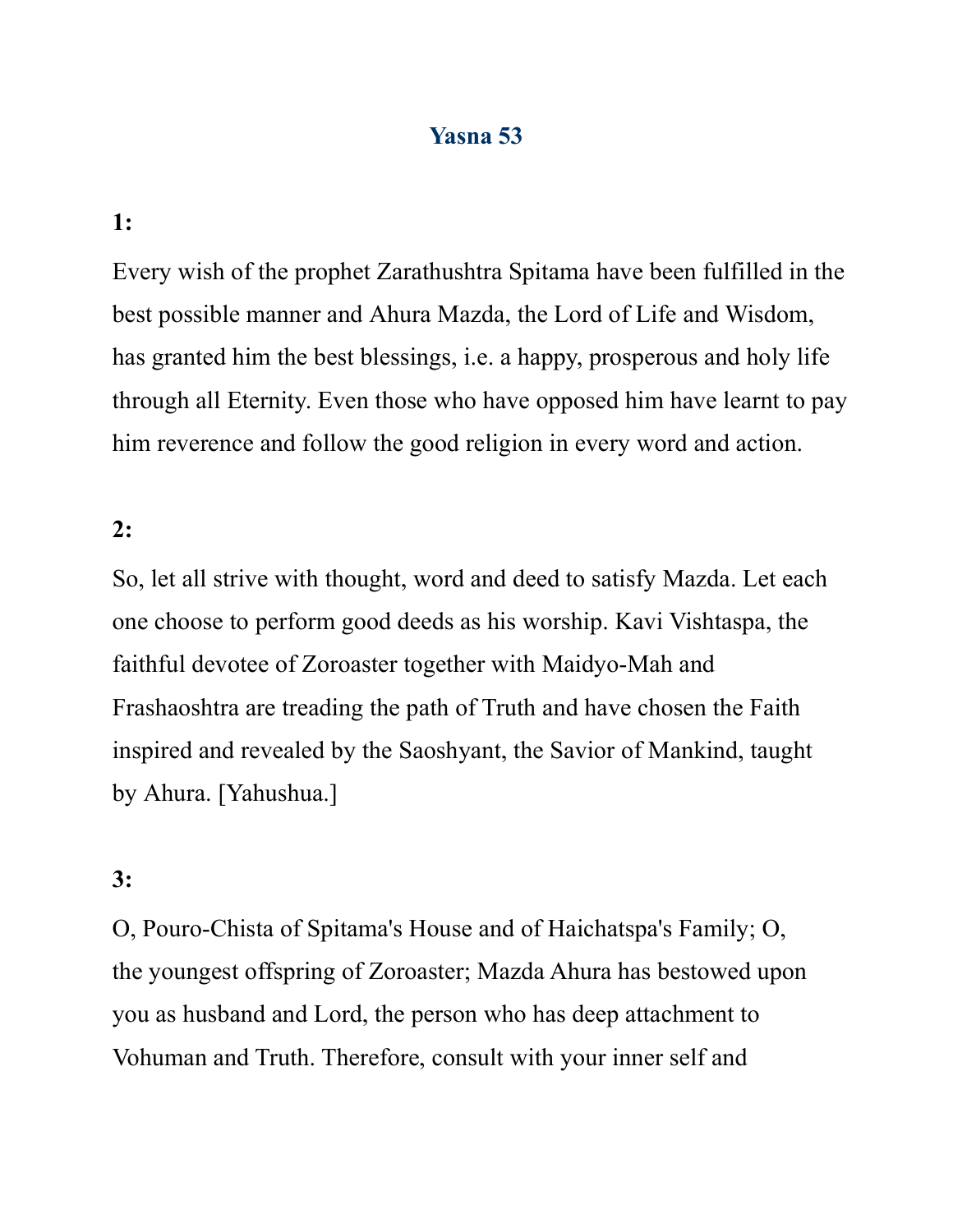wisdom, and act through Armaiti.

#### 4:

I shall love the person who has been appointed as the Father and Master of Relatives and Tokhshagaran, and shall accept him as my husband. May I be a righteous, noble and deserving wife, and may I enjoy a life enriched by Vohuman. May Mazda Ahura grant me the blessings of enjoying the wise teachings of the good faith for all the ages.

#### 5:

These words I speak to you, maidens, and newly wed husbands, and hope you will bear them in your minds carefully. Understand them deep within your souls and live always full of love with pure mind. Try to surpass each other in truth and righteousness. Thus each one of you shall, indeed, reap the reward of joy and happiness.

#### 6:

Hear and give heed to these truths, O, men and women. Strive to avoid the lures of this material life and stop the progress of untruth and deceit. Tear away your attachment with untruth and know that the happiness achieved by untruth and woeful end of others shall bring forth nothing else, but pain and woe. Wicked persons and despisers of truth, who look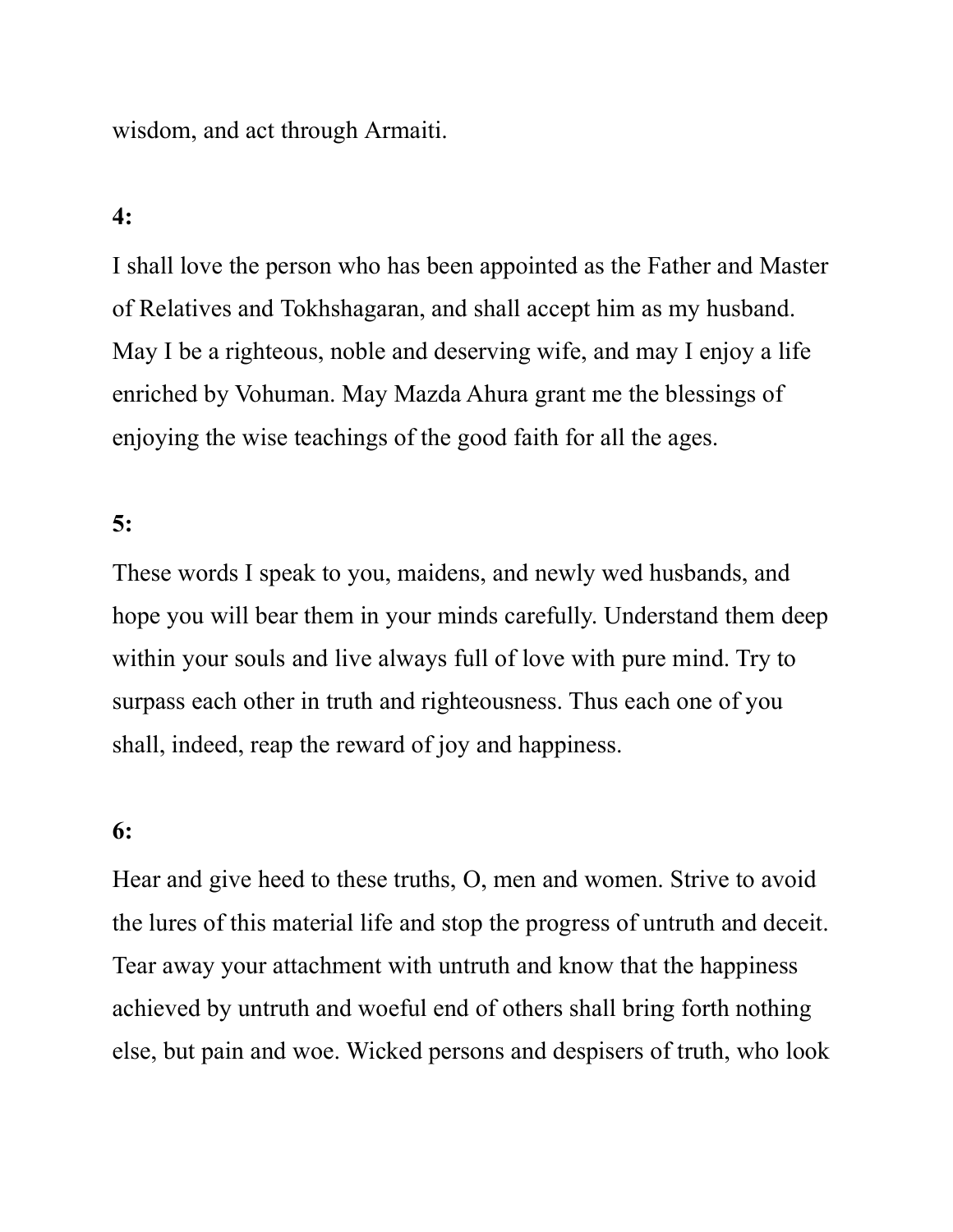forward to the destruction of righteous people, actually pervert their spiritual lives and prevent the peace of their inner souls.

## 7:

When you come within our Brotherhood, and as long as love and faithfulness exists in the hearts of you two young pairs, whether you strive for this live or the next, you shall reap the best rewards. However, should you leave this Brotherhood and be deluded by the spirit of untruth, then grief and woe shall be your final words.